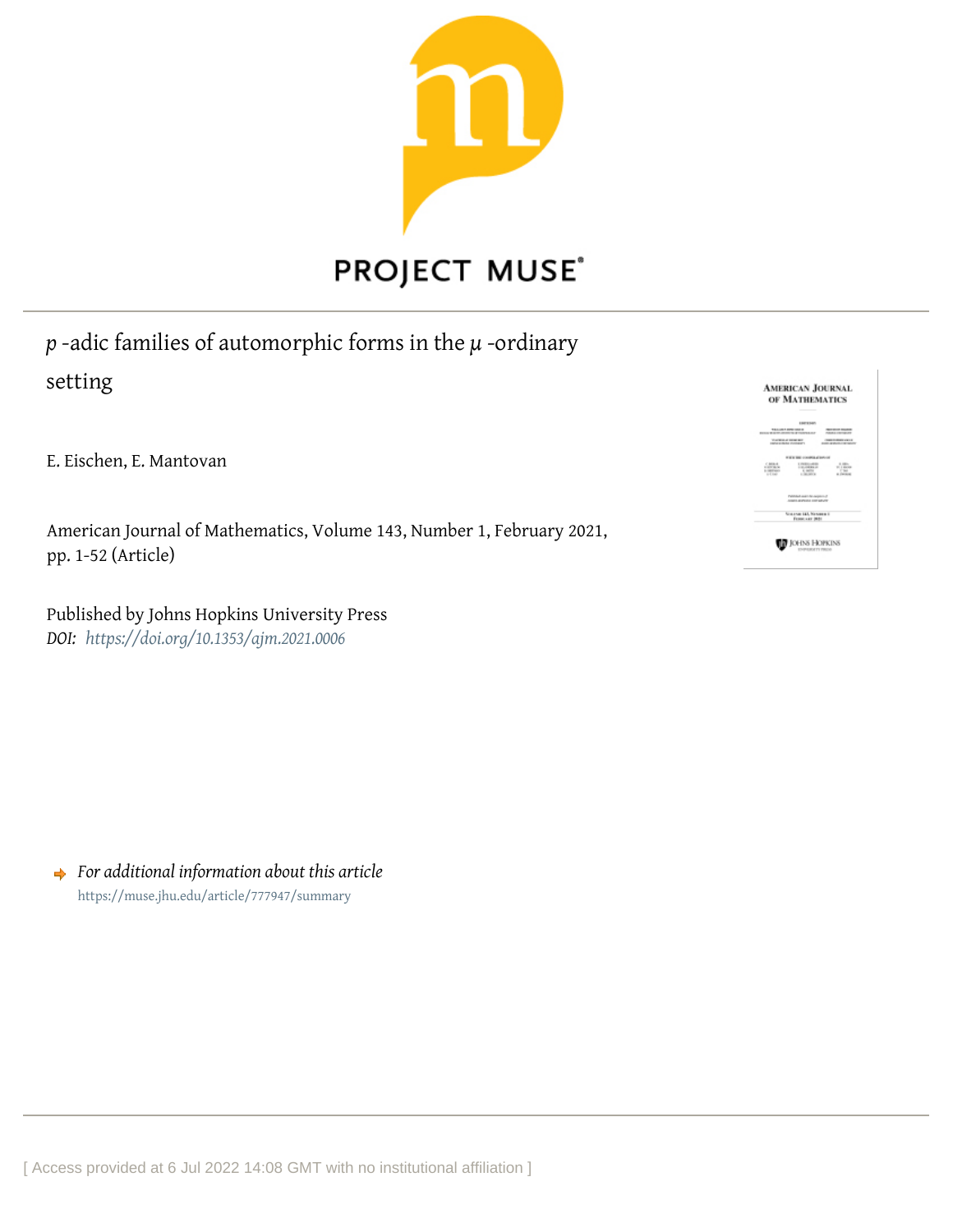# p**-ADIC FAMILIES OF AUTOMORPHIC FORMS IN THE** μ**-ORDINARY SETTING**

### By E. EISCHEN and E. MANTOVAN

*Abstract.* We develop a theory of p-adic automorphic forms on unitary groups that allows p-adic interpolation in families and holds for all primes  $p$  that do not ramify in the reflex field  $E$  of the associated unitary Shimura variety. If the ordinary locus is nonempty (a condition only met if  $p$  splits completely in  $E$ ), we recover Hida's theory of p-adic automorphic forms, which is defined over the ordinary locus. More generally, we work over the  $\mu$ -ordinary locus, which is open and dense.

By eliminating the splitting condition on  $p$ , our framework should allow many results employing Hida's theory to extend to infinitely many more primes. We also provide a construction of  $p$ -adic families of automorphic forms that uses differential operators constructed in the paper. Our approach is to adapt the methods of Hida and Katz to the more general  $\mu$ -ordinary setting, while also building on papers of each author. Along the way, we encounter some unexpected challenges and subtleties that do not arise in the ordinary setting.

**1. Introduction.** The p-adic theory of modular forms plays a powerful role in number theory. Its reach includes the proof of Fermat's Last Theorem, proofs of instances of the main conjecture of Iwasawa theory, a realization of the Witten genus in homotopy theory, and constructions of  $p$ -adic  $L$ -functions. Geometric developments continue to expand the impact of the p-adic theory, for example in settings employing automorphic forms on unitary groups.

Shortly after J.-P. Serre defined  $p$ -adic modular forms as  $p$ -adic limits of Fourier expansions of classical modular forms, N. Katz gave a geometric reformulation [Ser73, Kat73a]. H. Hida later extended Katz's geometric framework to p-adically interpolate automorphic forms on many reductive groups, including unitary groups [Hid04, Hid05]. This geometric approach realizes p-adic automorphic forms inside a vector bundle over (a cover of) the *ordinary locus* of a Shimura variety.

The present paper is the first in a projected multi-paper project to extend Hida's theory to the μ*-ordinary locus* of each unitary Shimura variety S, for all rational primes p that do not ramify in the reflex field  $E$  of  $S$ . When p does not split completely in  $E$ , the ordinary locus is empty, in which case Hida's theory concerns functions on the empty set. On the other hand, for  $p$  that does not ramify in  $E$ , the  $\mu$ -ordinary locus is an open, dense stratum, which is the same as the ordinary locus when  $p$  splits completely, as shown by T. Wedhorn in [Wed99]. Our approach holds

Manuscript received January 19, 2018; revised January 28, 2019.

Research of the first author supported in part by NSF grant DMS-1559609 and NSF CAREER grant DMS-1751281.

*American Journal of Mathematics* 143 (2021), 1–52. © 2021 by Johns Hopkins University Press.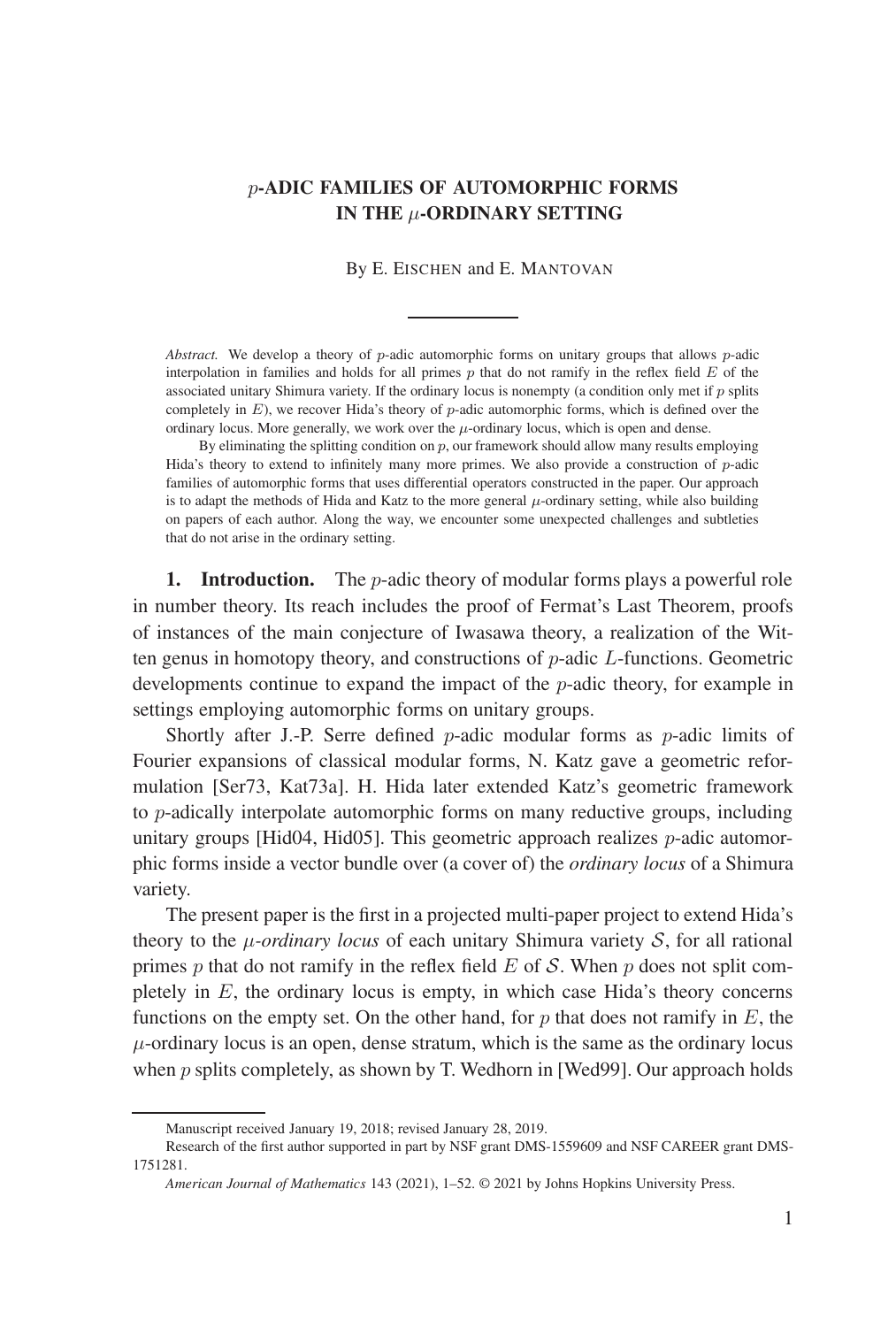over the  $\mu$ -ordinary locus for  $p$  unramified and specializes to Hida's theory when the ordinary locus is nonempty.

As Hida's theory has played a substantial role in various applications, it is natural to try to extend its impact still further by using the  $\mu$ -ordinary locus to remove the splitting condition on the prime  $p$ . In turn, this should facilitate a link with Hida's  $P$ -ordinary automorphic forms, with  $P$  a certain parabolic, introduced in [Hid98]. It should also be possible to adapt existing constructions of p-adic L-functions (e.g., [SU14, Hsi11, EW16, EFMV18, Hsi14, EHLS19]) to the  $\mu$ -ordinary setting.

Proofs employing *p*-adic automorphic forms typically require not only a definition facilitating interpolation in families but also connections with the theory of C-valued automorphic forms. For example, most applications of Hida's, Katz's, and Serre's theories employ Hecke operators or p-adic analogues of the Maass-Shimura differential operators. Thus, beyond defining  $p$ -adic automorphic forms over (a cover of) the  $\mu$ -ordinary locus (an adaptation of [Hid04, Chapter 8] made possible by geometric developments of Wedhorn, B. Moonen, W. Goldring, M.-H. Nicole, and the second named author in [Wed99, Moo04, GN17, Man05]), important goals include achieving  $\mu$ -ordinary analogues of the following results already established for Hida's setting:

(1) Realize classical automorphic forms in the space of  $p$ -adic automorphic forms.

(2) Construct p-adic differential operators analogous to the  $C^{\infty}$  Maass-Shimura operators, and explicitly describe their action on local expansions of p-adic automorphic forms at certain points (e.g., Serre-Tate expansions, analogues of q-expansions).

(3) Study the action of Hecke operators on  $p$ -adic automorphic forms and cut out a space of  $(\mu$ -)ordinary automorphic forms via (a  $\mu$ -ordinary analogue of) Hida's ordinary projector, in order to develop a theory of  $(\mu$ -)ordinary forms and families; and relate these families to systems of Hecke eigenvalues, as well as to certain holomorphic automorphic forms.

(4) Develop a notion of overconvergence in the  $\mu$ -ordinary setting, and construct eigenvarieties parametrizing overconvergent families.

(5) Determine relationships between the classical forms in Item (1) and overconvergence from Item (4), by studying the action of the Hecke operators from Item (3) and the action of the differential operators from Item (2).

Some constructions turn out to be more delicate and involved than one might expect from the ordinary case alone. Consequently, this has become an active research area.

In the present paper, after defining *p*-adic automorphic forms over the  $\mu$ ordinary locus (in analogue with Hida's construction over the ordinary locus), we accomplish Item (1) under certain conditions on the weights of the classical forms, thus extending [Hid04, Chapter 8] from the ordinary setting. These conditions are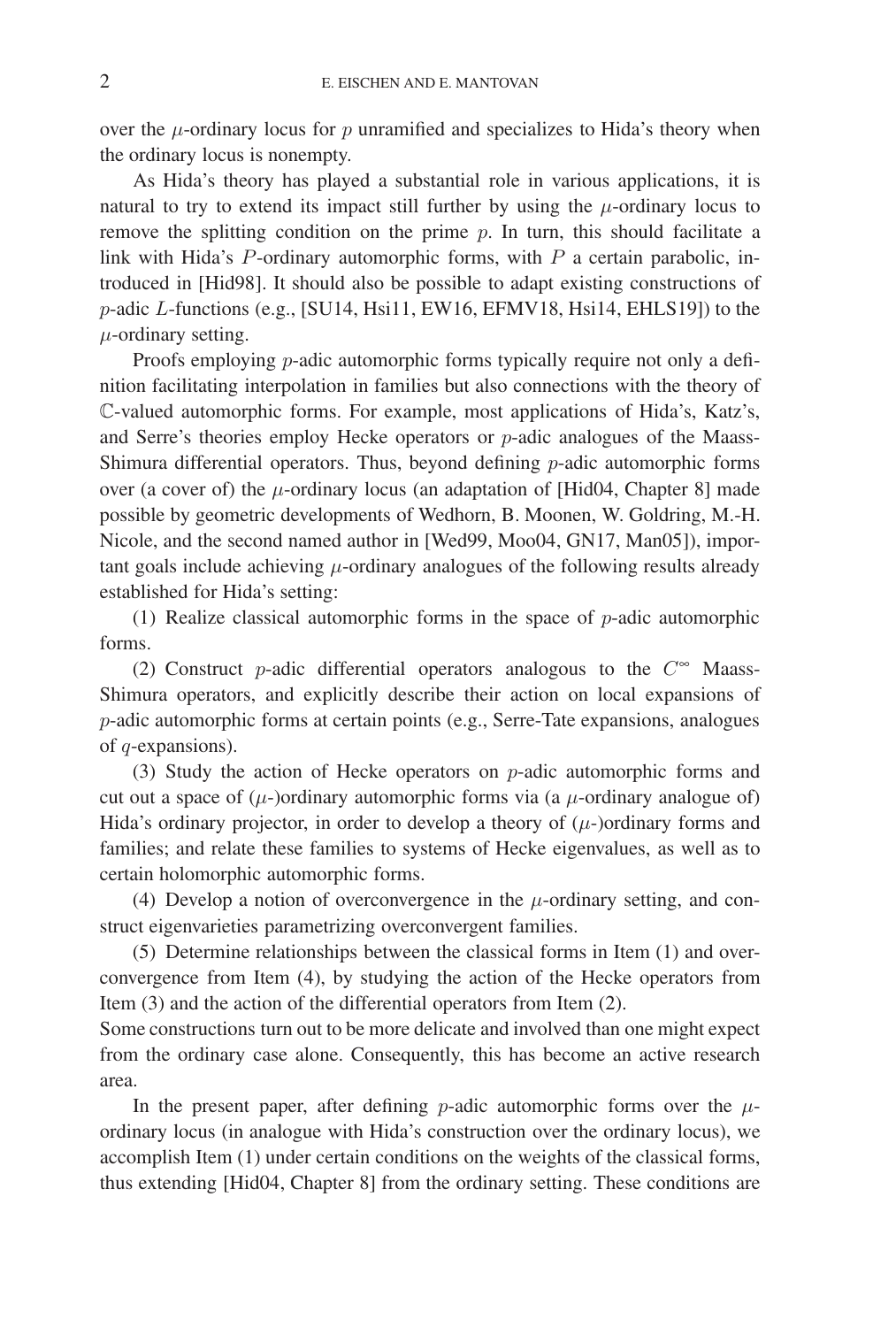forced by the underlying representation theory in the  $\mu$ -ordinary case, as seen in Section 4.3. We can obtain stronger results about embeddings locally than globally, which suffice for many applications.

The present paper also constructs the differential operators from Item (2), thus extending the constructions from [Eis09, Eis12, Kat78, EFMV18] to the  $\mu$ -ordinary setting. We also describe the action of the differential operators on Serre-Tate expansions of p-adic automorphic forms, but only when the weights meet certain conditions (a condition we suspect can be considerably lessened with additional nontrivial, technical work concerning Lubin-Tate group laws). Our explicit description enables us to establish congruences between  $p$ -adic automorphic forms over the  $\mu$ -ordinary locus and, as a consequence, construct  $p$ -adic families of automorphic forms (currently only under conditions on the weights), like in, e.g., [Kat78, Hid85, Pan05, CP04, Eis15, Eis14, Eis16, EFMV18]. E. de Shalit and E. Goren have studied similar differential operators for unitary groups of signature (2,1) for quadratic imaginary fields [dSG16].

In the sequel, we plan to build on the framework developed in the present paper to study aspects of (3) and (5) in the case of families, including non-classical weights and the relationship with systems of Hecke eigenvalues. One anticipated application will be a construction of new  $p$ -adic  $L$ -functions for unitary Shimura varieties with empty ordinary locus. This work will also build on Hida's work on P-ordinary automorphic forms [Hid98].

Some of (4) and (5) has been achieved by S. Bijakowski, V. Pilloni, and B. Stroh in [BPS16, Bij16] for classical weights (and not for families), via a different approach from the one in the present paper (and not involving Igusa towers, a necessary ingredient for interpolation in families in our project). After proving the existence of canonical subgroups on a neighborhood of the  $\mu$ -ordinary locus of the associated Shimura variety and then adapting the analytic continuation methods of K. Buzzard and P. Kassaei [Buz03, Kas06, Kas09], Bijakowski, Pilloni, and Stroh develop a notion of overconvergence naturally extending the one from the ordinary setting. Then they prove overconvergent forms of small slope are classical, extending Coleman's and Hida's classicality results [Hid86, Col96, Col97] that followed F. Gouvêa and B. Mazur's conjectures [GM92].

In the few weeks after the first version of this paper appeared on the arXiv, three additional papers addressing some of the above goals have been completed. In [Her17], V. Hernandez constructs eigenvarieties when the signature is  $(2,1)$ , which he plans to extend to other signatures. In [BR19], R. Brasca and G. Rosso extend Hida theory to  $\Lambda$ -adic cuspidal  $\mu$ -ordinary forms (which appear to be closely related to Hida's P-ordinary forms), for  $\Lambda$  a twisted Iwasawa algebra. Extending [dSG16], de Shalit and Goren recently completed a paper constructing differential operators over a  $\mu$ -ordinary Igusa tower for unitary groups of arbitrary signature for quadratic imaginary extensions of  $Q$  [dSG19]. While their approach differs from ours (and, unlike ours, does not employ a replacement for the unit root submodule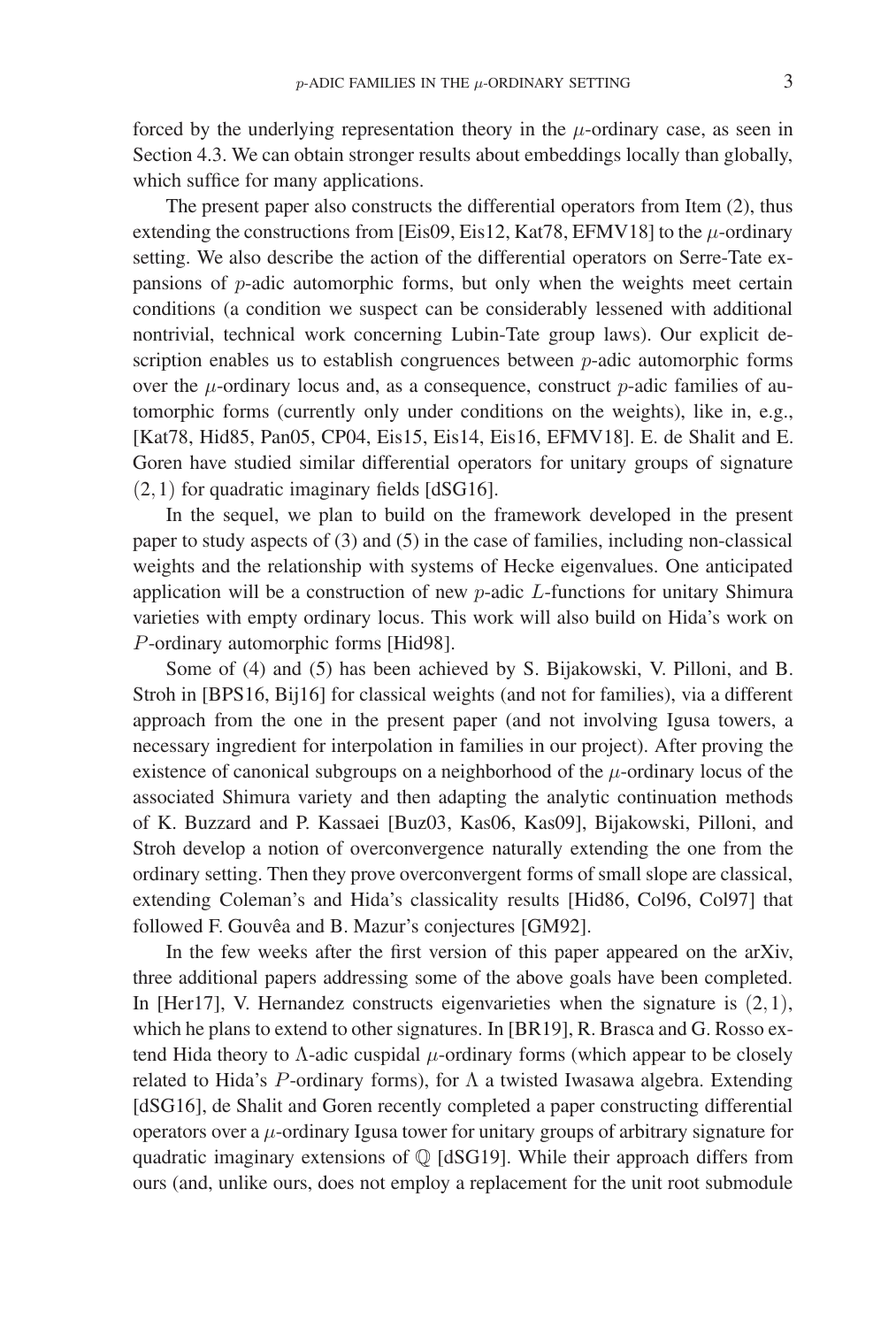that appears to play a key role in the constructions in [Kat78, EFMV18, Eis12]), they expect their differential operators to coincide with ours (at least for quadratic imaginary extension of Q, the setting in which they work, whereas we also consider arbitrary CM fields). They also discuss analytic continuation beyond the  $\mu$ -ordinary strata, as well as the action on certain Fourier-Jacobi expansions.

**1.1. Main results and organization of the paper.** Section 2 summarizes key information about unitary Shimura varieties, the  $\mu$ -ordinary locus, automorphic forms, and representation theory. The seemingly bland observations in Section 2.4 about the possibility that representations occurring in the restrictions of irreducible representations might have multiplicity greater than 1 play a major role in Section 4. The root of the issue is that the trivialization of the sheaf of differentials of each ordinary abelian variety that plays a key role in the ordinary setting is replaced in the  $\mu$ -ordinary setting by a trivialization of the associated graded module of the sheaf of differentials of each  $\mu$ -ordinary abelian variety (with the associated graded module coming from the slope filtration at each  $\mu$ -ordinary point), or equivalently, the action of a general linear group on the ordinary Igusa tower gets replaced by the action of its parabolic subgroup preserving the slope filtration. For notational convenience, we exclude some instances of slope 1/2 in this paper. We expect no mathematical problems handling that slope, but it would involve still more notation, since it involves working with unitary groups that are not isomorphic to copies of general linear groups.

In Section 3, we construct the  $\mu$ -ordinary Igusa tower as a profinite étale cover of the formal  $\mu$ -ordinary locus. While Hida's ordinary Igusa tower employs the structure of the p-torsion of the universal abelian variety, our analogue in the  $\mu$ ordinary case uses the structure of the *associated graded module coming from the slope filtration* on the p-torsion. Section 3 concludes with a study of local expansions at points of the  $\mu$ -ordinary Igusa tower, which is necessary for proving the congruences in Proposition 1.1.1 below.

Section 4 introduces  $p$ -adic automorphic forms over the  $\mu$ -ordinary locus and Igusa tower. When the ordinary locus is nonempty, Hida's definitions and ours coincide. The introduction of filtrations in the  $\mu$ -ordinary case complicates some aspects of the theory. One of the key features of Hida's theory, which makes many applications possible, is the embedding of the spaces of classical automorphic forms into the line bundle of p-adic automorphic forms over the ordinary Igusa tower. Instead, there is a realization of appropriate subspaces—but, if the ordinary locus is empty, not the whole space—of automorphic forms over the  $\mu$ -ordinary locus in the space  $V$  of  $p$ -adic automorphic forms over the Igusa tower, as explained in Section 4.3. Section 4 concludes with results about congruences:

PROPOSITION 1.1.1. (Rough form of Proposition 4.4.3 and Corollary 4.4.5) *In analogue with the ordinary* q*-expansion principle,* p*-adic automorphic forms in the* μ*-ordinary setting are determined by their Serre-Tate expansions. For forms*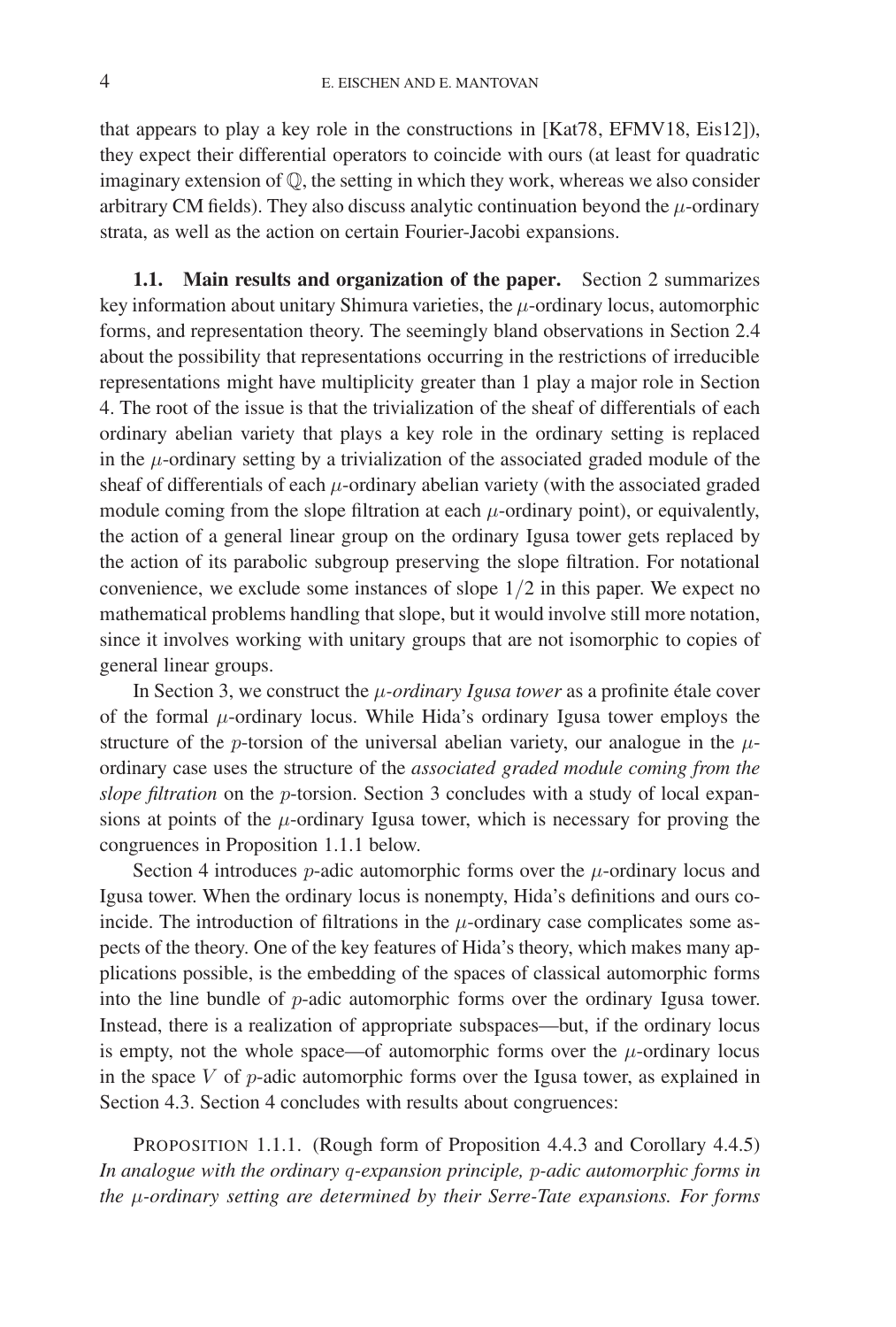$f_1, f_2$  *of weights meeting appropriate conditions,*  $f_1 \equiv f_2 \mod p^n$  *if and only if (sufficiently many of) the Serre-Tate expansions of their images in* V *are congruent* mod  $p^n$ .

In Sections 5 and 6, we construct the aforementioned differential operators. Our construction, which employs the Gauss-Manin connection, requires an appropriate replacement for the unit root splitting from [Kat73b] that Katz employs in his construction of differential operators in [Kat78] (as the more general  $\mu$ -ordinary setting forces us to work with a module that is larger than just the unit root piece). In the ordinary setting (e.g., [Kat78, Pan05, Eis15, EFMV18]), explicit description of the action of differential operators on q-expansions or Serre-Tate expansions allows one to construct p-adic families of automorphic forms. In the  $\mu$ -ordinary setting, we expect the same should be true for Serre-Tate expansions. We achieve a partial description of the action, and consequently families in Section 7, under certain conditions on the weights.

THEOREM 1.1.2. (Rough form of Theorem 6.3.10) *For each positive dominant weight* λ*, there is a* p*-adic differential operator* Θ<sup>λ</sup> *on* V *. At least under certain conditions on dominant weights*  $\lambda$  *and*  $\lambda'$  *(see Definition 6.3.5), if f is an automorphic form, then*  $\Theta^{\lambda}(f) \equiv \Theta^{\lambda'}(f)$  mod  $p^n$  *whenever*  $\lambda \equiv \lambda'$  mod  $p^{n-1}(p-1)$ *.* 

The computation of the action is substantially more challenging in the  $\mu$ ordinary (with empty ordinary locus) setting, due to challenges coming from Lubin-Tate formal group laws, as seen in Section 5.4.1.

**1.2. Challenges arising in the** μ**-ordinary (but not ordinary) setting.** While some aspects of Hida's theory carry over directly to the  $\mu$ -ordinary setting, obstacles arise for other aspects. First, the replacement of the action of a general linear group on the ordinary Igusa tower by the action of its parabolic subgroup preserving the slope filtration leads to issues with multiplicities of representations, in turn forcing conditions on the weights of the automorphic forms embedding into  $V$ . As seen in Section 4.3, restricting to multiplicity-free weights does not by itself yield an embedding. In fact, the sheaf of classical automorphic forms is not in general necessarily canonically isomorphic to the associate graded sheaf with which we must work over the  $\mu$ -ordinary Igusa tower. By working locally, though, we are able to obtain results sufficiently strong for our applications. Second, the construction of the differential operators in Sections 5 and 6 requires intricate work (primarily by carefully extending [Kat79, Moo04]), especially for the Kodaira-Spencer morphism and an appropriate replacement for the unit root splitting, to accommodate the structure from the slope filtrations. Furthermore, as noted above, the crucial description of the action of those operators requires involved formal group computations. Finally, the argument used in [EFMV18, Section 7] for constructing explicit families of automorphic forms on a product of unitary groups  $G'$  embedded in a larger unitary group whose associated Shimura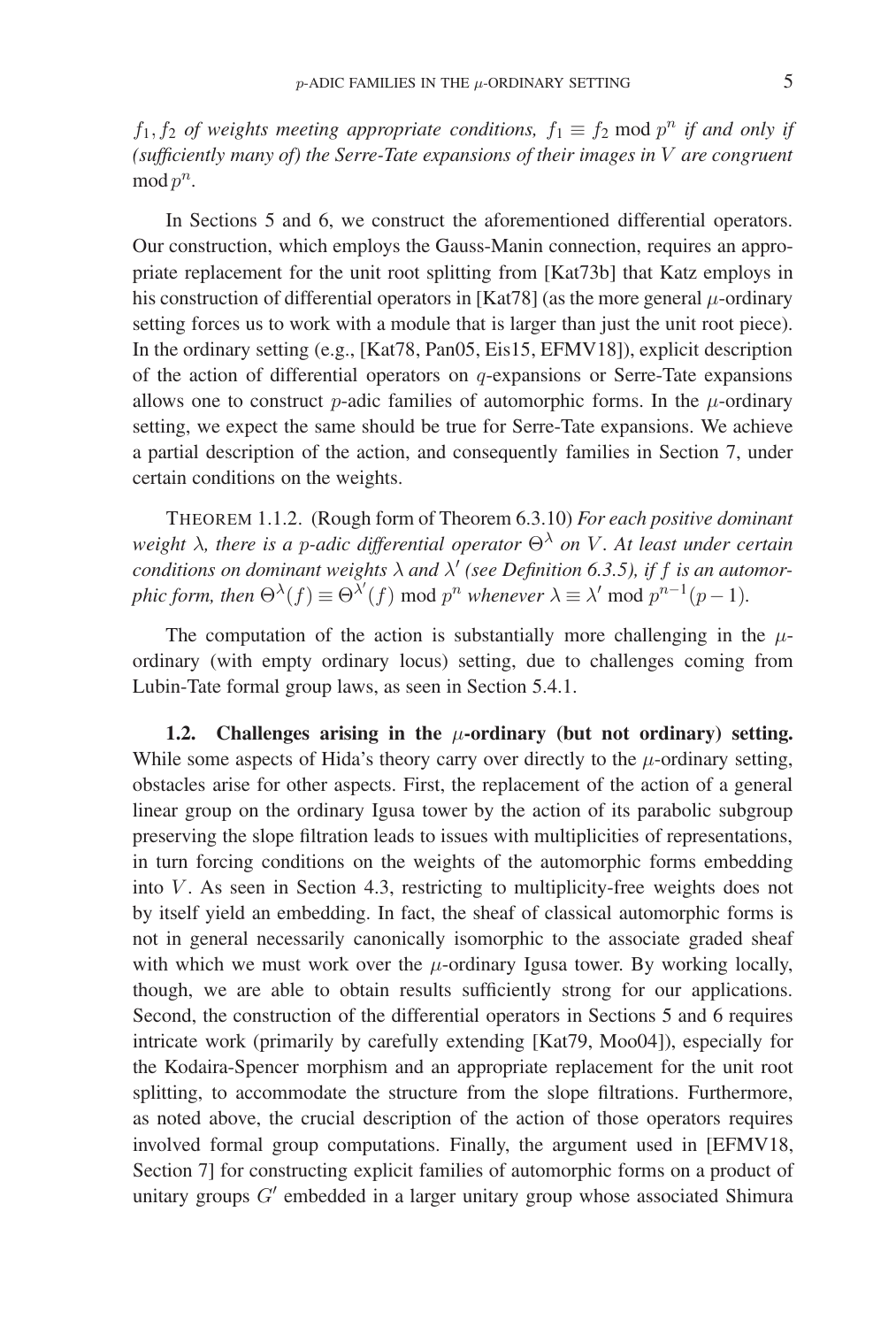variety has nonempty ordinary locus falls apart whenever the ordinary locus of the Shimura variety associated to  $G'$  is empty.

*Acknowledgments.* We thank H. Hida for feedback on the initial idea for this project. We are also very grateful to E. de Shalit and E. Goren for helpful feedback on the first version of this paper, which led to key improvements. Our work on this paper benefitted from conversations with several additional mathematicians concerning topics closely related to this paper. E. Mantovan thanks B. Moonen for a discussion about his earlier work on which portions of this paper rely significantly, and she thanks M.-H. Nicole for a discussion about his work with W. Goldring on the  $\mu$ -ordinary Hasse invariant. We also thank E. Rains for alerting us to the Littlewood-Richardson rule mentioned in Section 2.4.1, and we thank M. Harris for helpful feedback about references. We are grateful to J. Fintzen and I. Varma for conversations concerning the collaboration [EFMV18], whose influence is seen here. We thank Caltech and the University of Oregon for hosting us during this collaboration.

### **2. Preliminaries and key background information.**

**2.1.** Notation and conventions. Let p be an odd prime. Denote by  $K$  the maximal unramified extension of  $\mathbb{Q}_p$  in an algebraic closure  $\bar{\mathbb{Q}}_p$  of  $\mathbb{Q}_p$ , W the completion of the ring of integers of  $K$ ,  $F$  the residue field of W, and  $W(F)$  the Witt vectors of F. We identify W with  $W(F)$ . For any integer  $m \geq 1$ , we write  $W_m =$  $W/p^mW$ , and for S a W-scheme, we write  $S_m$  for the  $W_m$ -scheme  $S \times_{\text{Spec}W}$  $Spec \mathbb{W}_m$ .

Let F be a quadratic imaginary extension of a totally real field  $F_0$  of degree d over Q. We write  $\mathcal T$  for the set of complex embeddings of F. We write  $\mathcal T_0$  for the set of real embeddings of  $F_0$ , as well as for a set containing a choice of an embedding in T above  $\tau$  for each  $\tau \in \mathcal{T}_0$  (i.e., for the set denoted  $\Sigma$  in [EFMV18]). We fix an isomorphism  $\iota : \mathbb{C} \to \bar{\mathbb{Q}}_p$ . Via  $\iota$ , we view  $\mathscr{D} := \bar{\mathbb{Q}} \cap \mathcal{O}_{\bar{\mathbb{Q}}_p} \subset \bar{\mathbb{Q}}$  as a subring of  $\mathbb{C}$  and a subring of  $\mathbb{Q}_p$ . Via  $\iota$ , we also define a bijection  $\tau \mapsto \iota \circ \tau$  between the complex embeddings  $\tau : F \to \mathbb{C}$  and the *p*-adic embeddings of *F* into  $\overline{\mathbb{Q}}_p$ .

Assume p is unramified in F. Then all p-adic embeddings of F into  $\bar{\mathbb{Q}}_p$  have image in K, and thus we can identify the set  $\mathcal T$  with the set of embeddings of  $\mathcal O_F$ into W, i.e., with the set Hom $(\mathcal{O}_F, \mathbb{F})$ . Let  $\sigma$  denote the Frobenius automorphism on F. (Abusing notation,  $\sigma$  will also denote Frobenius on W and K.) By composition, the identification  $\mathcal{T} = \text{Hom}(\mathcal{O}_F, \mathbb{F})$  defines an action of  $\sigma$  on  $\mathcal{T}$ . For each  $\tau \in \mathcal{T}$  we write  $\mathfrak{o}_{\tau}$  for the orbit of  $\tau$  under  $\sigma$ . We write  $\mathfrak{O}$  for the set of  $\sigma$ -orbits  $\mathfrak{o}$ in T. Given a  $\sigma$ -orbit  $\mathfrak{o}$ , we let  $e_{\mathfrak{o}}$  denote the cardinality of  $\mathfrak{o}$ .

Note that there is a natural bijection between  $\mathfrak D$  and the set of primes of F above p. For each prime  $u|p$ , we write  $\mathfrak{o}_u$  for the orbit associated with u, and  $u_{\mathfrak{o}}$ for the prime associated with an orbit  $\mathfrak{o} \in \mathfrak{D}$ . For any  $\mathfrak{o} \in \mathfrak{D}$ , we write  $\mathfrak{o}^* := \mathfrak{o}_{u^*}$  if  $o = o_u$ , where  $*$  denotes the image under complex conjugation. Finally, we define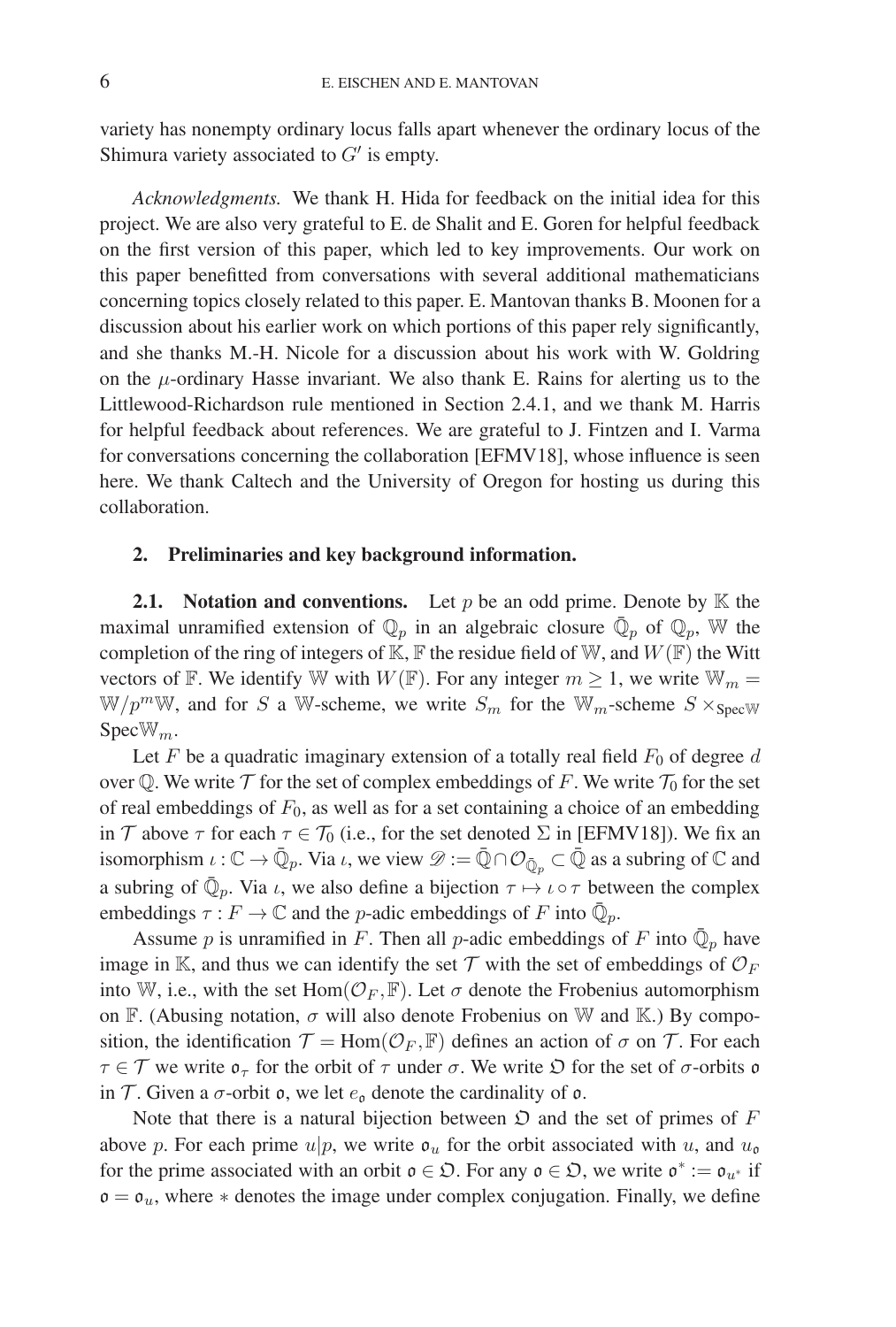$\mathfrak{O}_0$  to be the subset of  $\mathfrak O$  corresponding to a choice of a prime  $u|v$  for each  $v|p$  in F<sub>0</sub>. Thus, for  $\mathfrak{O}_0^* := {\mathfrak o}^* | {\mathfrak o} \in \mathfrak{O}_0$ , we have  $\mathfrak{O} = \mathfrak{O}_0 \cup \mathfrak{O}_0^*$  (possibly not disjoint). Note that  $\mathfrak{O}_0 := {\sigma_\tau | \tau \in \mathcal{T}_0}.$ 

**2.2. Shimura varieties.** Following [Kot92, Section 5], we introduce the Shimura data and varieties with which we work. Let  $B$  be a simple  $\mathbb Q$ -algebra with center F. Recall from Section 2.1 that  $p$  is unramified in  $F$ . We furthermore require that B splits at each prime of F above p. Let r be the rank of B over F, and let  $\mathcal{O}_B$ be a  $\mathbb{Z}_{(p)}$ -order in B whose p-adic completion  $\mathcal{O}_{B,p}$  is a maximal order in  $B_{\mathbb{Q}_p}$  and such that  $\mathcal{O}_{B,p}$  is identified with  $M_r(\mathcal{O}_{F,p})$ . Let  $*$  be a positive involution on B over  $\mathbb Q$  preserving  $\mathcal O_B$ . Let  $(V, \langle, \rangle)$  consist of a finitely generated left B-module V and a Q-valued hermitian form  $\langle, \rangle$  on V, and let G be the automorphism group of  $(V, \langle, \rangle)$ (i.e., a general unitary group). We also denote by  $*$  the involution on  $\text{End}_B(V)$ coming from  $\langle , \rangle$ . Let  $h : \mathbb{C} \to \text{End}_B(V_\mathbb{R})$  be an  $\mathbb{R}$ -algebra homomorphism such that  $h(\bar{z}) = h(z)^*$  for all  $z \in \mathbb{C}$  and such that  $(v, w) \to \langle v, h(i)w \rangle$  is positive definite on  $V_{\mathbb{R}}$ .

As in [Kot92], let  $\mathcal{S}_h(G, X)$  denote the unitary Shimura variety associated to the data  $\mathcal{D} = (B, V, *, \langle, \rangle, h)$ , and let  $E = E(G, X)$  denote the reflex field of  $Sh(G, X)$ . We also assume that p is a prime of good reduction for  $Sh(G, X)$ , i.e., that the level K of  $\mathcal{S}h(G,X)$  is of the form  $\mathcal{K} = \mathcal{K}^{(p)}\mathcal{K}_p$  where  $\mathcal{K}^{(p)} \subset G(\mathbb{A}_f^p)$  is a neat, open compact subgroup, and  $K_p$  is hyperspecial maximal compact. We write *Sh* for the integral model of *Sh*(*G*, *X*) over  $\mathbb{Z}_p \otimes \mathcal{O}_E$ .

Let  $\iota_E : E \to \mathbb{Q}_p$  denote the restriction of  $\iota$  to  $E \subset \mathbb{C}$ . Our assumptions imply that  $\iota_E$  factors through K, mapping  $\mathcal{O}_E$  to W. We write p for the associated prime above p of E,  $\mathcal{O}_{E,\mathfrak{p}}$  for the localization of  $\mathcal{O}_E$  at  $\mathfrak{p}, \mathcal{O}_{E_\mathfrak{p}}$  for the completion of  $\mathcal{O}_E$ at p, and  $\kappa(\mathfrak{p})$  for its residue field. Via  $\iota_E$ , we regard  $\mathcal{O}_{E,\mathfrak{p}} \subset \mathbb{W}$  and  $\kappa(\mathfrak{p}) \subset \mathbb{F}$ , and identify  $\mathcal{O}_{E_p} = W(\kappa(\mathfrak{p}))$ . Abusing notation, we still denote by *Sh* the base change of *Sh* to W, and write *sh* for its special fiber.

**2.3. Automorphic weights.** Following [Kot92, Section 4], we write  $V_{\mathbb{C}} =$  $V_1 \oplus V_2$ , where  $V_1 = \{v \in V_{\mathbb{C}} \mid h(z)v = zv \text{ for all } z \in \mathbb{C}\}\$  and  $V_2 = \{v \in V_{\mathbb{C}} \mid h(z)v = zv \text{ for all } z \in \mathbb{C}\}\$  $h(z)v = \overline{z}v$  for all  $z \in \mathbb{C}$ . Note that for  $i = 1, 2, V_i$  decomposes as

$$
(1) \t V_i = \bigoplus_{\tau \in \mathcal{T}} V_{i,\tau},
$$

and  $V_{\mathbb{C}}$  decomposes as

$$
(2) \t V_{\mathbb{C}} = \oplus_{\tau \in \mathcal{T}} V_{\tau},
$$

with

$$
(3) \t V_{\tau} := V_{1,\tau} \oplus V_{2,\tau}.
$$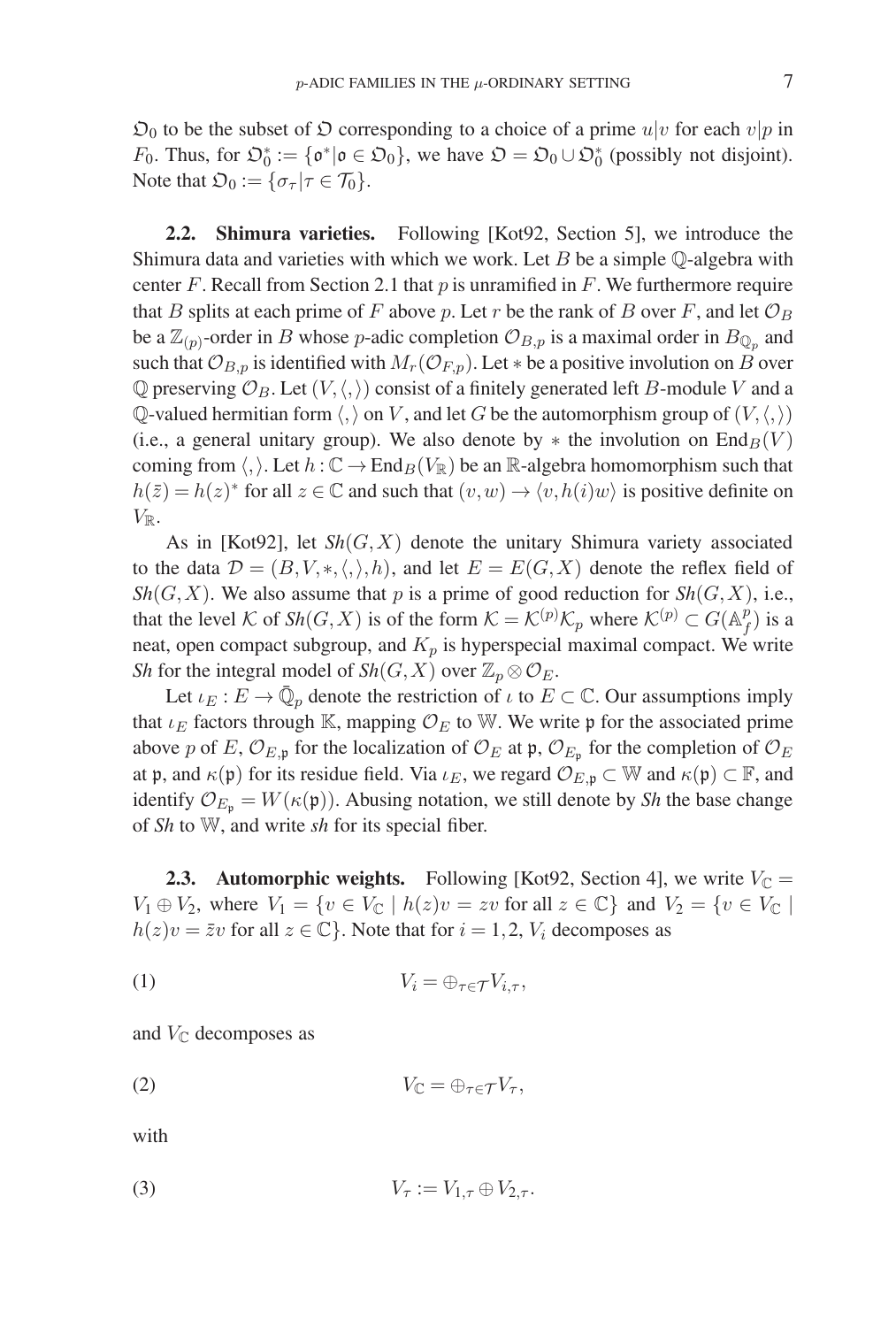Let J be the Levi subgroup of  $G^0_{\mathbb{C}}$  that preserves this decomposition of  $V_{\mathbb{C}}$ , i.e., the Levi subgroup determined by the signature  $(a^+_\tau, a^-_\tau)$  of  $G^0_{\mathbb{C}}$  at each  $\tau|_{F_0}$  for each  $\tau \in \mathcal{T}$ . Let B be a Borel subgroup of J, let T be a maximal torus contained in  $B$ , and write  $N$  for the unipotent radical of  $B$ . (Since  $B$  is widely used in the literature to denote a Borel subgroup, as well as to denote a division algebra in the Shimura data, we will use  $B$  for both of these. Going forward, however, it will be clear from context which of these  $B$  denotes, and indeed, it will soon be the case that we will only need to refer to the Borel and not the division algebra.) Denote by  $B^{op}$  the opposite Borel with respect to  $(B,T)$ . We write  $T = \prod_{\tau \in \mathcal{T}} T_{\tau}$ ,  $B = \prod_{\tau \in \mathcal{T}} B_{\tau}$ , and  $B^{op} = \prod_{\tau \in \mathcal{T}} B_{\tau}^{op}$ . A choice of basis for  $V_{\mathbb{C}}$  that is compatible with the decompositions (1)–(3) identifies J with  $\prod_{\tau \in \mathcal{T}} GL_{a_{\tau}^+}$ . Such a basis can be abosen so that  $P_{\tau}$  is identified with the subgroup of upper triangular matrices in chosen so that  $B<sub>\tau</sub>$  is identified with the subgroup of upper triangular matrices in  $GL_{a_{\tau}^{+}}$ ,  $B_{\tau}^{\text{op}}$  with the subgroup of lower triangular matrices in  $GL_{a_{\tau}^{+}}$ , and  $T_{\tau}$  with  $T_{a_\tau^+}:=\mathbb{G}_m^{a_\tau^+}$  $\frac{a_{\tau}}{m}$ , which is in turn identified with the subgroup of diagonal matrices in  $\prod_{\tau \in \mathcal{T}} GL_{a_{\tau}^+}$ . Via *t*, we can define *J p*-adically over  $\mathcal{O}_{E_{\mathfrak{p}}}$ . Note that all our groups are split over  $\mathcal{O}_{E_n}$ .

Let  $X^*(T)$  denote the group of characters on T. For any module M on which T acts, we denote by  $M[\kappa]$  the  $\kappa$ -eigenspace for the action of T on the module M.

For the remainder of this subsection, we briefly recall key facts about algebraic representations of general linear groups and their relationships with certain characters on tori, following [EFMV18, Section 2.4], [Hid04, Sections 5.1.3 and 8.1.2], [Jan03, Part II, Chapter 2], and [FH91, Sections 4.1 and 15.3]. Let

$$
X(T)_{+} = \left\{ \left( \kappa_{1,\tau}, \ldots, \kappa_{a_{\tau,\tau}} \right)_{\tau \in \mathcal{T}} \in \prod_{\tau \in \mathcal{T}} \mathbb{Z}^{a_{\tau}^{+},\tau} \mid \kappa_{i,\tau} \geq \kappa_{i+1,\tau} \text{ for all } i \right\}.
$$

We identify  $X(T)_+$  with the set of *dominant weights* in the group  $X^*(T)$  of characters of  $T \subset B$ , given by

$$
\prod_{\tau \in \mathcal{T}} \text{diag}(t_{1,\tau}, \ldots, t_{a_{\tau}^{\pm},\tau}) \longmapsto \prod_{\tau \in \mathcal{T}} \prod_{1 \leq i \leq a_{\tau}^{\pm}} t_{i,\tau}^{\kappa_{i,\tau}}.
$$

(N.B. Such characters are also characters on  $B \supset T$ , via  $B/N \cong T$ .) We write  $\kappa$  both for an element of  $X(T)$  and for the associated character in  $X^*(T)$ . For each integer k, we write k for  $\kappa$  such that  $\kappa_{i,\tau} = k$  for all i and all  $\tau$ . We say that  $\kappa$  is *positive* if  $\kappa_{i,\tau} \ge 0$  for all i. For positive  $\kappa$ , we define  $d_{\kappa,\tau} := \sum_{i=1}^{a_{\tau}^{+}} \kappa_{i,\tau}$ and  $|\kappa| := d_{\kappa} := \sum_{\tau \in \mathcal{T}} d_{\kappa,\tau}$ . (Note that in [EFMV18], we denote  $d_{\kappa,\tau}$  by  $d_{\kappa,\tau}^+$  or, equivalently,  $d_{\kappa,\tau^*}$ .) Similarly to [EFMV18, Definitions 2.4.3 and 2.4.4], we call a weight  $\kappa = (\kappa_{1,\tau}, \ldots, \kappa_{a_{\tau,\tau}})_{\tau \in \mathcal{T}} \in X(T)_{+}$  *sum-symmetric* if  $\kappa$  is positive and  $d_{\kappa,\tau} = d_{\kappa,\tau^*}$  for all  $\tau \in \mathcal{T}$ . In this case, we call  $e_{\kappa} := d_{\kappa}/2$  the *depth* of  $\kappa$  (or of the associated representation  $\rho_{\kappa}$  introduced below). If we furthermore have that  $\kappa_{i,\tau} = \kappa_{i,\tau^*}$  for all  $1 \leq i \leq \min(a_{\tau}^+, a_{\tau^*}^+)$ , then we call  $\kappa$  *symmetric*. Note that this is the same as the condition on the weights occurring in [Shi00, Theorem 12.7].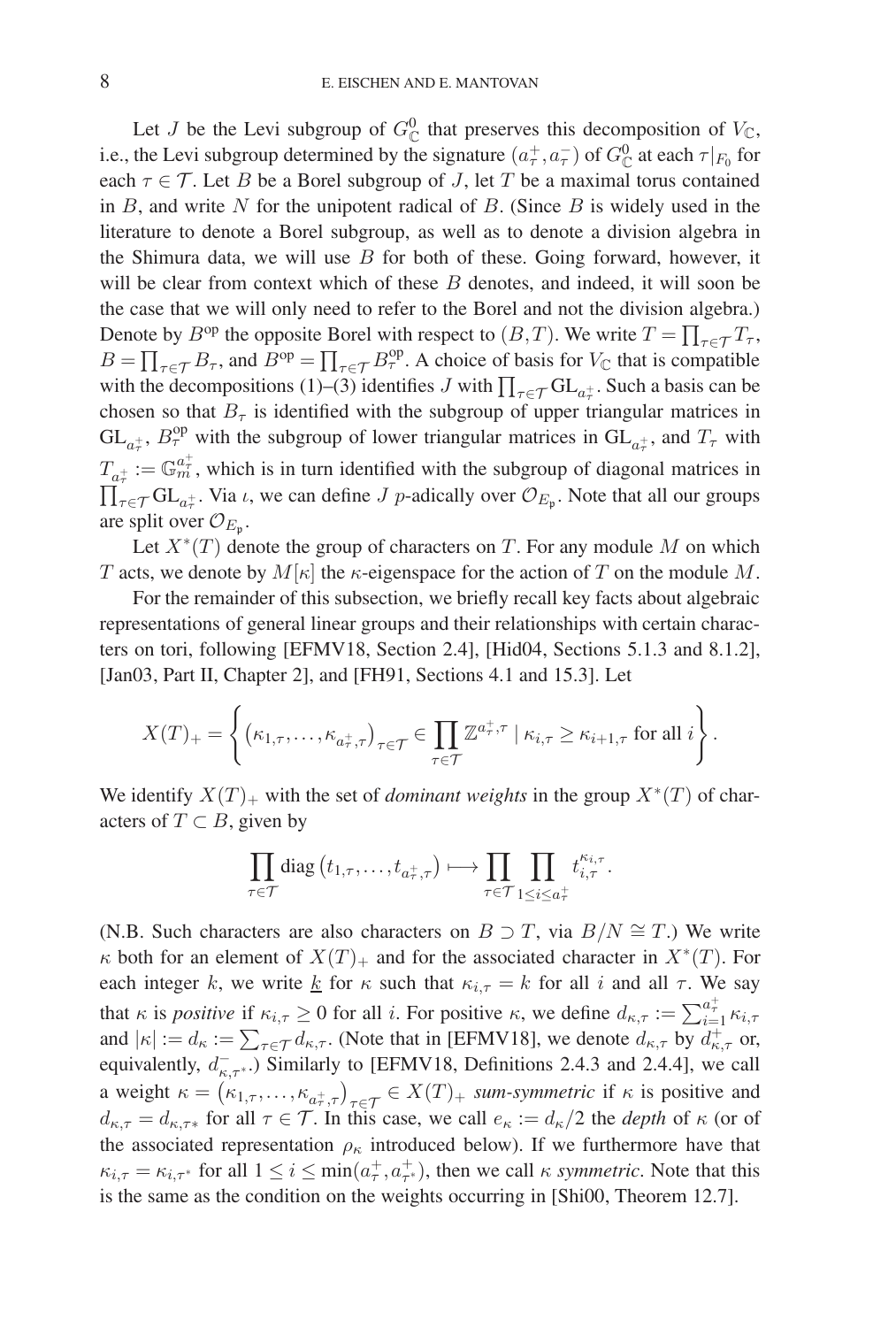Following the conventions of [EFMV18, Section 2.4.2], let R be a  $\mathbb{Z}_p$ -algebra or a field of characteristic 0, and for any dominant weight  $\kappa$ , let  $\mathbb{S}_{\kappa}$  denote the  $\kappa$ -Schur functor on the category of  $R$ -modules. (A helpful reference on Schur functors is [FH91, Section 15.3].) We denote by  $\rho_{\kappa} = \rho_{\kappa,R}$  the representation  $\mathbb{S}_{\kappa}(\bigoplus_{\tau \in \mathcal{T}} (R^{a_{\tau}^{+}}))$  of  $\prod_{\tau \in \mathcal{T}} \mathrm{GL}_{a_{\tau}^{+}}$ . If the ring R is, furthermore, a field of characteristic 0 (or of sufficiently large characteristic p), the algebraic representations  $\rho_{\kappa} =$  $\rho_{\kappa,F}$  of  $\prod_{\tau \in \mathcal{T}} GL_{a_{\tau}^{+}}$  are irreducible and in bijection with the dominant weights  $\kappa$ (see, e.g., [Jan03, Chapter II.2]); and in the following, we refer to  $\rho_{\kappa}$  as the irreducible representation of highest weight  $\kappa$ . When R is such a field, the module  $\rho_{\kappa,Q}$  denotes our choice of an O-lattice inside the irreducible representation  $\rho_{\kappa,R}$ , where  $O$  denotes the ring of integers in  $R$ .

Given a locally free sheaf of modules  $\mathcal F$  and  $\kappa$  a dominant weight, we define

$$
\mathcal{F}^\kappa:=\mathbb{S}_\kappa(\mathcal{F}).
$$

Following the conventions of [EFMV18, Eis12, CEF<sup>+</sup>16], we also sometimes write  $(\cdot)^{\rho_{\kappa}}$  for  $\mathbb{S}_{\kappa}(\cdot)$ , and  $|\mathcal{F}|$  for the highest exterior power of  $\mathcal{F}$ .

Note that, more generally, we can replace  $T$  with any torus in a product of finite rank general linear groups and replace  $X(T)_+$  with ordered tuples on this torus and use Schur functors to construct representations in this context. See [EFMV18, Section 2.4.2] for a summary of the construction. For example, we can consider  $T_{a_{\tau}}$  (respectively,  $T_{a_{\tau}}$ ) in  $GL_{a_{\tau}}$  (respectively,  $GL_{a_{\tau}}$ ). If  $\kappa_{\tau}$  is a positive domi-<br>next weight (ordered tuple, in this case) and B is as above, of sufficiently large nant weight (ordered tuple, in this case) and  $R$  is as above, of sufficiently large characteristic or of characteristic 0, then the  $\kappa_{\tau}$ -Schur functor on the category of R-modules is  $\mathbb{S}_{\kappa_{\tau}}(V) := V^{\otimes d_{\kappa,\tau}} \cdot c_{\kappa,\tau}$ , where  $c_{\kappa,\tau}$  is the Young symmetrizer associated to  $\kappa_{\tau}$ . Similarly to [EFMV18, Section 2.4.3], for each positive dominant weight  $\kappa$  in  $X(T)_+$ , by applying the generalized Young symmetrizer, we obtain a projection  $\pi_{\kappa}: V^{\otimes d_{\kappa}} \to \rho_{\kappa}$ , for V the standard representation  $\oplus_{\tau \in \mathcal{T}} (R^{a_{\tau}^{+}})$  of  $\prod_{\tau} GL_{a_{\tau}^{+}}$ . If  $\kappa$  is sum-symmetric of depth  $e_{\kappa}$ , then the representation  $\rho_{\kappa}$  is a quotient of  $(\otimes_{\tau \in \mathcal{T}} R^{a^+_{\tau}})^{\otimes e_{\kappa}}$ .

Following [EFMV18, Definition 2.4.3], which is inspired by [Hid04, Section 8.1.2], we write  $\cup_{\tau} \{b_{1,\tau}^{\vee}, \ldots, b_{a_{\tau}^{\dagger},\tau}^{\vee}\}$  for the dual basis to the standard basis  $\cup_{\tau} \{b_{1,\tau}, \ldots, b_{a_{\tau}^{+},\tau}\}\$  of the standard representation  $\bigoplus_{\tau \in \mathcal{T}} (R^{a_{\tau}^{+}})$  of  $\prod_{\tau\in\mathcal{T}}\mathrm{GL}_{a_{\tau}^+}$  $\prod_{\tau \in \mathcal{T}} GL_{a_{\tau}^{+}}$ , and define  $\ell^{\kappa}$  to be the basis of  $\text{Hom}_{B^{\text{op}}}(\rho_{\kappa}, \kappa)$  such that  $\ell^{\kappa} \circ \pi_{\kappa} = \prod_{\tau \in \mathcal{T}} \prod_{i=1}^{a_{\tau}^{+}} (\kappa_{i,\tau}!)^{-1} \cdot \otimes_{\tau \in \mathcal{T}} \otimes_{i=1}^{a_{\tau}^{+}} ^{a_{\tau}^{+}} (b_{\tau,i}^{\vee})^{\otimes \kappa$  $\prod_{\tau\in\mathcal{T}}\prod_{i=1}^{a_{\tau}^{+}}(\kappa_{i,\tau}!)^{-1}\cdot\otimes_{\tau\in\mathcal{T}}\otimes_{i=1}^{a_{\tau}^{+}}(b_{\tau,i}^{\vee})^{\otimes\kappa_{i,\tau}}\cdot c_{\kappa}$ . We define  $\tilde{\ell}_{\text{can}}^{\kappa}:=\ell^{\kappa}\circ\pi_{\kappa}$ . By [EFMV18, Lemma 2.4.6], if  $\kappa$  is a positive dominant weight and  $\kappa'$  is a sum-symmetric weight, then  $\pi_{\kappa\kappa'}$  factors through the map  $\pi_{\kappa} \otimes \pi_{\kappa'}$ , and  $\tilde{\ell}_{\mathrm{can}}^{\kappa} \otimes \tilde{\ell}_{\mathrm{can}}^{\kappa'} = \tilde{\ell}_{\mathrm{can}}^{\kappa \kappa'}.$ 

**2.4. Weights and representations.** Let P denote a parabolic subgroup of J containing B. We denote by U the unipotent radical of P, and we write  $J' = P/U$ for the Levi subgroup of P.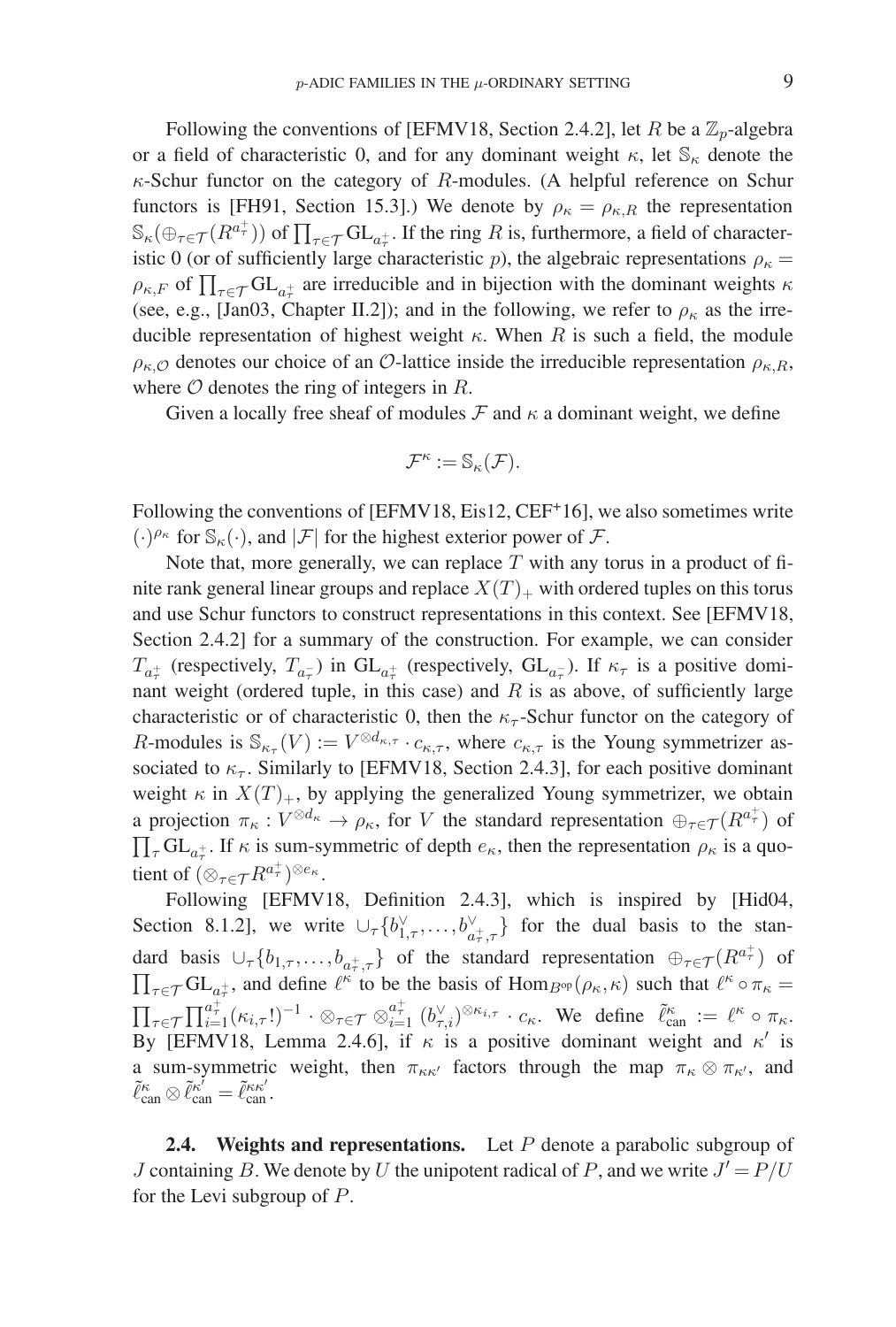For any irreducible algebraic representation  $\rho$  of J over a field of characteristic 0 (or of sufficiently large characteristic), the restriction of  $\rho$  to P admits a U-stable filtration with irreducible  $U$ -invariant subquotients. Furthermore, after choosing a splitting  $J' \subset P$ , the associated graded representation gr( $\rho|_P$ ) of  $J'$  and  $\rho|_{J'}$  are canonically identified. We fix a splitting  $J' \subset P$ , and write  $B' = B \cap J'$ ,  $N' =$  $N \cap J'$ , and  $T' = T \cap J'$ . Then B' is a Borel subgroup of J' with N' its unipotent radical and  $T' = T$  a maximal torus of  $J'$ .

*Definition* 2.4.1. Given dominant weights  $\kappa$  of J and  $\kappa'$  of J', we say that  $\kappa'$  divides  $\kappa$  (and write  $\kappa'|\kappa$ ) if the irreducible representation  $\varrho_{\kappa'}$  of J', of highest weight  $\kappa'$ , arises as one of the irreducible constituents of  $\rho_{\kappa}|_{J'}$ .

For each dominant weight  $\kappa$  of J, we define  $\mathfrak{M}_{\kappa} := {\kappa' | \kappa' }$  divides  $\kappa$ , regarded as a multi-set (so that we keep track of multiplicities). Then

(4) 
$$
\rho_{\kappa}|_{J'} = \bigoplus_{\kappa' \in \mathfrak{M}_{\kappa}} \varrho_{\kappa'}.
$$

Note that  $\kappa^{\sigma} \mid \kappa$ , for any permutation  $\sigma$  in the Weyl group of J such that  $\kappa^{\sigma}$  is dominant for  $J'$ . In particular, for any dominant weight  $\kappa$  of  $J$ ,  $\kappa$  is also a dominant weight of  $J'$  and  $\kappa \mid \kappa$ . Note that if  $\kappa$  is a scalar weight of  $J$ , then the only dominant weight of  $J'$  dividing  $\kappa$  is  $\kappa$  itself, i.e.,  $\mathfrak{M}_{\kappa} = {\kappa}$  and  $\rho_{\kappa}|_{J'} = \varrho_{\kappa}$ .

**2.4.1.** Littlewood-Richardson rule. In general, the multiplicity  $c_{\kappa,\kappa'}$  of the irreducible constituent  $\rho_{\kappa}$  in  $\rho_{\kappa}|_{J'}$  can be explicitly computed using the Littlewood-Richardson rule ([Mac15, Rule (9.2) in Section 9] or [FH91, Equation  $(A.8)]$ .

*Definition* 2.4.2. We say that a dominant weight  $\kappa$  of J is multiplicity-free (with respect to the Levi subgroup  $J'$ ) if  $c_{\kappa,\kappa'} = 1$  for all  $\kappa'|\kappa$ .

We observe that as  $\kappa$  varies among the dominant weights of J, the sets  $\mathfrak{M}_{\kappa}$  are not necessarily disjoint.

If  $|\kappa_1| \neq |\kappa_2|$ , then by considering the central action of the scalars, we see that  $\kappa_1$  and  $\kappa_2$  are coprime, i.e.,  $\mathfrak{M}_{\kappa_1} \cap \mathfrak{M}_{\kappa_2} = \emptyset$ . More generally, given any two dominant weights  $\kappa_1, \kappa_2$  of J, the Littlewood-Richardson rule allows one to compute the intersection  $\mathfrak{M}_{\kappa_1} \cap \mathfrak{M}_{\kappa_2}$ .

*Remark* 2.4.3*.* Assume  $J' \subset J$  is a split Levi subgroup, defined over  $\mathcal{O}_{E_n}$ . Then the Schur projectors and Young symmetrizers from Section 2.3 are compatible with the decomposition in (4), in the sense that  $\mathbb{S}_{\kappa}(V)|_{J'} = \bigoplus_{\kappa' \in \mathfrak{M}_{\kappa}} \mathbb{S}_{\kappa'}(V)$ , for V the standard representation, and  $R = E_p$ .

Furthermore, our choices of  $\mathcal{O}_{E_{p}}$ -lattices of the irreducible algebraic representations  $\rho_{\kappa}$ , and  $\varrho_{\kappa'}$ , for  $\kappa, \kappa'$  dominant weights of  $J, J'$ , are also compatible with the decomposition in (4), in the sense that the Schur projectors induce a morphism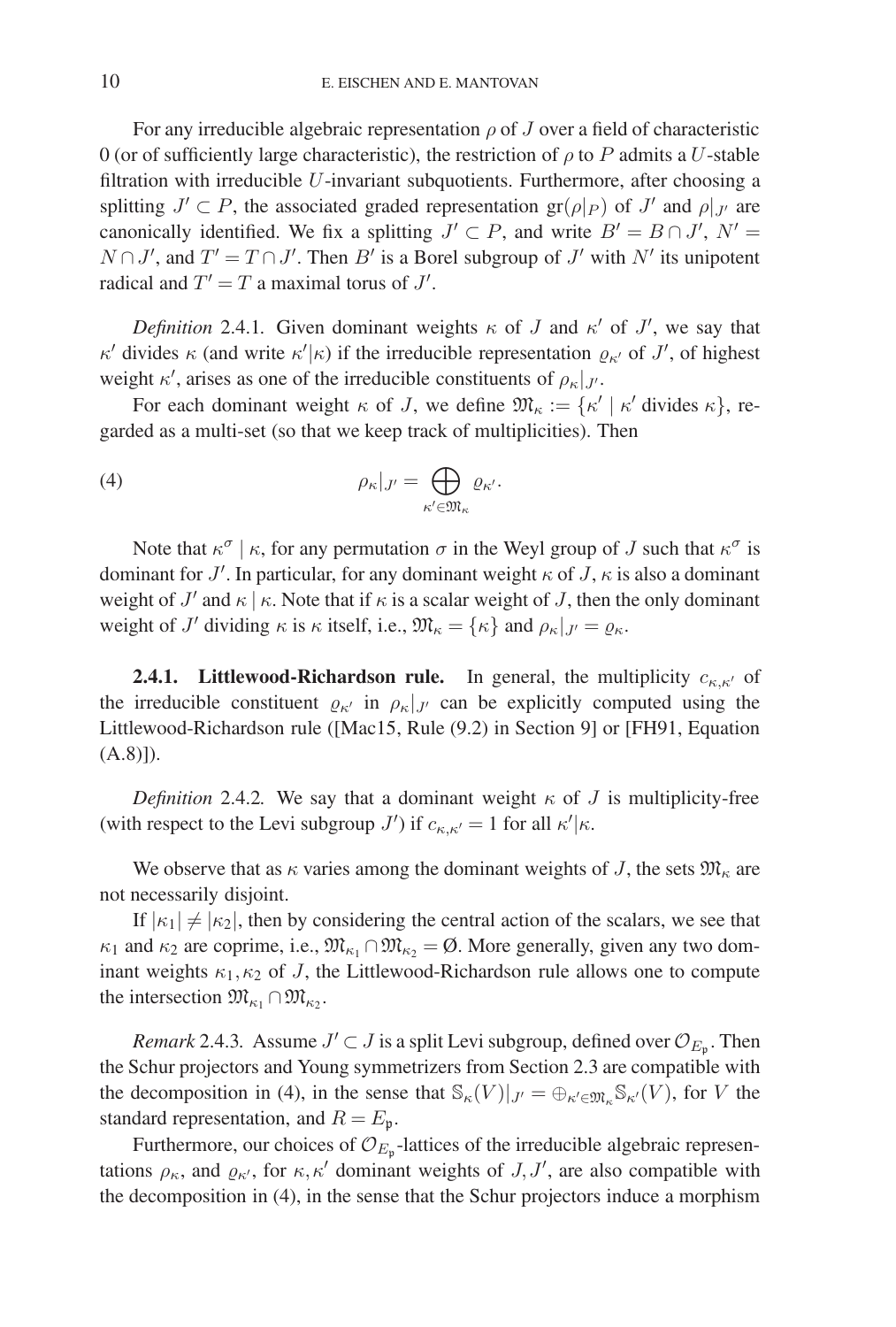$\rho_{\kappa,Q_{E_{\mathfrak{p}}}}|_{J'} \hookrightarrow \bigoplus_{\kappa' \in \mathfrak{M}_{\kappa} Q_{\kappa',Q_{E_{\mathfrak{p}}}},}$  which is an isomorphism if p is sufficiently large (or after inverting p).

**2.5. Automorphic sheaves.** Let A denote a D-enriched abelian scheme (i.e., an abelian scheme with additional structures defined by the Shimura data  $\mathcal{D}$ ) over a W-scheme  $S$ . (For example, the abelian scheme  $A/S$  could be the universal abelian scheme  $A$  over  $Sh$ .) Then the Dieudonné crystal of  $A$  decomposes according to the embeddings  $\tau \in \mathcal{T}$  and Morita equivalence (via  $\mathcal{O}_B \otimes_{\mathcal{O}_F, \tau} \mathbb{W} \simeq M_r(\mathbb{W})$ ) as

$$
H_{dR}^1(A) := H_{dR}^1(A/S) = \bigoplus_{\tau \in \mathcal{T}} M_{\tau}^{\oplus r}.
$$

Similarly, the Hodge filtration  $\omega(A) := Fil^1(H^1_{dR}(A))$  decomposes as

$$
\omega(A) = \oplus_{\tau \in \mathcal{T}} \omega_{\tau}^{\oplus r}.
$$

Note that  $M_{\tau}$  and  $\omega_{\tau}$  are locally free. Note also that, for each  $\tau \in \mathcal{T}$ , the rank of  $M_{\tau}$  is independent of  $\tau$ , while the rank of  $\omega_{\tau}$  depends on  $\tau$ . More precisely, if  $(a^+_\tau, a^-_\tau)$  denotes the signature of G at  $\tau_{|F_0}$ , then we have  $\text{rk}(M_\tau) = n = a^+_\tau + a^-_\tau$ and  $rk(\omega_{\tau}) = a_{\tau}^+$ . Following the notation in [Moo04], we write  $f(\tau) = rk(\omega_{\tau})$ . Observe that  $f(\tau^*) = a_{\tau^*}^+ = a_{\tau}^-$ .

**2.5.1. Classical automorphic forms.** Similarly to [EFMV18, Section 2.3] and [CEF+16, Section 3.2], we now define classical automorphic forms. First, we define a sheaf

$$
\mathcal{E}_{A/S} := \prod_{\tau} \text{Isom}(\omega_{\tau}, \mathcal{O}_{S,\tau}^{\mathfrak{f}(\tau)}) =: \text{Isom}_{\mathcal{O}_{B,(p)} \otimes \mathcal{O}_S}(\omega, \mathcal{O}_S^g),
$$

where  $\mathcal{O}_{B,(p)}$  is the localization of  $\mathcal{O}_B$  at  $(p)$  and  $g = \text{rk}(\omega)$ . When it is clear from context, we drop the subscript  $A/S$  and just write  $\mathcal E$ . Note that there is a left action of J on  $\mathcal{E}_{A/S}$  coming from the action, for each  $\tau \in \mathcal{T}$ , of  $\mathrm{GL}_{a_{\tau}^{+}}$  on  $\mathrm{Isom}(\omega_{\tau}, \mathcal{O}_{S,\tau}^{f(\tau)})$ . Following [EFMV18, Section 2.3], for any representation  $(\rho, M_{\rho})$  of J, we define the sheaf

$$
\mathcal{E}^{\rho} := \mathcal{E}_{\rho} := \mathcal{E} \times^{J} M_{\rho}
$$

so that for each open immersion  $\text{Spec } R \hookrightarrow S$ ,  $\mathcal{E}^{\rho}(R) := (\mathcal{E}(R) \times M_{\rho} \otimes$  $R)/(\ell,m) \sim (g\ell, \rho({}^tg^{-1})m).$ 

An *automorphic form (defined over* R*) of weight* ρ is then a global section of  $\mathcal{E}^{\rho}$  on *Sh<sub>R</sub>*. An automorphic form of weight  $\rho$  and *level* K is a global section of  $\mathcal{E}^{\rho}$  on *Sh<sub>R</sub>* with K the level of *Sh<sub>R</sub>*. We exclude the case in which  $F_0 = \mathbb{Q}$  with  $a_{\tau}^{+} = a_{\tau}^{-} = 1$ . (As far as this paper's goals are concerned, nothing is lost from this exclusion. The interesting cases in this paper concern unitary groups of higher rank.) Then by the Koecher principle (stated in great generality in [Lan16, Theorem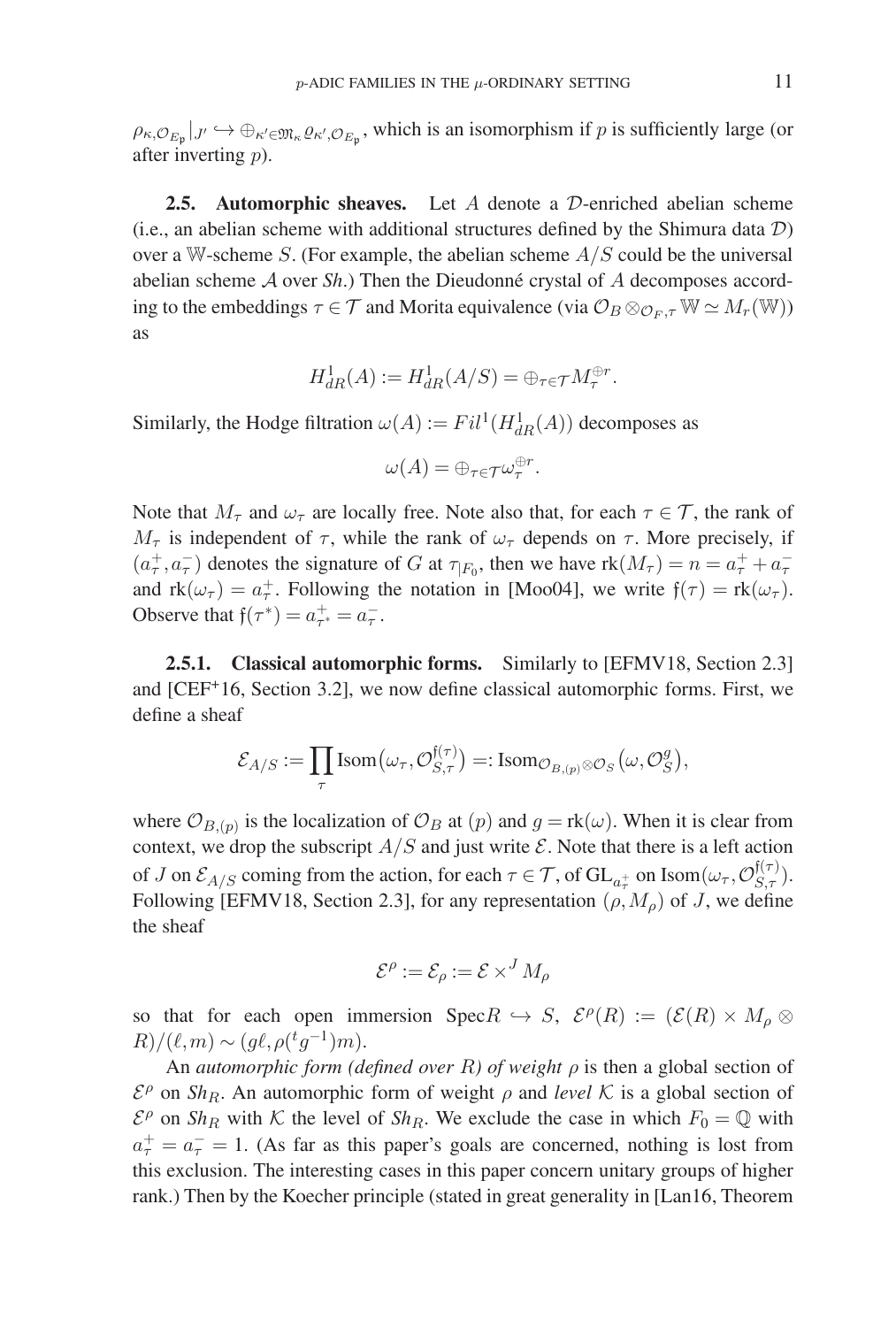2.5], with additional details of interest in our setting in [Lan16, Theorem 2.3 and Section 10]), our space of automorphic forms is the same as the space we would have obtained by instead working over a compactification of our moduli space.

It follows from the definitions that for  $\kappa$  a dominant weight of J, and  $\rho = \rho_{\kappa}$ our choice of  $W(\kappa(\mathfrak{p}))$ -lattice of the irreducible algebraic representation of J of highest weight  $\kappa$ , the sheaves  $\omega^{\kappa}$  and  $\mathcal{E}^{\rho}$  are canonically identified. In the following, we prefer the notation  $\omega^{\kappa}$  to  $\mathcal{E}^{\rho}$ .

# **2.6.** The  $\mu$ -ordinary locus. We maintain the notation of Section 2.5.

Let A denote a D-enriched abelian scheme (i.e., an abelian scheme with additional structures defined by the data  $D$ , e.g., PEL structure) over a smooth  $\mathbb{F}$ scheme  $S$  (e.g., the universal abelian scheme  $A$  over  $sh$ ). We write  $\Phi$  for the Frobenius map on the filtered Dieudonné crystal of  $A$ ,

$$
\omega(A) = \oplus_{\tau \in \mathcal{T}} \omega_{\tau}^{\oplus r} \subset H^1_{dR}(A) = \oplus_{\tau \in \mathcal{T}} M_{\tau}^{\oplus r}.
$$

For each  $\tau \in \mathcal{T}$ ,  $\Phi$  induces a map  $\Phi_{\tau}: M_{\tau} \to M_{\tau \circ \sigma}$ . In particular, we deduce that, for  $e_{\tau}$  the cardinality of  $\mathfrak{o}_{\tau}$ , the pair  $(M_{\tau}, \Phi_{\tau}^{e_{\tau}})$  is a Dieudonné crystal, whose isogeny class depends only on the orbit  $\sigma_{\tau}$  of  $\tau$ . In the following, we write  $\nu_{\tau}$  (or  $\nu_{\mathfrak{o}}$  for  $\mathfrak{o} = \mathfrak{o}_{\tau}$ ) for the Newton polygon of  $(M_{\tau}, \Phi_{\tau}^{e_{\tau}})$ .

*Remark* 2.6.1*.* The above description reduces the computation of the Newton polygon of the Frobenius map  $\Phi$  on  $H^1_{dR}(A)$  to that of the polygons  $\nu_{\mathfrak{o}}$ , for  $\mathfrak{o} \in \mathfrak{O}$ . By abuse of notation, in the following, we refer to the slopes of  $\nu_0$  as the slopes at **o** of  $(H_{dR}^1(A), \Phi)$ .

The notion of  $\mu$ -ordinariness is originally due to Wedhorn in [Wed99]. The following definition is adapted to the above notation, and follows [Moo04, Section 1.2.5]. (In *loc. cit.* the  $\mu$ -ordinary Newton polygon  $\nu_{\mathfrak{g}}(n,\mathfrak{f})$  is denoted by Ord $(d,\mathfrak{f})$ , for  $n = d$ .)

*Definition* 2.6.2. For each  $\sigma$ -orbit  $\mathfrak o$  in  $\mathfrak O$ , we define  $\mathfrak f = \mathfrak f_{\mathfrak o} : \mathfrak o \to \{1, \ldots, n\}$ by  $f(\tau) := \text{rk}(\omega_{\tau})$ , for  $\tau \in \mathfrak{o}$ . (The function f is called the *multiplicative type*.) We define the *μ*-*ordinary Newton polygon*  $\nu_0(n,f)$  associated with the triple  $(o, n,f)$  to be the polygon with slopes

$$
a_j^{\mathfrak{o}}:=\#\big\{\tau\in \mathfrak{o}\mid \mathfrak{f}(\tau)>n-j\big\},
$$

for  $j = 1, \ldots, n$ .

*Definition* 2.6.3. A D-enriched abelian variety A over a field containing  $\mathbb F$  is called  $\mu$ -ordinary if for each  $\tau \in \mathcal{T}$  the associated Newton polygon  $\nu_{\tau}$  agrees with the  $\mu$ -ordinary polygon  $\nu_{\mathfrak{o}_{\tau}}(n,\mathfrak{f}).$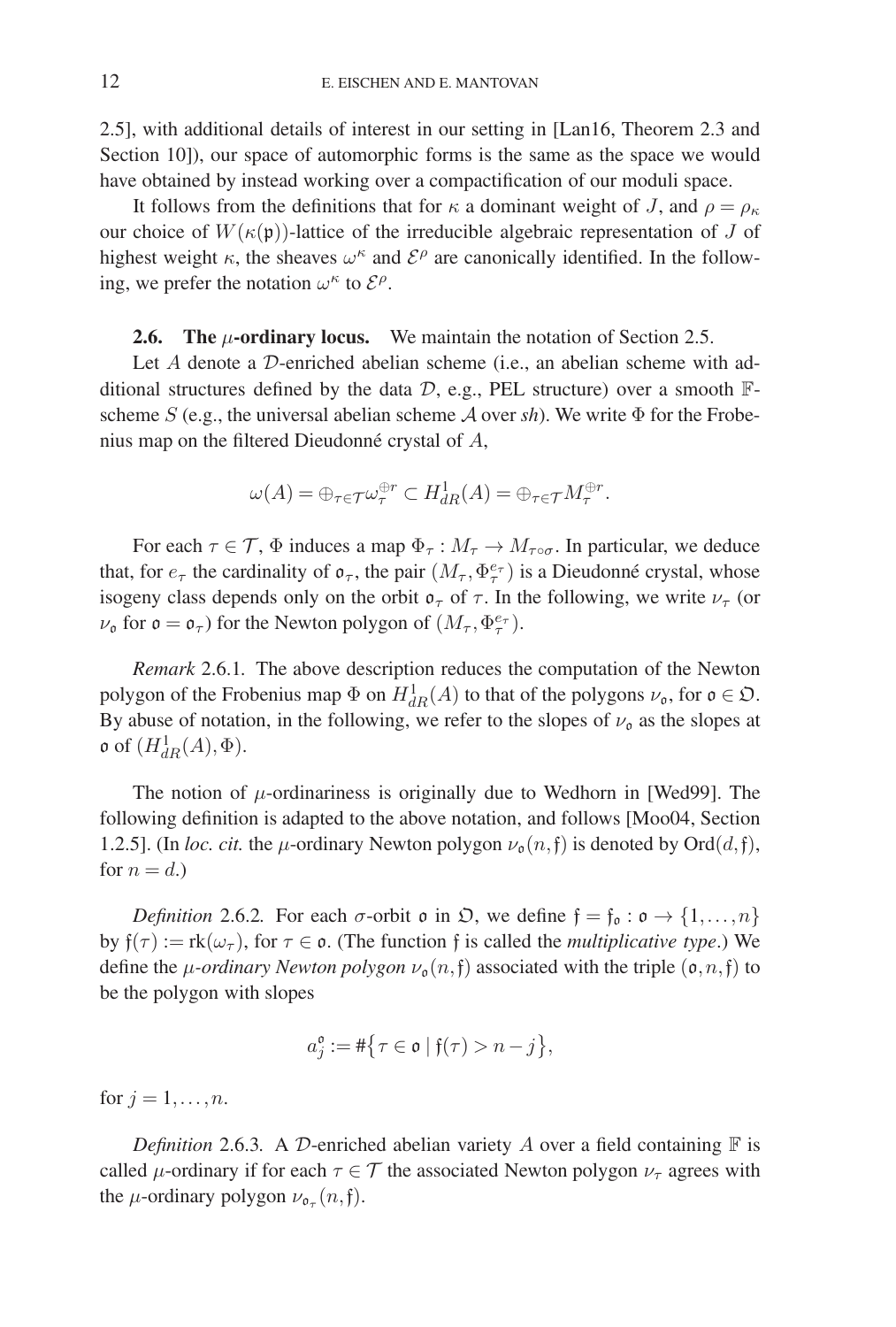We say that a point x of  $sh$  is  $\mu$ -ordinary if the associated D-enriched abelian scheme  $A_x$  is  $\mu$ -ordinary. In the following, we denote by  $sh^{\mu\text{-ord}} \subseteq sh$  the μ-ordinary locus of *sh*.

In [Wed99], Wedhorn proves that the  $\mu$ -ordinary locus is the largest nonempty Newton stratum of *sh*.

THEOREM 2.6.4. [Wed99, (1.6.2) Density Theorem] *The Newton stratum*  $sh^{\mu\text{-ord}}$  *is open and dense in sh. In particular, it is nonempty.* 

Subsequently, in [Moo04], Moonen gives an explicit construction of a D-enriched Barsotti-Tate group  $\mathbb{X} = \mathbb{X}^{\mu \text{-ord}}(\mathcal{D})/\kappa(\mathfrak{p})$  in terms of the triples  $\{(\mathfrak{o}_{\tau}, n, \mathfrak{f})\}_{\tau \in \mathcal{T}}$ , and he proves that the *μ*-ordinary locus is also the largest Ekedahl-Oort stratum of *sh*, and the central leaf associated with  $X^{\mu\text{-ord}}(\mathcal{D})/F$  (recall  $\kappa(\mathfrak{p}) \subset \mathbb{F}$ ). That is, he proves the following result.

THEOREM 2.6.5. [Moo04, Theorem 3.2.7] *Let* A *be a* D*-enriched abelian variety over an algebraically closed field containing* F*. Then the following are equivalent:*

• A *is* μ*-ordinary (equivalently,* A[p∞] *is isogenous to* X *as* D*-enriched Barsotti-Tate groups).*

•  $A[p]$  *is isomorphic to*  $\mathbb{X}^{\mu\text{-ord}}(\mathcal{D})[p]$  *as D*-enriched truncated Barsotti-Tate *groups of level 1.*

•  $A[p^{\infty}]$  *is isomorphic to*  $\mathbb{X}^{\mu\text{-ord}}(\mathcal{D})$  *as*  $\mathcal{D}\text{-enriched Barsotti-Tate groups.$ 

**2.7. The** μ**-ordinary Hasse invariant.** Building on Moonen's work, in [GN17] Goldring and Nicole construct a  $\mu$ -ordinary Hasse invariant.

Let  $\pi : A \to Sh$  denote the universal abelian scheme over *Sh*, and let  $|\omega|$  denote the Hodge line bundle over *Sh*, i.e.,  $|\omega| = \wedge^{top} \pi_* \Omega^1_{A/Sh}$ , where  $\wedge^{top}$  denotes the top exterior power.

THEOREM 2.7.1. [GN17, Theorem 1.1] *There exists an explicit positive integer*  $m_0 \geq 1$ *, and a section* 

$$
E_{\mu} \in H^0\big(sh, |\omega|^{m_0}\big)
$$

*such that:*

- (1) *The non-vanishing locus of*  $E_{\mu}$  *is the*  $\mu$ *-ordinary locus of sh.*
- (2) The construction of  $E_{\mu}$  is compatible with varying the level  $\mathcal{K}^{(p)}$ .
- (3) *The section*  $E_{\mu}$  *extends to the minimal compactification of sh.*
- (4) *A power of*  $E_{\mu}$  *lifts to characteristic zero.*

By construction [GN17, Definition 3.5],  $m_0 = \text{lcm}_{\tau \in \mathcal{T}} (p^{e_{\tau}} - 1)$ . In the following, for convenience, we replace  $E_{\mu}$  with one of its powers which lifts to characteristic zero. We choose  $E_{\mu} \in H^0(Sh^{\text{min}}, |\omega|^m)$ , for some  $m \ge 1$  a multiple of  $m_0$ , where *Sh*<sup>min</sup> denotes the minimal compactification of *Sh*.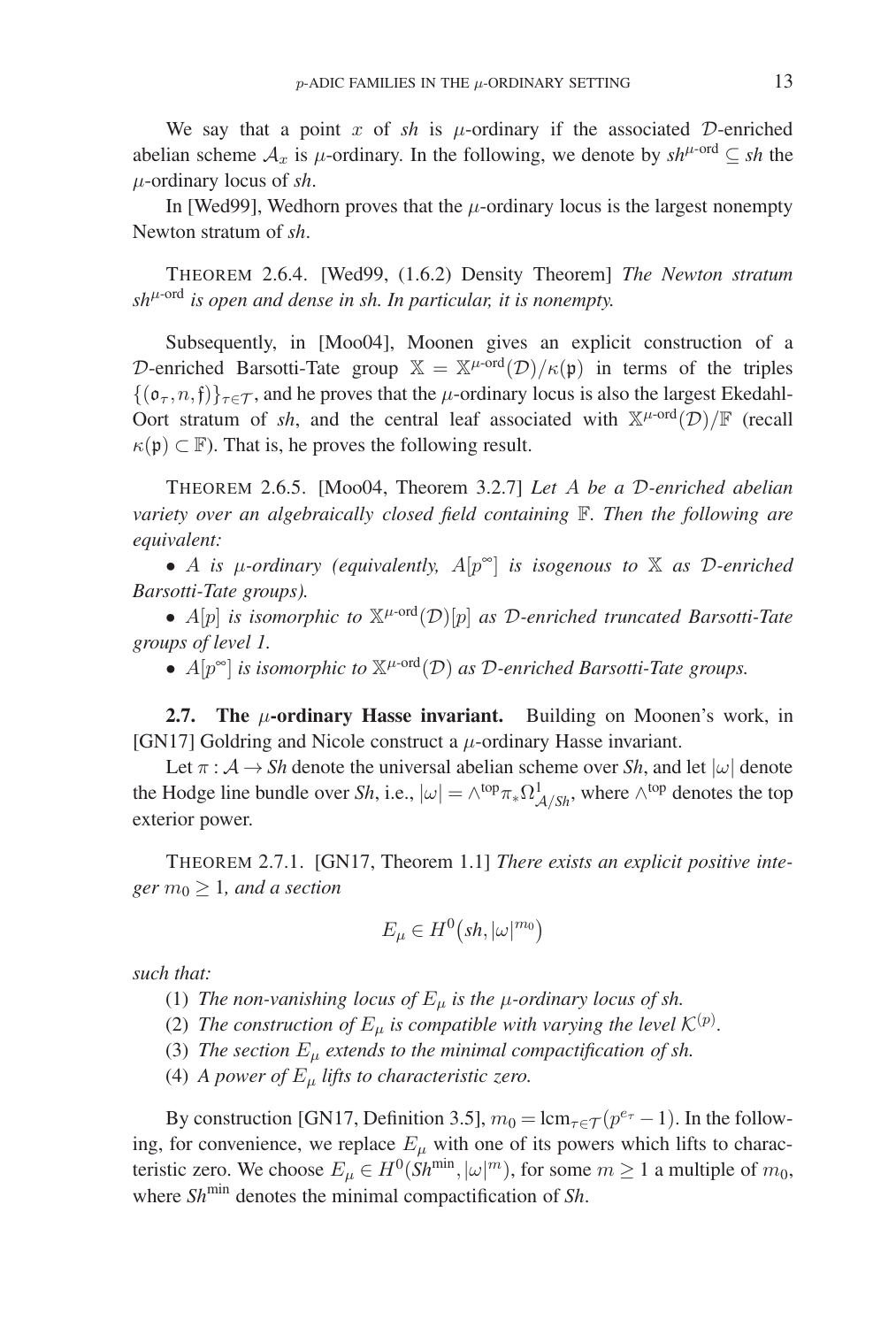*Definition* 2.7.2. We define the  $\mu$ -ordinary locus  $Sh_{/\mathbb{W}}^{\mu\text{-ord}}$  (respectively,  $Sh_{/\mathbb{W}}^{\min,\mu\text{-ord}}$ ) as the locus in  $Sh_{/\mathbb{W}}$  (respectively,  $Sh_{/\mathbb{W}}^{\min}$ ) where  $E_{\mu}$  is invertible.

Similarly to the treatment of the ordinary case in [Hid04, Section 8.1], we define the formal scheme  $Sh_{\infty}^{\mu\text{-ord}}$  over W as the injective limit of the schemes  $Sh_m^{\mu\text{-ord}}/\mathbb{W}_m$ . Note that  $Sh_\infty^{\mu\text{-ord}}$  is the formal completion of  $Sh^{\mu\text{-ord}}$  along its special fiber modulo p,  $\mathit{Sh}_1^{\mu\text{-ord}} = \mathit{sh}^{\mu\text{-ord}}$ .

We observe that, by construction, the sheaf  $|\omega|^{m_0}$  is trivial on the F-scheme  $sh^{\mu\text{-ord}}$ . We normalize  $E_{\mu}$  so that on  $sh^{\mu\text{-ord}}$ 

$$
E_{\mu} \equiv 1 \mod p,
$$

and we call  $E_{\mu}$  the *μ-ordinary Hasse invariant*. In the following, for simplicity, we set  $S := Sh_{\infty}^{\mu\text{-ord}}$  and  $\overline{S} := sh^{\mu\text{-ord}}$ .

**2.8.** The  $\mu$ -ordinary Barsotti-Tate group. In this section, we briefly recall the construction of the  $\mu$ -ordinary D-enriched Barsotti-Tate group  $\mathbb{X} = \mathbb{X}^{\mu \cdot \text{ord}}(\mathcal{D})/\kappa(\mathfrak{p})$  from Moonen [Moo04, Section 1.2.3]

Let  $N^{\mu\text{-ord}}(\mathcal{D})$  denote the Dieudonné crystal of X. The underlying W-module  $N^{\mu\text{-ord}}(\mathcal{D})$  decomposes according to the embeddings  $\tau \in \mathcal{T}$ . Grouping together the submodules corresponding to  $\tau \in \mathfrak{o}$ , for each orbit  $\mathfrak{o}$  in  $\mathfrak{D}$ , we obtain a decomposition in subcrystals

$$
N^{\mu\text{-}\mathrm{ord}}(\mathcal{D})=\oplus_{\mathfrak{o}\in \mathfrak{O}}N(\mathfrak{o},n,\mathfrak{f})^{\oplus r}.
$$

We write the associated decomposition of  $\mathbb{X}^{\mu\text{-ord}}(\mathcal{D})$  as

$$
\mathbb{X}^{\mu\text{-}\mathrm{ord}}(\mathcal{D})=\oplus_{\mathfrak{o}\in\mathfrak{O}}\mathbb{X}(\mathfrak{o},n,\mathfrak{f})^{\oplus r}.
$$

Note that the D-enriched structure on  $N^{\mu\text{-ord}}(\mathcal{D})$  (respectively,  $\mathbb{X}^{\mu\text{-ord}}(\mathcal{D})$ ) induces a structure of  $\mathcal{O}_{F,u_0}$ -crystals on  $N(\mathfrak{o}, n, \mathfrak{f})$  (respectively, of  $\mathcal{O}_{F,u_0}$ -modules on  $\mathbb{X}(\mathfrak{o}, n, \mathfrak{f})$ ).

Fix an orbit  $\mathfrak{o} \in \mathfrak{D}$ . Following the conventions of Section 2.1, let  $e_{\mathfrak{o}}$  denote the cardinality of  $\mathfrak{o}$ . Let  $0 \le a_1^{\mathfrak{o}} \le \cdots \le a_n^{\mathfrak{o}} \le e = e_{\mathfrak{o}}$  denote the slopes of the  $\mu$ -ordinary polygon  $\nu_{\mathfrak{o}}(\mathfrak{f},n)$  introduced in Definition 2.6.2. We write  $0 \leq \lambda_0 < \cdots < \lambda_s$ ,  $s = s_{\mathfrak{o}}$ , for the (distinct) integers occurring as slopes  $a_j^{\circ}$  for some j,  $1 \le j \le n$ . For each  $t = 0, \ldots, s$ , we denote by  $m_t = m_t^{\mathfrak{d}_{\tau}}$  the multiplicity of the slope  $\lambda_t$ , i.e.,

$$
m_t := #\{j \in \{1, \ldots, n\} \mid a_j^{\mathfrak{o}} = \lambda_t\}.
$$

Note that  $\sum_{0}^{s} m_t = n$ .

*Definition* 2.8.1. The crystal  $N(\mathfrak{o}, n, \mathfrak{f})$  is defined as

$$
N(\mathfrak{o}, n, \mathfrak{f}) := N(\lambda_0)^{\oplus m_0} \bigoplus \cdots \bigoplus N(\lambda_s)^{\oplus m_s},
$$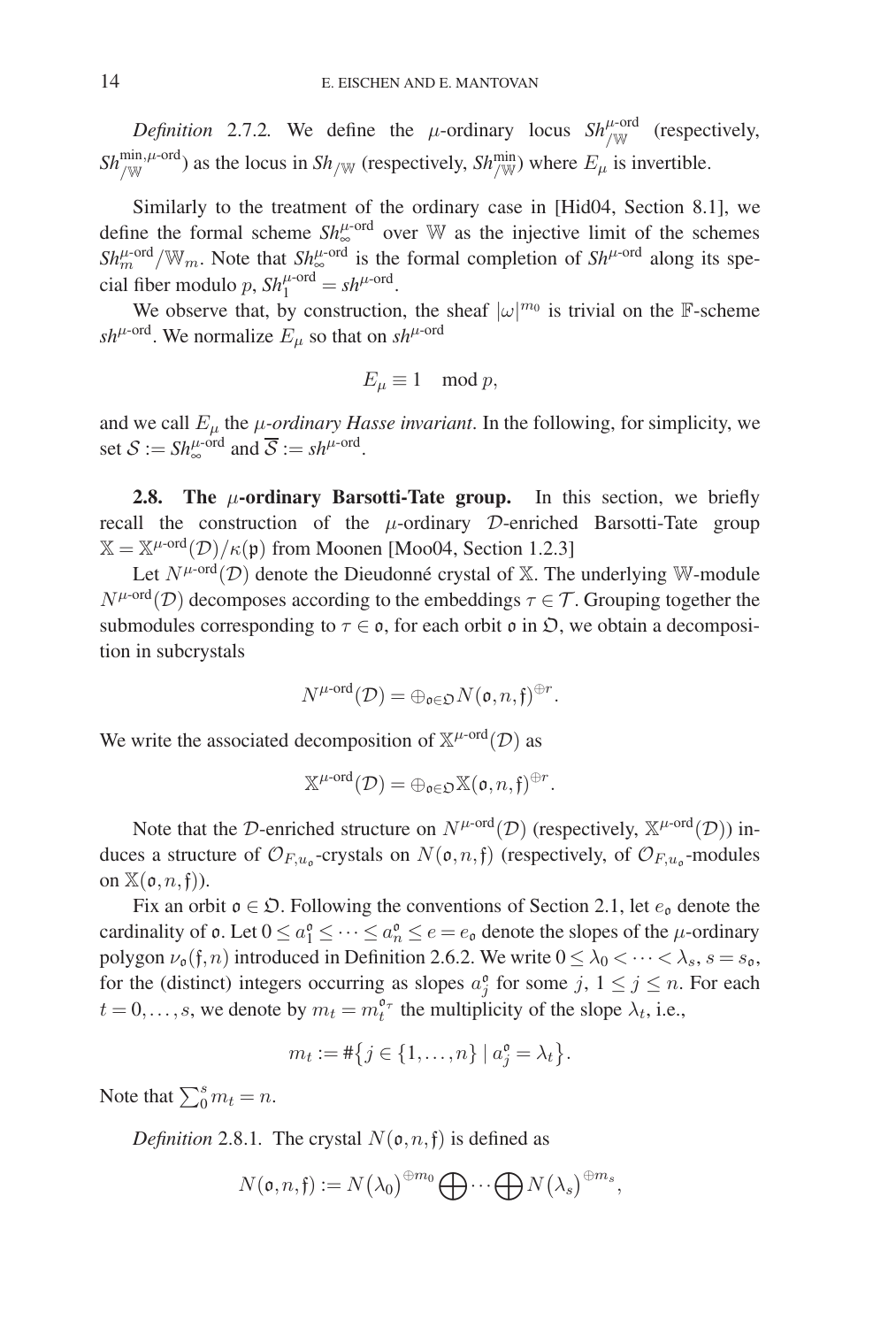where for each  $t = 0, \ldots, s$ , the crystal  $N(\lambda_t)$  is the simple isoclinic  $\mathcal{O}_{F,u_0}$ -crystal of slope  $\lambda_s$ , and height (i.e., rank) e. We write the associated decomposition of  $X(\mathfrak{o}, n, \mathfrak{f})$  into isoclinic components as

$$
\mathbb{X}(\mathfrak{o}, n, \mathfrak{f}) := \mathbb{X}(\lambda_0)^{\oplus m_0} \bigoplus \cdots \bigoplus \mathbb{X}(\lambda_s)^{\oplus m_s}.
$$

We observe that, for  $\varphi \neq \varphi^*$ , the polarization of X induces an isomorphism of  $\mathcal{O}_{F,u_0}$ -crystals between  $N(\mathfrak{o}, n, \mathfrak{f})$  and the dual of  $N(\mathfrak{o}^*, n, \mathfrak{f})$ . In particular,  $\lambda$  is a slope of  $N(\mathfrak{o}, n, \mathfrak{f})$  with multiplicity m if and only if  $1-\lambda$  is a slope of  $N(\mathfrak{o}^*, n, \mathfrak{f})$ with the same multiplicity. For  $\mathfrak{o} = \mathfrak{o}^*$ , the polarization of X induces a polarization on  $N(\mathfrak{o}, n, \mathfrak{f})$ , i.e.,  $N(\mathfrak{o}, n, \mathfrak{f})$  inherits the structure of a  $(\mathcal{O}_{F,u_0}, *)$ -crystal. In particular,  $\lambda$  is a slope of  $N(\mathfrak{o},n,\mathfrak{f})$  with multiplicity m if and only if  $1-\lambda$  is also a slope with the same multiplicity.

In [Moo04, Definition 2.3.10], Moonen defines a canonical lifting  $\mathbb{X}^{\text{can}} =$  $\mathbb{X}^{\text{can}}(\mathcal{D})$  of  $\mathbb X$  over  $W(\kappa(\mathfrak{p}))$ . Concretely,  $\mathbb{X}^{\text{can}} := \bigoplus_{\mathfrak{d}} \mathbb{X}(\mathfrak{o}, n, \mathfrak{f})^{\text{can}}$  where

$$
\mathbb{X}(\mathfrak{o}, n, \mathfrak{f})^{\mathrm{can}} := \left( \mathbb{X}^{\mathrm{can}}(\lambda_0)^{\oplus m_0} \bigoplus \cdots \bigoplus \mathbb{X}^{\mathrm{can}} \big( \oplus \lambda_s \big)^{m_s} \right)^{\oplus r}
$$

and, for each  $t = 0, \ldots, s$ ,  $\mathbb{X}^{\text{can}}(\lambda_t)$  is the unique lifting of the  $\mathcal{O}_{F,u}$ -module  $\mathbb{X}(\lambda_t)$ [Moo04, Corollary 2.1.5]. The D-enriched Barsotti-Tate group  $\mathbb{X}^{\text{can}}$  is characterized by the following property.

PROPOSITION 2.8.2. [Moo04, Proposition 2.3.12] *The canonical lifting*  $X^{can}$ *is the unique lifting of* X *with the property that (geometrically) all endomorphisms lift.*

**2.9.** The  $\mu$ -ordinary Levi subgroup. In this section, we introduce a Levi subgroup  $J_\mu$  of  $G^0/{\mathbb Q}_p$  associated with the  $\mu$ -ordinary polygon which plays a crucial role in our results. As highlighted in Remark 2.9.3 below, the group  $J_{\mu}$  arises as a subgroup of the Levi subgroup  $J$  introduced in Section 2.3.

*Definition* 2.9.1. We define  $J_\mu$  to be the algebraic group over  $\mathbb{Q}_p$  of automorphisms of the D-enriched isocrystal  $N^{\mu\text{-ord}}(\mathcal{D})[\frac{1}{p}].$ 

In particular,

$$
J_{\mu}(\mathbb{Q}_p) = \mathrm{Aut}_{\mathcal{D}}^0(\mathbb{X}/\mathbb{F}),
$$

the group of non-zero quasi-self-isogenies of the D-enriched Barsotti-Tate group  $X/F.$ 

*Remark* 2.9.2. The algebraic group  $J_\mu$  arises as a Levi subgroup of  $G^0/\mathbb{Q}_p$ . More precisely, it is the Levi subgroup associated with the partitions of  $n$  defined by the multiplicities  $\{m_s^{\tau}, \ldots, m_0^{\tau}\}_{\tau \in \mathcal{T}}$  of the slopes of  $N^{\mu \text{-ord}}(\mathcal{D})$  (here,  $m_t^{\tau} := m_t^{\mathfrak{o}_{\tau}},$  $s := s_{\mathfrak{o}_\tau}$ ).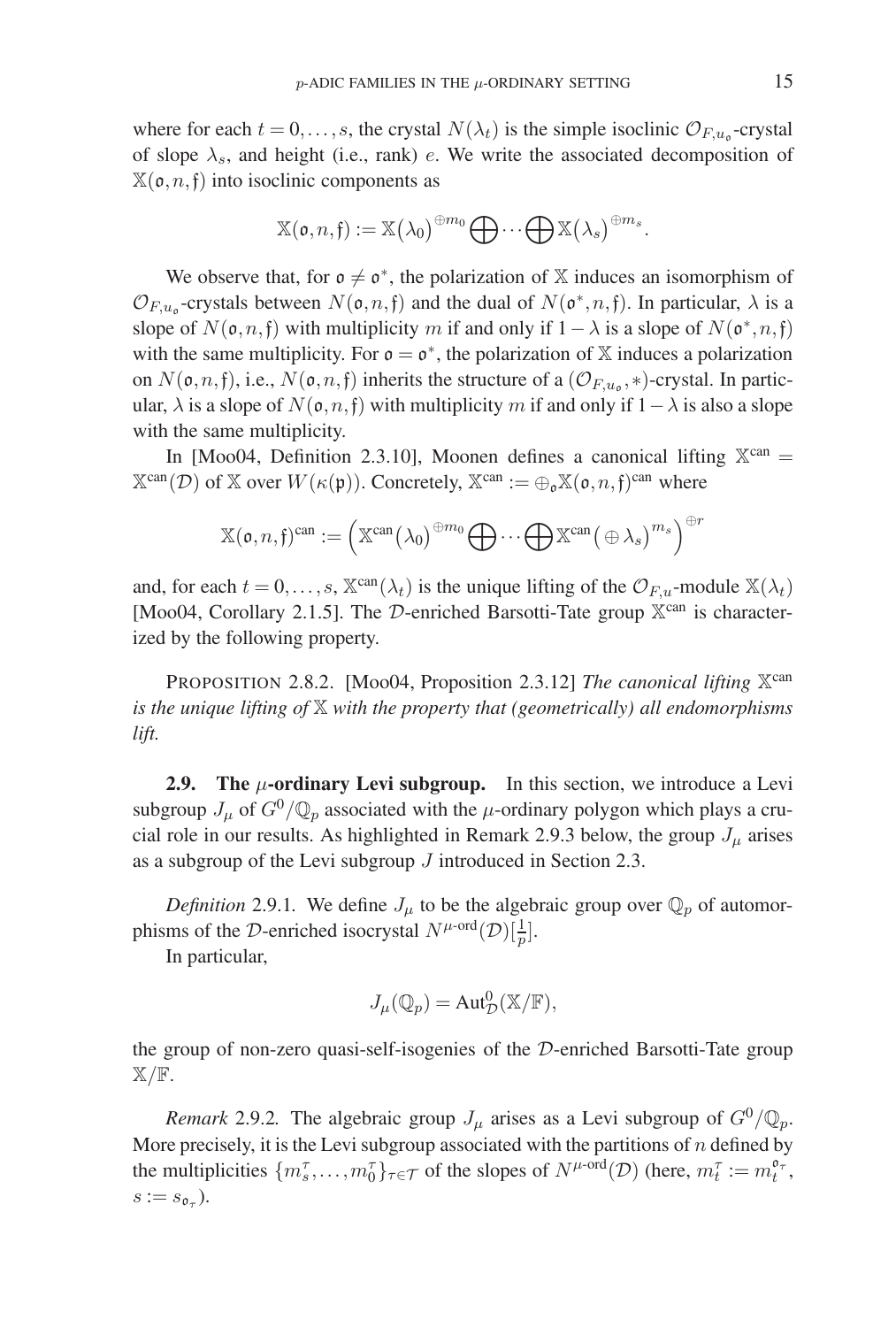More explicitly, the decomposition of  $N^{\mu\text{-ord}}(\mathcal{D})$  as a sum of the subcrystals  $N(\mathfrak{o}, n, \mathfrak{f}), \mathfrak{o} \in \mathfrak{O}$ , induces the decomposition

$$
J_\mu = \prod_{{\mathfrak{o}} \in {\mathfrak{O}}_0} J_\mu({\mathfrak{o}}),
$$

where, for each  $o \in \mathfrak{O}_0$ ,  $J_\mu(o)$  is the algebraic group of automorphisms of the  $\mathcal{O}_{F,u_0}$ -isocrystal  $N(\mathfrak{o}, n, \mathfrak{f})[\frac{1}{p}]$ , for  $\mathfrak{o} \neq \mathfrak{o}^*$ , and of the polarized  $\mathcal{O}_{F,u_0}$ -isocrystal  $N(\mathfrak{o}, n, \mathfrak{f})[\frac{1}{p}],$  for  $\mathfrak{o} = \mathfrak{o}^{*}.$ 

Following [Moo04, Lemma 1.3.11], if we write  $\kappa(\mathfrak{o}) = \kappa(u_{\mathfrak{o}})$  for the residue field of  $F_{u_{\alpha}}$ , then for  $\mathfrak{o} \neq \mathfrak{o}^*$ , we have

$$
J_{\mu}(\mathfrak{o})\big(\mathbb{Q}_p\big) = \operatorname{GL}_{m_s^{\mathfrak{o}}}\big(W\big(\kappa(\mathfrak{o})\big)\big) \times \cdots \times \operatorname{GL}_{m_0^{\mathfrak{o}}}\big(W\big(\kappa(\mathfrak{o})\big)\big),
$$

and for  $\mathfrak{o} = \mathfrak{o}^*$ , assuming  $e/2$  is not a slope, we have that the number of slopes  $s+1$ is even and

$$
J_{\mu}(\mathfrak{o})\big(\mathbb{Q}_p\big) = \mathrm{GL}_{m_s^{\mathfrak{o}}}\big(W\big(\kappa(\mathfrak{o})\big)\big) \times \cdots \times \mathrm{GL}_{m_{\frac{s+1}{2}}^{\mathfrak{o}}}\big(W\big(\kappa(\mathfrak{o})\big)\big).
$$

As alluded to in the first paragraph of Section 1.1, for notational convenience, *we exclude the slope* e/2*, but we expect no mathematical issues extending to this case.*

*Remark* 2.9.3. Note that  $J_\mu$  is defined over  $\mathbb{Z}_p$ , while J is defined over  $\mathcal{O}_{E,\mathfrak{p}}$ (as in Section 2.3). It follows from the definitions of these groups that after base change, the group  $J_{\mu}$  is contained in J, with equality exclusively when the  $\mu$ ordinary polygon is ordinary (i.e., when  $\mathcal{O}_{E, \mathfrak{p}} = \mathbb{Z}_p$ ).

More explicitly, let  $F_1 > \cdots > F_s$  denote the distinct values of  $f(\tau)$ , for  $\tau \in \mathfrak{o}$ , in the interval  $[1, n-1]$  ( $s = s_0 \ge 0$ ). For convenience, we also write  $F_0 := n$  and  $F_{s+1} := 0$ . For each  $i = 0, ..., s+1$ , we define

$$
d_i := \{ \tau \in \mathfrak{o} \mid \mathfrak{f}(\tau) = F_i \}.
$$

Note that  $d_i > 0$  for all  $i = 1, \ldots, s$ , and  $d_0, d_{s+1} \ge 0$ . Note that  $e = e_0 = \sum_{i=0}^{s+1} d_i$ .

With this notation, the distinct slopes of the  $\mu$ -ordinary polygon  $\nu_{\mathfrak{o}}(n,\mathfrak{f})$ , associated with the orbit o, are

$$
\lambda_i = \sum_{j=0}^i d_j,
$$

where each  $\lambda_i$  occurs in  $\nu_0$  with multiplicity  $m_i = F_i - F_{i+1}, i = 0, \ldots, s$ .

Note that, for each  $\tau \in \mathfrak{o}$ ,  $\mathfrak{f}(\tau) = \sum_{i_{\tau}}^{s} m_{j}$ , where the integer  $i_{\tau}$ ,  $0 \le i_{\tau} \le s_{\tau}$ , is defined by the condition  $f(\tau) = F_{i_{\tau}}$ .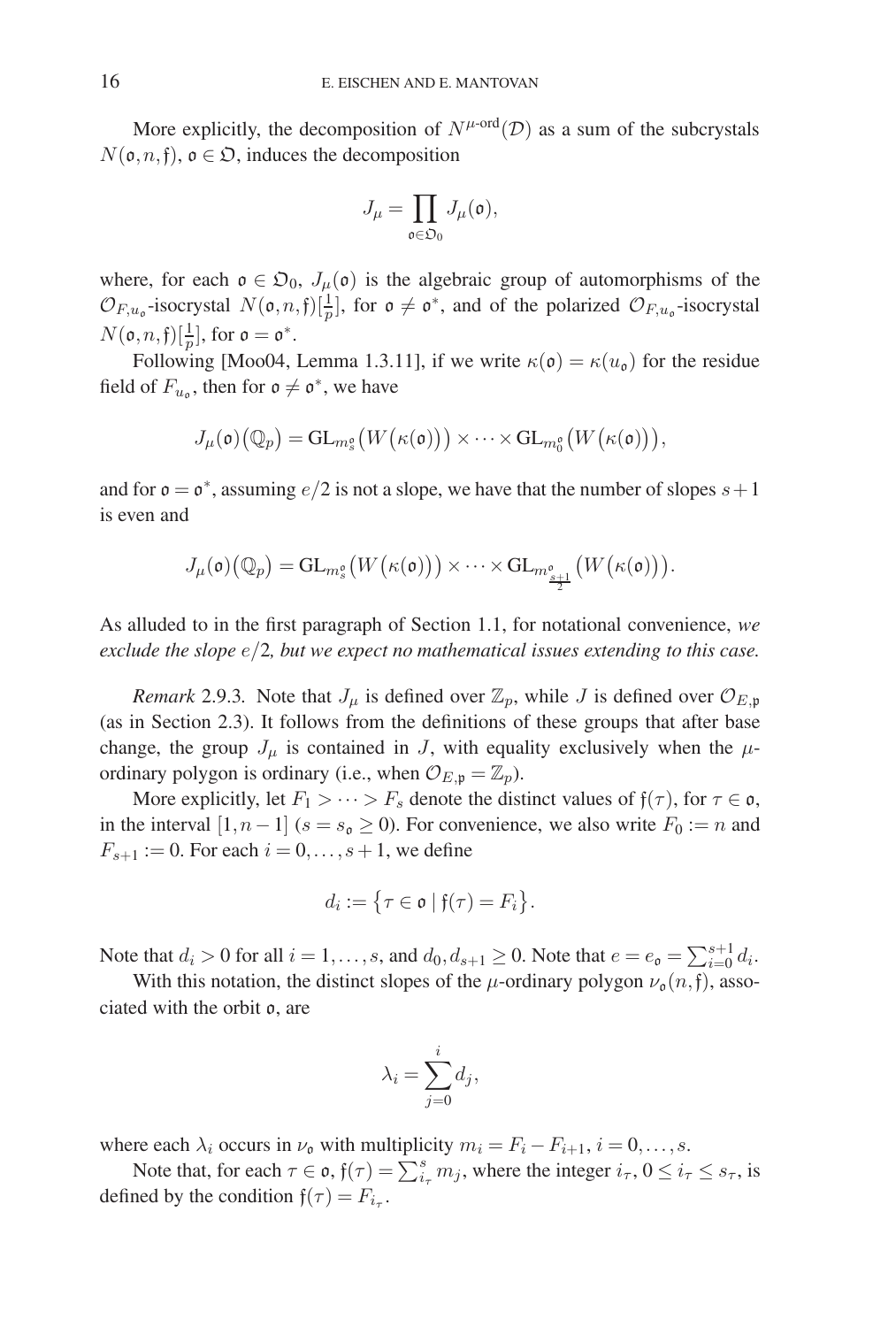*Definition* 2.9.4. We define  $P_{\mu}$  to be the parabolic subgroup of J that contains the chosen Borel subgroup B and has Levi subgroup  $J_{\mu}$  associated with the ordering on the partitions of  $n$  defined by the decreasing ordering of the slopes of  $N^{\mu\text{-ord}}(\mathcal{D})$ . We write  $U_{\mu}$  for the unipotent radical of  $P_{\mu}$ .

*Remark* 2.9.5*.* One can choose a basis as in Section 2.3 that (in addition to the identifications in Section 2.3) identifies  $P_{\mu}$  with a subgroup of block upper triangular matrices of  $\prod_{\tau \in \mathcal{T}} GL_{a_{\tau}^+}$  and  $J_{\mu}$  with a subgroup of block-diagonal matrices.

We define  $B_\mu := B \cap J_\mu$  and  $N_\mu := N \cap J_\mu$ . Under our assumptions,  $B_\mu$  is a Borel subgroup of  $J_{\mu}$ ,  $N_{\mu}$  its unipotent radical, and the maximal torus  $T_{\mu}$  of  $J_{\mu}$  in  $B_{\mu}$  is also the maximal torus T of J contained in B.

*Remark* 2.9.6. If a weight  $\kappa$  of  $T = T_\mu$  is dominant in  $X^*(T)$ , then it is also dominant in  $X^*(T_\mu)$ , but the converse does not hold in general.

**3. The** μ**-ordinary Igusa Tower.** In this section, we introduce basic details of the  $\mu$ -ordinary Igusa tower over the  $\mu$ -ordinary locus, building on [Moo04, Man05]. By [Wed99], assuming p is unramified in the reflex field E, the  $\mu$ -ordinary locus is always nonempty. In the case where the ordinary locus is nonempty (i.e., when p splits completely in E), the  $\mu$ -ordinary Igusa tower coincides with Hida's ordinary Igusa tower.

**3.1. The** μ**-ordinary slope filtration.** Let H be a D-enriched Barsotti-Tate group over a smooth F-scheme S (e.g.,  $H = A[p^{\infty}]$  for A the universal D-enriched abelian scheme over *sh*). The D-structure on H induces a decomposition of H according to the primes u of F above p and Morita equivalence (via  $\mathcal{O}_B \otimes_{\mathcal{O}_F}$  $\mathcal{O}_{F,u} \simeq M_r(\mathcal{O}_{F,u})$ ). That is, we have

$$
H = \bigoplus_{u|p} H\big[u^{\infty}\big],
$$

and for each  $u|p$ , we have

$$
H[u^{\infty}] = G(u)^{\oplus r},
$$

where  $G(u)$  is a Barsotti-Tate  $\mathcal{O}_{F,u}$ -module [Moo04, Sections 3.1.2 and 4.1.3]. More precisely, for each  $u|p$ , the D-structure of H induces a structure of  $\mathcal{O}_{F,u}$ . modules on  $G(u)$ , together with an isomorphism between  $G(u)$  and the Cartier dual of  $G(u^*)$ , for  $u \neq u^*$ , and a structure of Barsotti-Tate  $(\mathcal{O}_{F,u},*)$ -modules on  $G(u)$ , for  $u = u^*$ . If we write the Dieudonné crystal of H as  $\mathbb{D}(H) = \bigoplus_{\tau \in \mathcal{T}} M_{\tau}^{\oplus r}$ , then for each prime  $u|p$ , the Dieudonné crystal of  $G(u)$  is the subcrystal  $M_0 =$  $\bigoplus_{\tau \in \mathfrak{o}} M_{\tau}$  of  $\mathbb{D}(H)$ , for  $\mathfrak{o} = \mathfrak{o}_u$ .

In [Zin01, Theorem 7], Zink proves that any Barsotti-Tate group over a regular scheme with constant Newton polygon is isogenous to a completely slope divisible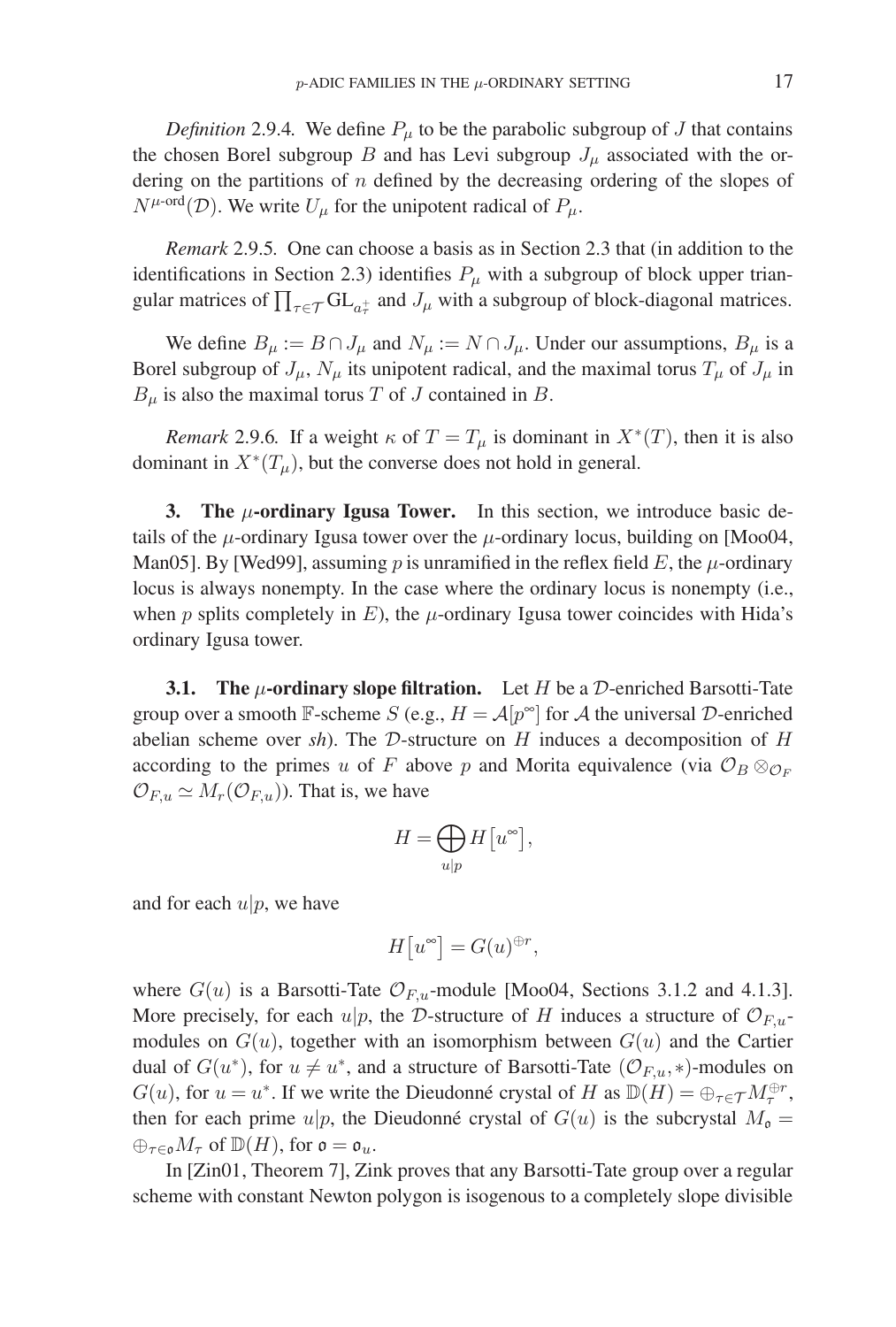Barsotti-Tate group, i.e., to a Barsotti-Tate group that has a slope filtration with slope divisible quotients (see [Zin01, Definition 10]). In the case of the universal Barsotti-Tate group over central leaves  $C$  in Oort's foliation, Zink's result can be strengthened to prove that the restriction of the universal Barsotti-Tate group  $\mathcal{A}[p^{\infty}]$ to  $C$  is completely slope divisible.

PROPOSITION 3.1.1. [Man05, Section 3] (see also [Man04, Section 3.2.3]) Let  $C \subset sh$  be a central Oort's leaf, i.e., an Oort's leaf associated with a com*pletely slope divisible Barsotti-Tate group. Then the restriction to* C *of the universal Barsotti-Tate group* A[p∞] *is completely slope divisible.*

*Remark* 3.1.2*.* Since the above decomposition of H is canonical, we deduce that H is isomorphic to  $\mathbb{X}^{\mu\text{-ord}}(\mathcal{D})$  as  $\mathcal D$ -enriched Barsotti-Tate groups if and only if for each prime  $u|p$  the Barsotti-Tate groups  $G(u)$  and  $\mathbb{X}(\mathfrak{o}_u,n,\mathfrak{f})$  are isomorphic as  $\mathcal{O}_{F,u}$ -modules for  $u \neq u^*$  and as  $(\mathcal{O}_{F,u},*)$ -modules for  $u = u^*$  [Man05, Proposition 2]. In particular, for  $H = \mathcal{A}[p^{\infty}]$ , we deduce that for each  $u|p \mathcal{A}[u^{\infty}] = \mathcal{G}(u)^{\oplus r}$ where  $\mathcal{G}(u)$  is an  $\mathcal{O}_{F,u}$ -module whose restriction to any central Oort's leaf is completely slope divisible.

Let  $S := Sh_{\infty}^{\mu\text{-ord}}$  denote the formal  $\mu$ -ordinary locus over W, and  $\overline{S} := sh^{\mu\text{-ord}}$ the  $\mu$ -ordinary locus of *sh* over  $\mathbb F$  (see section 2.7 for definitions). We apply the above result to the case of  $C = \overline{S}$ . For each  $u|p$ , we write  $\mathcal{G}(u)$ , for the slope filtration of  $\mathcal{G}(u)$  over  $\overline{\mathcal{S}}$ , and  $gr(\mathcal{G}(u))$  for the Barsotti-Tate  $\mathcal{O}_{F_u}$ -module defined as the direct sum of the associated subquotients. Similarly, we write  $A[p^{\infty}]$  for the slope filtration of  $\mathcal{A}[p^{\infty}]$  over  $\overline{\mathcal{S}}$  and  $gr(\mathcal{A}[p^{\infty}])$  for the direct sum of its subquotients. Thus,  $gr(A[p^{\infty}]) = \bigoplus_{u|p} gr(\mathcal{G}(u))^{\oplus r}$ . Note that if  $u \neq u^*$ , then the polarization induces an isomorphism of  $\mathcal{O}_{F_u}$ -modules between  $gr(\mathcal{G}(u))$  and  $gr(\mathcal{G}(u^*))$ . For  $u = u^*$ , the Barsotti-Tate group gr $(\mathcal{G}(u))$  is a polarized  $(\mathcal{O}_{F_u}, *)$ -module, which arises as the direct sum of pairs of dual isoclinic  $\mathcal{O}_{F_u}$ -modules (namely, the two subquotients of  $\mathcal{G}(u)$  of slope  $\lambda$ , 1 –  $\lambda$ , for  $\lambda \neq 1/2$ ) and (possibly) of a polarized isoclinic ( $\mathcal{O}_{F_u}$ , \*)-module of slope 1/2. Then  $gr(\mathcal{A}[p^{\infty}])$  is a naturally D-enriched Barsotti-Tate group, and for each  $u|p \operatorname{gr}(\mathcal{A}[u^\infty]) = \operatorname{gr}(\mathcal{G}(u))^{\oplus r}$ .

*Remark* 3.1.3*.* It follows from the fact that the slope filtration is canonically split over perfect fields, that at all geometric points x of  $\overline{S}$ , the D-enriched Barsotti-Tate groups  $gr(A[p^{\infty}])_x$  and  $A[p^{\infty}]_x$  are canonically isomorphic. In particular,  $gr(A[p^{\infty}])_x$  is isomorphic to  $\mathbb{X}^{\mu\text{-ord}}(\mathcal{D})$  for all points x of  $\overline{\mathcal{S}}$ .

PROPOSITION 3.1.4. *Maintain the above notation. The slope filtration of*  $\mathcal{A}[p^{\infty}]$  *over*  $\overline{\mathcal{S}}$  *canonically lifts to S.* 

*Proof.* The lifting of the slope filtration to S is a consequence of [Moo04, Proposition 2.1.9] given the existence of the filtration on  $\overline{S}$  (Proposition 3.1.1).  $\Box$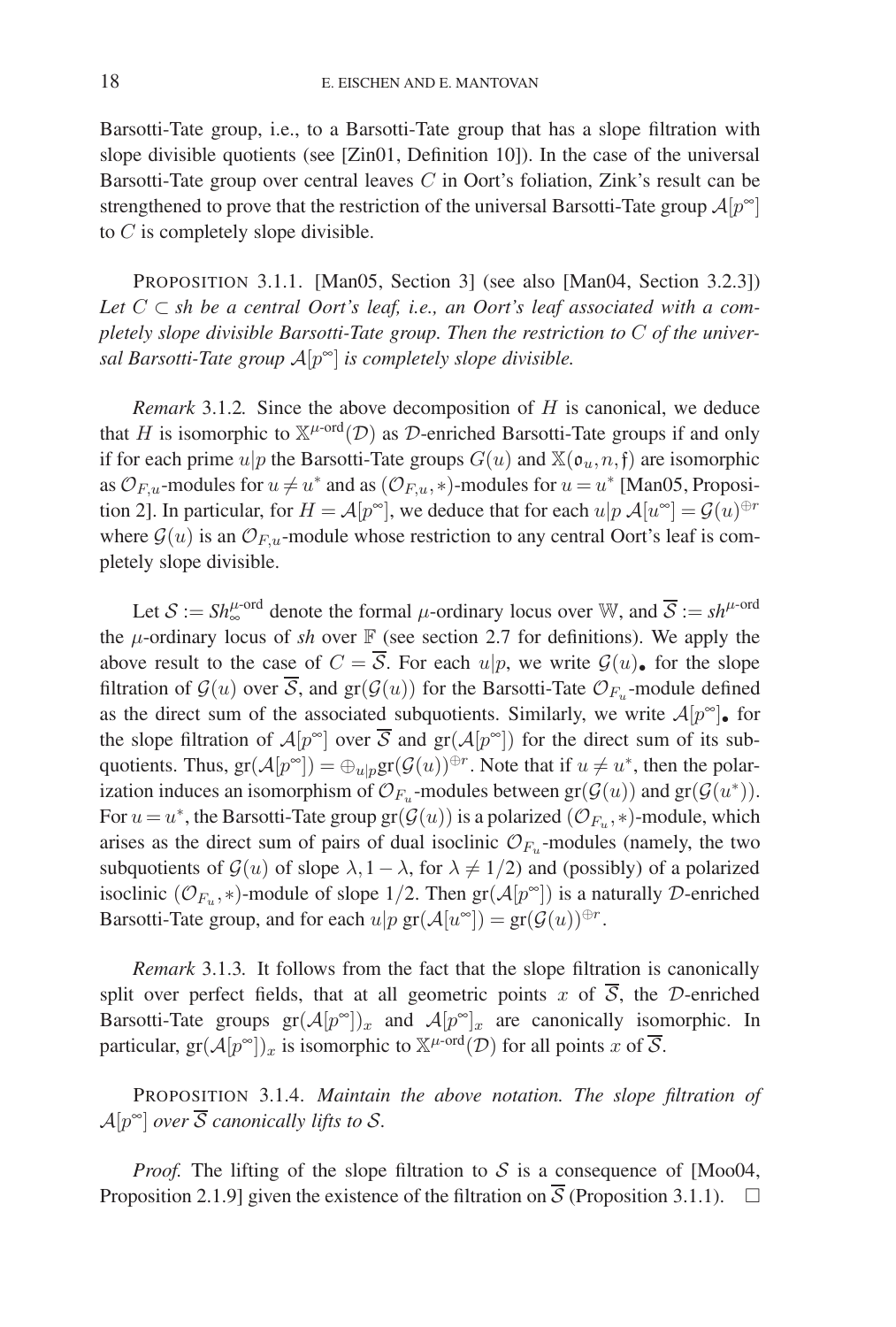*Remark* 3.1.5*.* It follows from the rigidity of isoclinic D-enriched Barsotti-Tate groups [Moo04, Proposition 2.1.5] that  $gr(A[p^{\infty}])$  over S is naturally a D-enriched Barsotti-Tate group. Furthermore, for all geometric points  $x \in \overline{S}$ , the D-enriched Barsotti-Tate group  $gr(A[p^{\infty}])$  restricted to  $S_x^{\wedge}$ , the formal completion of S at x, is isomorphic to  $\mathbb{X}^{can}$ .

**3.2.** μ**-ordinary Igusa tower.** Maintaining the above notation, we introduce the formal  $\mu$ -ordinary Igusa tower Ig<sub>u</sub> as a profinite étale cover of the formal  $\mu$ -ordinary locus S. Let gr $(\mathcal{A}[p^{\infty}])/\mathcal{S}$  be the D-enriched Barsotti-Tate group introduce above. In the following, we write  $gr(A[p^n]) = gr(A[p^\infty])[p^n]$ , for all  $n \ge 1$ .

PROPOSITION 3.2.1. *For each*  $m, n \geq 1$ *, we define*  $(\lg_u)_{n,m}$ *, the Igusa cover of level n over*  $S_m$ *, to be the*  $W_m$ *-scheme* 

$$
\big(\mathrm{Ig}_{\mu}\big)_{n,m}:=\underline{\mathrm{Isom}}_{\mathcal{D}}\big(\mathbb{X}^{\mathrm{can}}(\mathcal{D})\big[p^n\big],\mathrm{gr}\big(\mathcal{A}\big[p^n\big]/\mathcal{S}_m\big)\big).
$$

*The space*  $(Ig_\mu)_{n,m}$  *is a finite étale cover of*  $S_m$  *with Galois group*  $J_\mu(\mathbb{Z}/p^n\mathbb{Z})$ *.* 

*Proof.* For  $m = 1$ ,  $n \ge 1$  the statement is proved in [Man05, Proposition 4]. A similar proof applies for all  $m, n \ge 1$ . Indeed, for each  $m \ge 1$ , the  $\mathbb{W}_m$ -scheme  $(Ig_{\mu})_{n,m}$  (respectively, the formal W-scheme  $(Ig_{\mu})_n$ ) is the unique finite étale cover of  $\mathcal{S}_m$  (respectively, of  $\mathcal{S}$ ) with reduced fiber  $(Ig_u)_{n,1}/\mathcal{S}_1 = \overline{\mathcal{S}}$ .

**3.3. Irreducibility of the Igusa tower.** A key result in Hida's theory is the irreducibility of the Igusa tower. To be exact, the Igusa tower is not irreducible, but rather, Hida's result describes the (many) irreducible components of the pullback of the Igusa tower over any connected component of the ordinary locus and can be adapted to do the same for the  $\mu$ -ordinary locus. We follow [Hid11]. Fix a connected component of the  $\mu$ -ordinary. By abuse of notation, we still denote it by S, and the pullback of the Igusa tower by  $Ig_{\mu}$ .

For each  $n, m \geq 1$ , we define

$$
\det : (\mathrm{Ig}_{\mu})_{n,m} \longrightarrow \underline{\mathrm{Isom}}_{\mathcal{D}}(\wedge^{\mathrm{top}} \mathbb{X}[p^n], \wedge^{\mathrm{top}} \mathcal{A}[p^n]/\mathcal{S}_m) \cong (\mathcal{O}_{B,p}/p^n \mathcal{O}_{B,p})^{\times},
$$

where the latter isomorphism follows from the fact that the sheaf  $\wedge^{top} \mathcal{A}[p^n]/\mathcal{S}_m$  is constant (see [Hid11, Section 3.3], and also [Che13], which gives a notion of a top exterior power for Barsotti-Tate groups corresponding to the top exterior power of the associated modules). We define  $Ig_{\mu}^{SU}$  to be the pullback of  $1 \in \mathcal{O}_{B,p}^{\times}$ .

*Definition* 3.3.1*.* [Zon08, Definition 1.1] A D-enriched abelian variety A over an algebraically closed field  $\mathbb F$  of characteristic p is hypersymmetric if

$$
\operatorname{End}^0_\mathcal{D}(A) \otimes_\mathbb{Q} \mathbb{Q}_p = \operatorname{End}_{\mathcal{D}}\left(H^1_{dR}(A)\left[\frac{1}{p}\right]\right).
$$

A point x of *sh* is called hypersymmetric if  $A_x$  is hypersymmetric.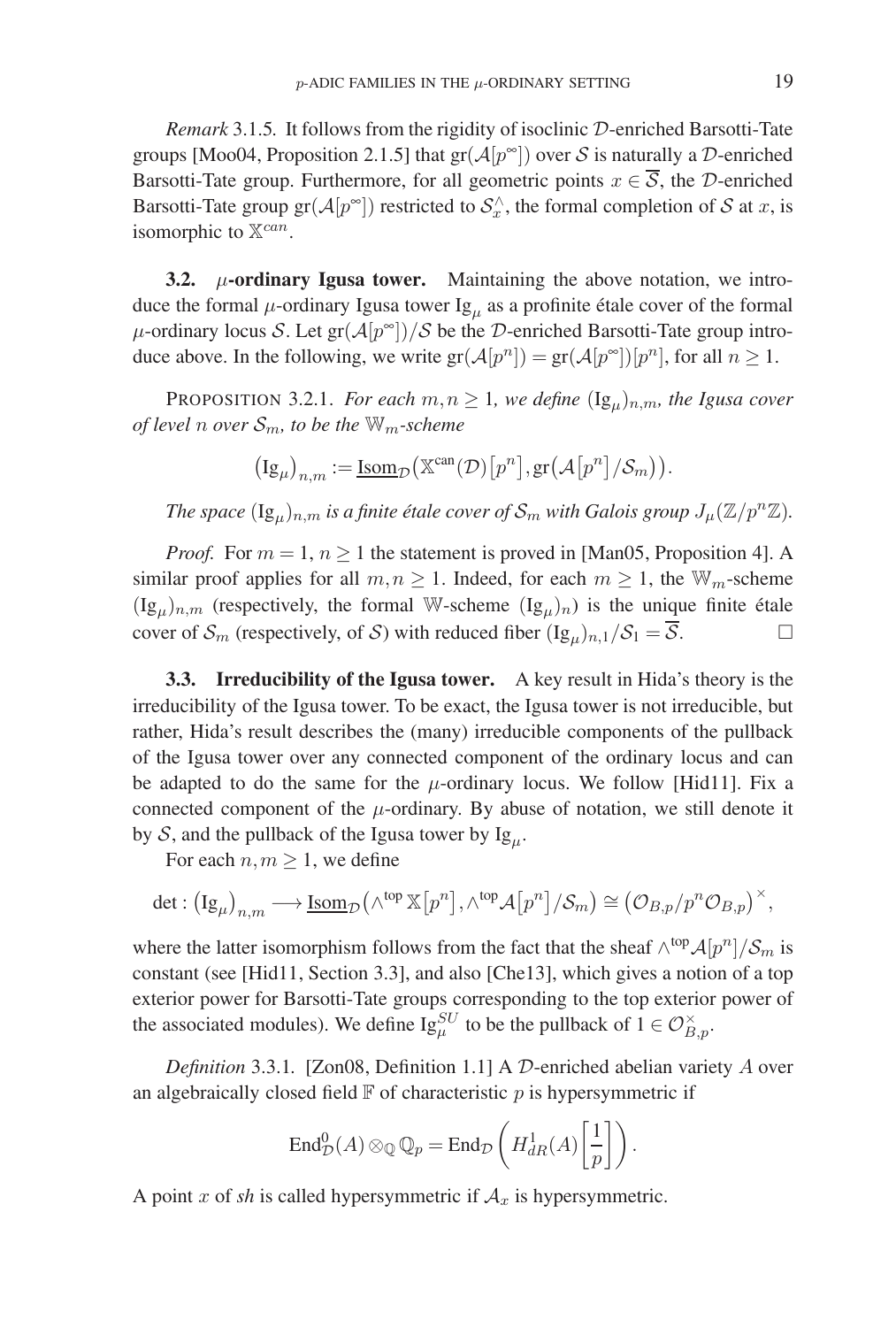PROPOSITION 3.3.2. *Maintain the above notation. Assume there exists a hypersymmetric point which is* μ*-ordinary.*

Then  $\mathrm{Ig}^{SU}_{\mu} \to \mathcal{S}$  is a geometrically irreducible component of  $\mathrm{Ig}_{\mu}$ .

*Proof.* In [Hid11, Definition 4.20, and Theorem 3.1], Hida proves the irreducibility of the ordinary Igusa tower over unitary Shimura varieties. The argument given in *loc. cit.* relies on the existence of ordinary hypersymmetric points [Hid11, Section 3.5], and it applies as is to our setting, with the role of ordinary hypersymmetric points replaced by hypersymmetric points on the  $\mu$ -ordinary locus.  $\Box$ 

*Remark* 3.3.3*.* In [Zon08, Theorem 5.1], Zong gives necessary and sufficient conditions for the existence of hypersymmetric points on (each connected component of) Newton polygon strata of PEL-type Shimura varieties. In [Xia20], Xiao checks that these conditions are satisfied by the  $\mu$ -ordinary stratum of unitary Shimura varieties when the degree of the primes  $v$  above  $p$  in  $E$  is constant (e.g., for p inert in E). Note that [Moo04, Proposition 2.3.12] implies the existence of hypersymmetric points when  $p$  is inert in  $F$ .

*Remark* 3.3.4. Recall our assumption that the subgroup  $T_\mu(\mathbb{Z}_p) \subseteq J_\mu(\mathbb{Z}_p)$  acts transitively on the set of connected components of  $Ig<sub>u</sub>$ . It follows from Proposition 3.3.2 that the connected components of  $Ig_\mu$  are precisely the fibers of the morphism det : Ig<sub>µ</sub>  $\rightarrow \mathcal{O}_{B,p}^{\times}$ .

In the following, for simplicity, we write  $Ig := Ig_u$ .

**4.** p**-adic Automorphic forms and Congruences in the** μ**-ordinary setting.** The goal of this section is to explore to what extent we can realize classical and p-adic automorphic forms as global functions over the  $\mu$ -ordinary Igusa tower.

**4.1.** p**-adic automorphic forms over the** μ**-ordinary Igusa tower.** Similarly to [Hid04, Section 8.1.1], which addresses the ordinary setting, we define the space of p-adic global functions on the Igusa tower

$$
V := \varprojlim_{m} \varinjlim_{n} V_{n,m}
$$

where for each  $n,m \geq 1$ ,  $V_{n,m} := H^0(Ig_{n,m}, \mathcal{O}_{Ig_{n,m}})$ . The natural right action of  $J_\mu(\mathbb{Z}_p)$  on the Igusa tower defines a left action on  $V^N$ .

*Definition* 4.1.1*.* We define the space of p*-adic automorphic forms over the* μ*-ordinary Igusa tower* (abbreviated to p*-adic automorphic forms OMOIT*) to be

$$
V^{N_{\mu}(\mathbb{Z}_p)} \subset V.
$$

(Recall  $N_{\mu}$  is the unipotent radical of our choice of a Borel subgroup  $B_{\mu}$  of of  $J_{\mu}$ .)

In the following, we simply write  $V^N := V^{N_\mu(\mathbb{Z}_p)}$ .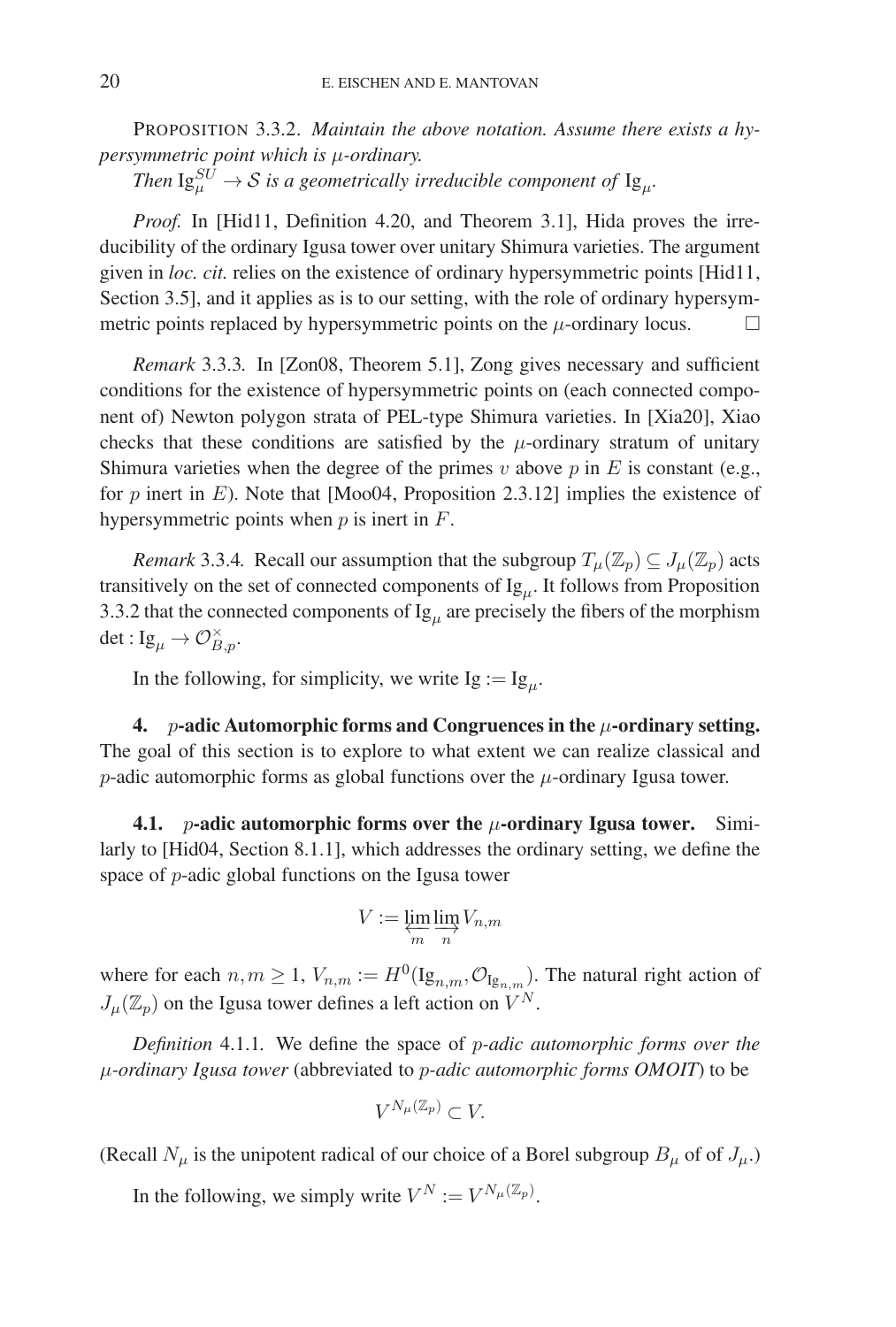*Remark* 4.1.2*.* Note that when the ordinary locus is nonempty, Definition 4.1.1 agrees with Hida's definition in [Hid04] of the space of p-adic automorphic forms.

**4.2.** *p*-adic forms over the  $\mu$ -ordinary locus. We maintain the notation of Section 2.5.

Over the formal  $\mu$ -ordinary locus S over W, we write  $\omega_{\bullet}$  for the sheaf  $\omega$  :=  $\omega(\mathcal{A})$ , for A the universal abelian scheme over S, endowed with the filtration induced by the slope filtration of  $A[p^{\infty}]$ . We define the locally free sheaf

$$
\underline{\omega} := \mathrm{gr}(\omega_{\bullet}).
$$

The D-structures on A induce a canonical decomposition  $\underline{\omega} = \bigoplus_{\tau \in \mathcal{T}} \underline{\omega}_{\tau}^{\oplus r}$ , where for each  $\tau \in \mathcal{T}$ ,

$$
\underline{\omega}_{\tau} = \oplus_{t=0}^{s_{\tau}} \mathrm{gr}^t(\omega_{\tau}).
$$

*Remark* 4.2.1. It follows from the explicit description of the Dieudonné crystal of the universal deformation of a  $\mu$ -ordinary Barsotti-Tate module over  $\mathbb{F}$  [Moo04, Section 2.1.7 and Proposition 2.1.9] that, for each  $\tau \in \mathcal{T}$  and  $t = 0, \ldots, s_{\tau}$ , the sheaves  $gr<sup>t</sup>(\omega_{\tau})$  are locally free of rank  $m_t^{\tau}$  for  $t \ge i_{\tau}$  and vanish otherwise (notations as in Remark 2.9.3; see also the proof of Proposition 4.3.3).

In the following, we adapt the classical construction of automorphic sheaves (as in Section 2.3) to our context, with  $\omega$  in place of  $\omega$  and  $J_{\mu}$  in place of J.

For each dominant weight  $\kappa$  of  $J_{\mu}$ , we construct the sheaves  $\omega^{\kappa}$ 

$$
\underline{\omega}^\kappa:=\mathbb{S}_\kappa(\underline{\omega})
$$

over  $S$ . Alternatively, we define

$$
\mathcal{E}_{\mu} := \underline{\mathrm{Isom}}_{\mathcal{O}_{B,(p)} \otimes \mathcal{O}_{\mathcal{S}}} \left( \underline{\omega}, \mathcal{O}_{\mathcal{S}}^g \right) := \prod_{\tau \in \mathcal{T}} \left( \oplus_{t=i_{\tau}}^{s_{\tau}} \underline{\mathrm{Isom}} \left( \mathrm{gr}^t(\omega_{\tau}), \mathcal{O}_{\mathcal{S},\tau}^{m_t^{\tau}} \right) \right),
$$

and for any algebraic representation  $(\rho, M_{\rho})$  of  $J_{\mu}$ , we construct the sheaves

$$
\mathcal{E}_{\mu}^{\varrho} := \mathcal{E}_{\mu} \times^{J_{\mu}} M_{\varrho}
$$

over S. As before, we note that for any dominant weight  $\kappa$  of  $J_{\mu}$  and  $\rho = \rho_{\kappa}$  our choice of  $\mathbb{Z}_p$ -lattice of the irreducible representation of  $J_\mu$  of highest weight  $\kappa$ , the sheaves  $\omega^k$  and  $\mathcal{E}_{\mu}^{\varrho}$ , are canonically identified.

*Definition* 4.2.2. We call the sections of  $\mathcal{E}_{\mu}^{\rho}$  *p-adic forms (of weight*  $\rho$ *) over the* μ*-ordinary locus*, or p*-adic forms (of weight ) OMOL*. Going forward, when the meaning is clear from context, we sometimes drop "OMOL" and just say "p-adic automorphic form."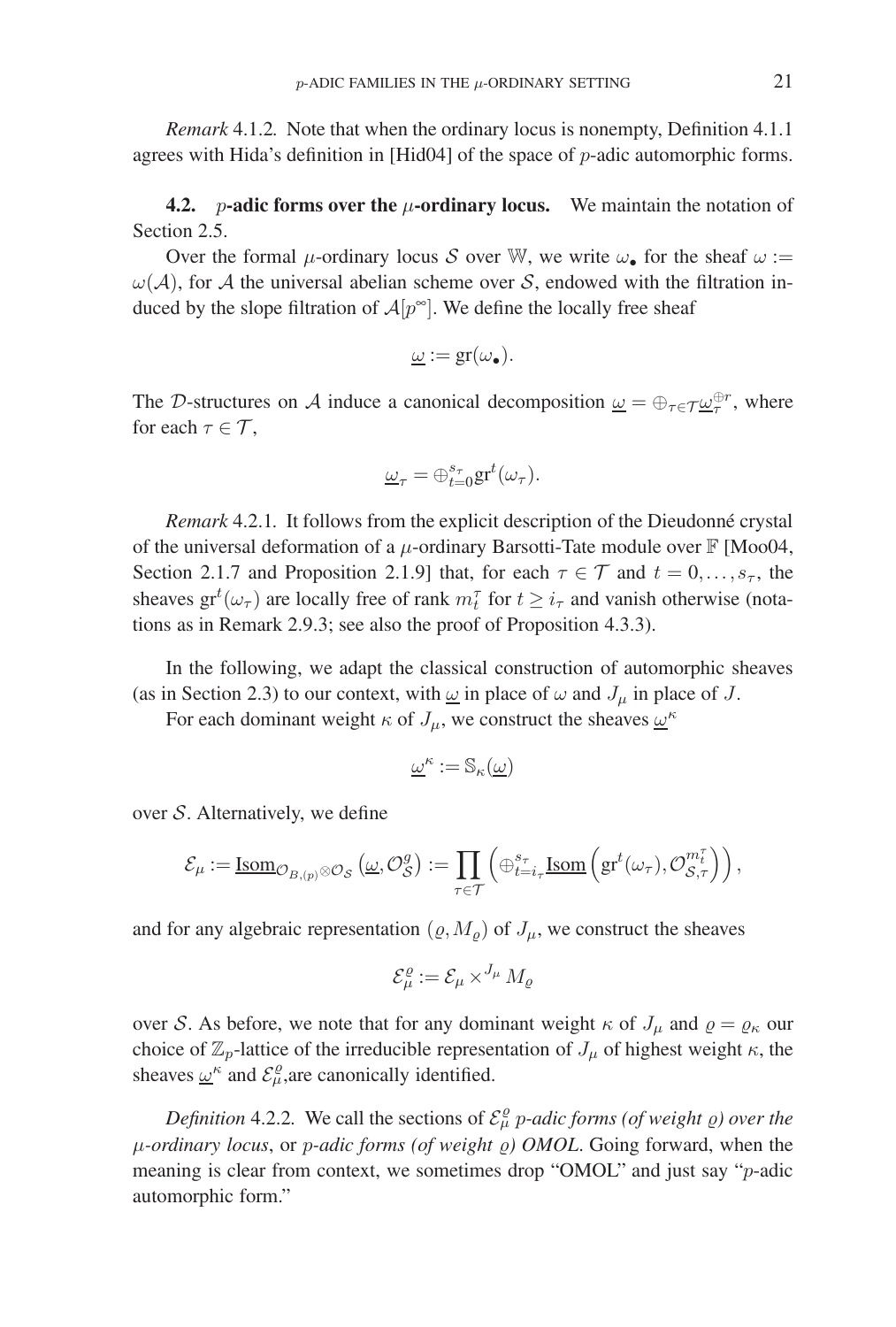*Remark* 4.2.3. When the ordinary locus is nonempty, the *p*-adic forms defined in Definition 4.2.2 are the same as the automorphic forms in the vector bundle over the ordinary locus considered in [EFMV18] and by Hida in [Hid04] (see [EFMV18, Remark 2.4.1]).

*Remark* 4.2.4*.* We now explain the names *OMOL* and *OMOIT*. While the naive approach might be to call our forms μ*-ordinary* p-adic automorphic forms, that name seems to imply a strong connection with a projector analogous to Hida's ordinary project  $e$  formed from powers of the  $U_p$ -operator. While such operators will play an important role in our subsequent work building on the present paper, they are not part of this paper. Simply referring to the space  $V^{N_\mu(\mathbb{Z}_p)}$  as the space of p*-adic automorphic forms* is not precise enough. Indeed, it immediately leads to the question of which space of  $p$ -adic forms we are considering (e.g., the approach of Serre? Katz? Hida?). While our approach builds on Hida's approach, calling it Hida's p-adic automorphic forms would imply we might consider an empty set (the ordinary locus), whereas our space is always nonempty. Thus, we add the abbreviation OMOIT to be clear about the new space we have constructed and note that in the special case in which the ordinary locus is nonempty, we recover Hida's p-adic automorphic forms.

It follows from the construction of the Igusa tower that for any integers  $n,m \geq 1$ 1, with  $n \geq m$ , the universal Igusa level structure on Ig<sub>n,m</sub> induces an  $\mathcal{O}_{B,(p)}$ -linear isomorphism

$$
\underline{\omega}_{\mathrm{Ig}_{n,m}} \cong \mathcal{O}_{\mathrm{Ig}_{n,m}} \otimes_{\mathbb{W}} \omega_{\mathbb{X}^{\mathrm{can}}},
$$

where  $\omega_{Ig}$  denotes the pullback of  $\omega$  to the Igusa tower, and  $\omega_{\mathbb{X}^{can}}$  is the module of invariant differential of the D enriched Barsotti-Tate group  $X^{can} = X^{can}(\mathcal{D})$  over W. Given the canonical decomposition  $\underline{\omega} = \bigoplus_{\tau \in \mathcal{T}} (\bigoplus_{t=0}^{s_{\tau}} \text{gr}^t(\omega_{\tau}))$ , such an isomorphism is equivalent to the collection of trivializations over  $Ig_{n,m}$ 

$$
\mathrm{gr}^t(\omega_\tau)_{\mathrm{Ig}_{n,m}} \cong \mathcal{O}_{\mathrm{Ig}_{n,m}} \otimes_{\mathbb{W}} \omega_{\mathbb{X}^{\mathrm{can}}(\lambda_t),\tau}^{\oplus m_t^\tau},
$$

for  $\tau \in \mathcal{T}$  and  $t = i_{\tau}, \ldots, s_{\tau}$ .

Following Hida's theory, starting from the above trivialization of  $\omega$  over the Igusa tower, for all dominant weights  $\kappa$  of  $J_{\mu}$ , we construct by Schur functors canonical trivializations of the pullbacks of  $\omega^k$  over Ig<sub>m,m</sub>, for all  $m \ge 1$ . Such trivializations, composed with the  $N_{\mu}$ -equivariant functional  $\ell^{\kappa} : \varrho_{\kappa} \to \mathbb{W}$  introduced in Section 2.3, define a morphism on global sections

$$
\Psi_{\kappa}: H^0(\mathcal{S}, \underline{\omega}^{\kappa}) \longrightarrow V^N[\kappa] \subset V^N.
$$

We define  $\Psi := \bigoplus_{\kappa} \Psi_{\kappa}$ , where  $\kappa$  varies among all dominant weights of  $J_{\mu}$ ,

$$
\Psi: \oplus_{\kappa} H^0(\mathcal{S}, \underline{\omega}^{\kappa}) \longrightarrow V^N.
$$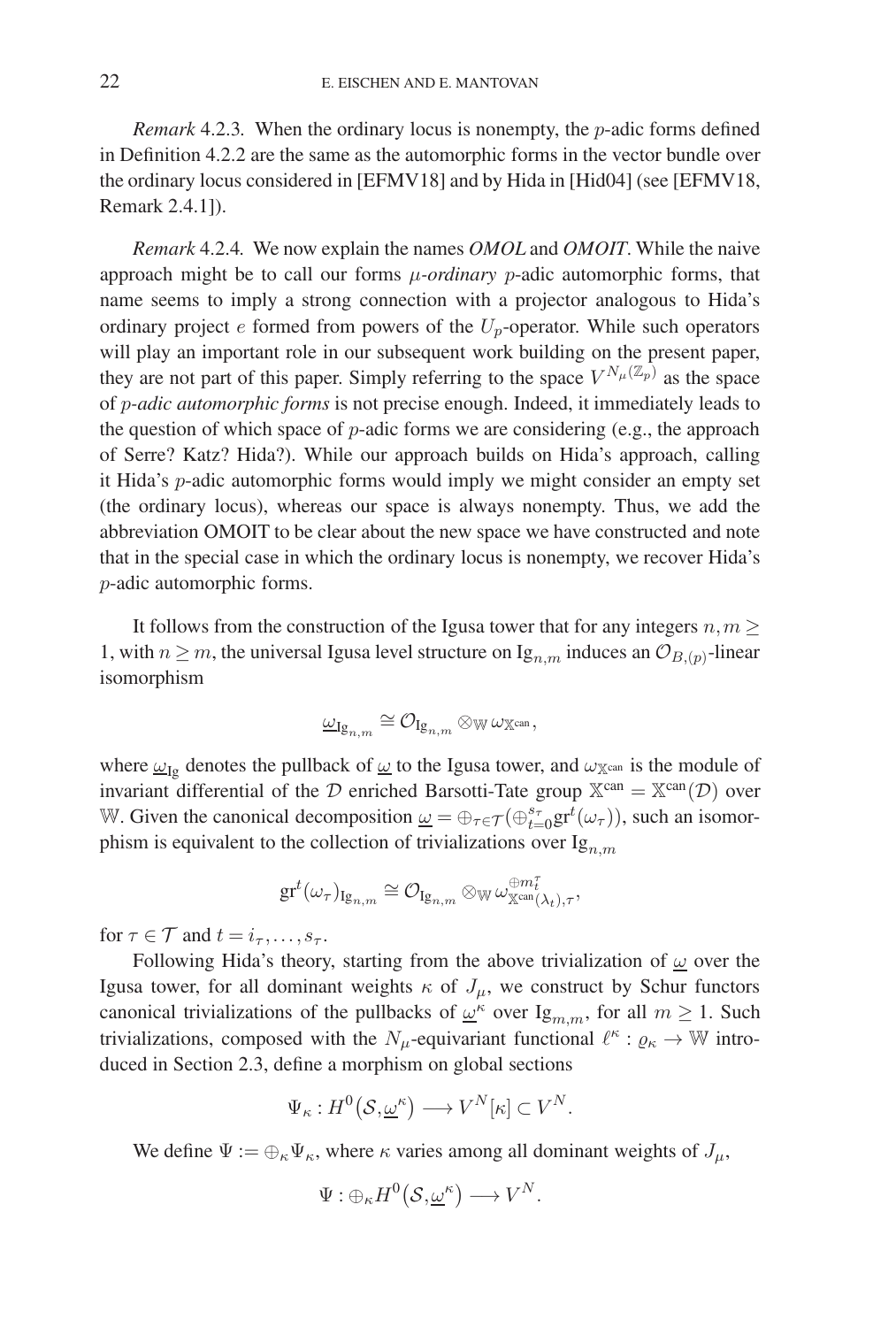PROPOSITION 4.2.5. *Maintain the above notation.*

(1) *For each dominant weight*  $\kappa$  *of*  $J_{\mu}$ *, the map*  $\Psi_{\kappa}$  *is injective.* 

(2) *The map*  $\Psi$  *is injective and its image is p-adically dense in*  $V^N$ *.* 

*Proof.* The proof is similar to [Hid04, Theorem 8.3].

**4.3. Realizing** p**-adic automorphic forms as** p**-adic forms OMOIT.** We compare the  $p$ -adic automorphic forms OMOL we constructed above with (classical) p-adic automorphic forms.

PROPOSITION 4.3.1. *The notation remains the same as directly above and the same as in Section 2.4.1. Let* κ *be a dominant weight of* J*.*

(1) *Each*  $U_{\mu}$ -stable filtration of  $\rho_{\kappa}|_{P_{\mu}}$  *induces a filtration on*  $\omega^{\kappa}$ *. The sheaf*  $gr((\omega^{\kappa})_{\bullet})$  *is independent of the choice of filtration on*  $\rho_{\kappa}|_{P_{\mu}}$ *.* 

(2) *There is a canonical morphism*

$$
\text{gr}((\omega^{\kappa})_{\bullet}) \longrightarrow \bigoplus_{\kappa' \in \mathfrak{M}_{\kappa}} \underline{\omega}^{\kappa'},
$$

*which is an isomorphism if p is sufficiently large, or after tensoring with*  $\mathbb{Q}_p$ . (3) *There is a canonical projection*  $\pi^{\kappa}$  :  $\omega^{\kappa} \rightarrow \omega^{\kappa}$ .

*Proof.* Let  $\omega_{\bullet}$  denote the slope filtration on S, and define over S

$$
\mathcal{P}_{\mu} := \underline{\mathrm{Isom}}_{\mathcal{O}_{B,(p)} \otimes \mathcal{O}_{\mathcal{S}}}\left(\omega_{\bullet}, \left(\mathcal{O}_{\mathcal{S}}\right)^{g}_{\bullet}\right) := \bigoplus_{\tau \in \mathcal{T}} \underline{\mathrm{Isom}}\left(\left(\omega_{\tau}\right)_{\bullet}, \left(\mathcal{O}_{\mathcal{S},\tau}^{\oplus \mathfrak{f}(\tau)}\right)_{\bullet}\right),
$$

where the filtration on  $\mathcal{O}_{\mathcal{S},\tau}^{\oplus f(\tau)}$  is induced by the ordered partition  $\{m_{s_{\tau}}^{\tau}, \ldots, m_{i_{\tau}}^{\tau}\}$ of  $f(\tau)$ . Note that by definition  $\mathcal{P}_{\mu} \subseteq \mathcal{E}_{|\mathcal{S}|}$ , and we have a canonical projection  $\mathcal{P}_{\mu} \rightarrow$  $\mathcal{E}_{\mu}$ .

The inclusion  $\mathcal{P}_{\mu} \subseteq \mathcal{E}_{|\mathcal{S}}$  implies that, for all representations  $(\rho, M_{\rho})$  of J, we have identifications of sheaves over S

$$
\mathcal{E}_{|\mathcal{S}}^{\rho} = \left(\mathcal{E} \times^{J} M_{\rho}\right)_{|\mathcal{S}} = \mathcal{P}_{\mu} \times^{P_{\mu}} M_{\rho}.
$$

In particular, for all dominant weights  $\kappa$  of J, each  $U_{\mu}$ -stable filtration of  $\rho_{\kappa}|_{P_{\mu}}$ induces a filtration on the pullback over S of the sheaf  $\omega^k$ . In particular, the natural projection  $\rho_{\kappa}|_{P_{\mu}} \to \varrho_{\kappa}$  induces a map on sheaves  $\omega^{\kappa} \to \underline{\omega}^{\kappa}$ .

The projection  $\mathcal{P}_{\mu} \rightarrow \mathcal{E}_{\mu}$  implies that, for all representations  $(\rho, M_{\rho})$  of J, we have identifications of sheaves over S

$$
\operatorname{gr}(\mathcal{P}_{\mu} \times^{P_{\mu}} M_{\rho}) = \mathcal{E}_{\mu} \times^{J_{\mu}} M_{\rho}
$$

 $\Box$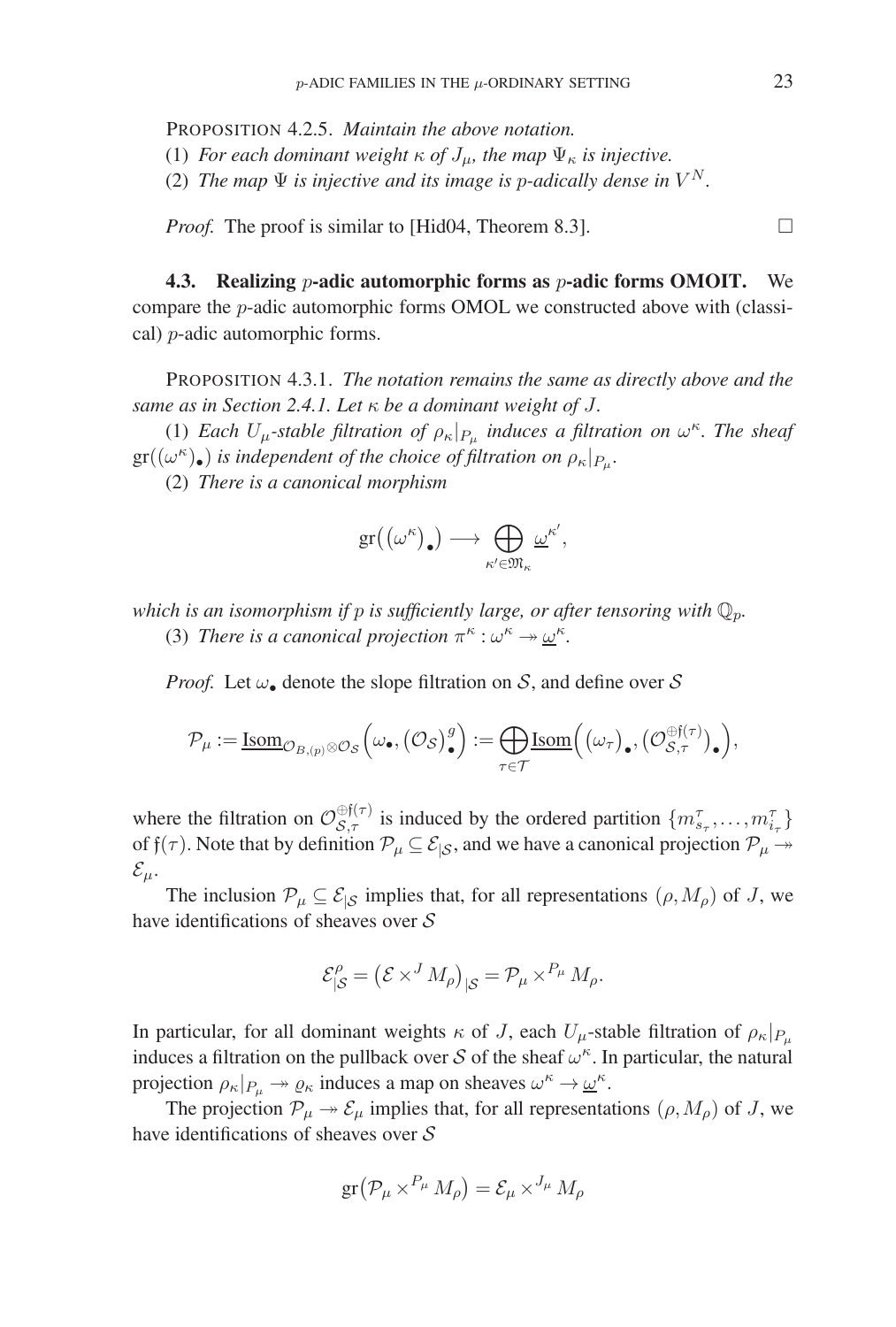(recall  $gr(\rho_{\kappa}|_{P_{\mu}}) = \rho_{\kappa}|_{J_{\mu}}$ ). In particular, for  $\rho = \rho_{\kappa}$ , the equality  $\rho_{\kappa}|_{J_{\mu}} =$  $\bigoplus_{\kappa' \in \mathfrak{M}_{\kappa}} \varrho_{\kappa'}$  implies that there exists a canonical morphism

$$
\text{gr}(\omega^{\kappa}) \longrightarrow \oplus_{\kappa' \in \mathfrak{M}_{\kappa}} \underline{\omega}^{\kappa'},
$$

which is an isomorphism if p is sufficiently large, or after tensoring with  $\mathbb{Q}_p$  (see Remark 2.4.3).  $\Box$ 

For each weight  $\kappa$  of J, we define  $\Phi_{\kappa}$  as the composition of  $H^{0}(\mathcal{S}, \pi^{\kappa})$  with Ψ,

$$
\Phi_{\kappa}: H^0(\mathcal{S}, \omega^{\kappa}) \longrightarrow H^0(\mathcal{S}, \underline{\omega}^{\kappa}) \longrightarrow V[\kappa] \subset V,
$$

and write  $\Phi := \bigoplus_{\kappa} \Phi_{\kappa}$ . The map  $\Phi$  realizes p-adic (and thus also classical) automorphic forms as p-adic forms OMOIT.

For scalar weights  $\kappa$ ,  $\Phi_{\kappa}$  is injective. Unfortunately, for non-scalar weights  $\kappa$ ,  $\Phi_{\kappa}$  is not injective. Also, the image of  $\Phi$  is not p-adically dense in V (because dominant weights for  $J_{\mu}$  need not be dominant for  $J$ ).

*Remark* 4.3.2. The  $\mu$ -ordinary Hasse invariant  $E_{\mu}$  (as defined in Section 2.7) satisfies

$$
\Phi(E_{\mu}) \equiv 1 \mod p.
$$

Moreover, for each scalar weight  $\kappa$  of J, the canonical trivialization over the Igusa tower  $\omega^k \cong \underline{\omega}^k \cong \mathcal{O}_{\text{Ig}}$  agrees modulo p with (the pullback of) the identification  $|\omega|^{m_0} = \mathcal{O}_{\overline{S}}$  over  $\overline{S}$ .

**4.3.1.** Local realizations. The connection between *p*-adic automorphic forms and p-adic forms OMOIT is stronger when working locally.

PROPOSITION 4.3.3. *The notation remains the same as above. Let*  $x_0 \in S(\mathbb{F})$ *,* and  $S_{x_0}^{\wedge}$  denote the formal completion of S at  $x_0$ .

(1) *The filtration of*  $\omega$  *is canonically split over*  $S_{x_0}^{\wedge}$ *. That is, we have a canoni-* $\emph{cal isomorphism over } \mathcal{O}_{\mathcal{S},x_0}^{\wedge}$ 

$$
\omega_{x_0}\cong \underline{\omega}_{x_0}.
$$

(2) *For each dominant weight* κ *of* J*, there is a canonical morphism over*  $\mathcal{O}_{\mathcal{S},x_0}^{\wedge}$ 

$$
\omega_{x_0}^{\kappa} \longrightarrow \oplus_{\kappa' \in \mathfrak{M}_{\kappa}} \underline{\omega}_{x_0}^{\kappa'},
$$

*which is an isomorphism if* p *is sufficiently large, or after tensoring with* Qp*.*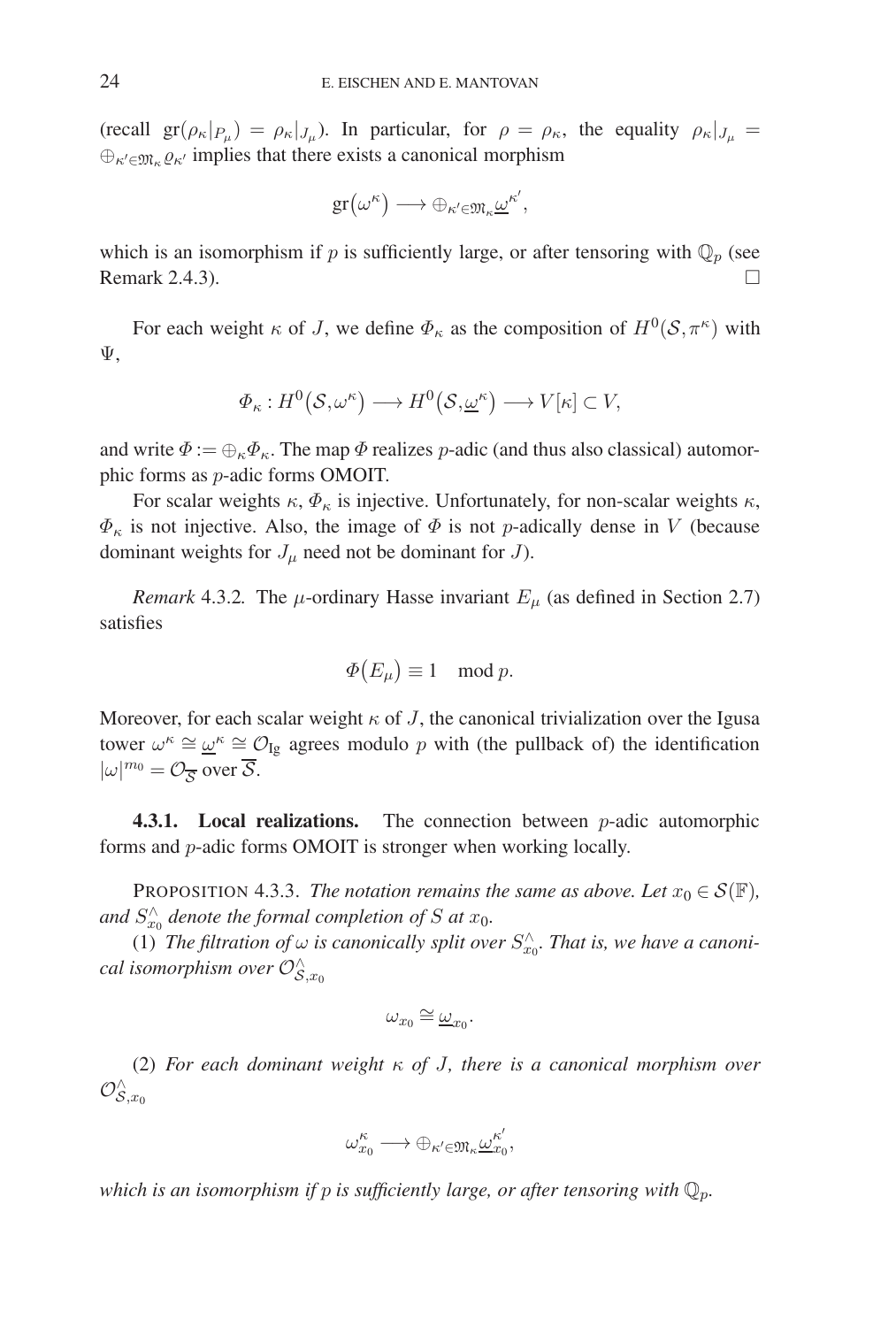*Proof.* We deduce the existence of the canonical splitting of the filtration on  $\omega_{x_0}$  from the description of the Dieudonné crystal of the universal deformaion of a  $\mu$ -ordinary Barsotti-Tate group in [Moo04, Section 2.1.7]. In the following, all sheaves are restricted to the formal neighborhood  $S_{x_0}^{\wedge}$ , but for simplicity still denoted by the same notation.

Given the decomposition of the filtered Dieudonné crystal of  $A$  into subcrystals

$$
\omega(A) = \bigoplus_{\mathfrak{o} \in \mathfrak{O}} \left( \omega_{\mathfrak{o}} \right)^{\oplus r} \subset H^1_{dR}(A) = \bigoplus_{\mathfrak{o} \in \mathfrak{O}} \left( M_{\mathfrak{o}} \right)^{\oplus r},
$$

where  $\omega_0 := \bigoplus_{\tau \in \mathfrak{O}} \omega_{\tau}$  and  $M_0 = \bigoplus_{\tau \in \mathfrak{O}} M_{\tau}$ , it is enough to prove that for each orbit o the filtration of  $\omega_0$  is canonically split.

Fix o, and write  $M = M_0$ ,  $\omega = \omega_0$ ,  $\omega \subset M$ . With notation as in Remark 2.9.3, let  $F_1 > \cdots > F_s$  denote the distinct values of  $f(\tau)$  in the interval  $[1, n-1]$  (s =  $s_0 \ge 0$ ), and write  $F_0 := n$  and  $F_{s+1} := 0$ . Then the crystal M has exactly  $s+1$ distict slopes. Write  $M_{\bullet}$  for its slope filtration,

$$
0 = M_0 \subset M_1 \subset \cdots \subset M = M_{s+1},
$$

and  $M^i := M_i/M_{i-1}$ ,  $i \ge 1$ . In [Moo04, Section 2.1.7, and Propositions 2.1.8 and 2.1.9], Moonen gives an explicit description of the pair  $(M,\omega)$  over  $\mathcal{S}^{\wedge}_{x_0}$  (in *loc. cit.*  $M = \mathcal{M}$  and  $\omega = \text{Fil}^1(\mathcal{M})$ ). In particular,  $M = \bigoplus_{1}^{s+1} M^i$ , and for all  $j = 1, \ldots, s +$ 1,  $M_j = \bigoplus_{i=1}^j M^i$ .

For each  $i = 0, \ldots, s+1$ , define

$$
\mathfrak{o}_i := \{ \tau \in \mathfrak{o} \mid \mathfrak{f}(\tau) = F_i \},
$$

and  $\mathfrak{o}_{\leq j} := \bigcup_{i \leq j} \mathfrak{o}_i$ . Also, for each  $\tau \in \mathfrak{o}_i$ , we write  $\iota(\tau) := i$  if  $\tau \in \mathfrak{o}_i$ . Then it follows from the definitions that, over  $S_{x_0}^{\wedge}$ , for all  $\tau$  such that  $\iota(\tau) < s+1$ 

$$
\omega_{\tau} = \oplus_{\iota(\tau)+1}^{s+1} M^{i}_{\tau},
$$

and 0 otherwise. Moreover, the filtration  $\omega_{\bullet}$  of  $\omega$  induced by the slope filtration of M satisfies, for each  $\tau \in \mathfrak{o}$ ,  $\omega_{j,\tau} = \bigoplus_{\iota(\tau)+1}^j M_\tau^i$  for  $j > \iota(\tau)$ , and 0 otherwise.

In particular, for each  $j = 1, \ldots, s+1$ ,

$$
\omega_j = \omega_{j-1} \oplus \left( \oplus_{\tau \in \mathfrak{o}_{\le j}} M^j_\tau \right). \qquad \qquad \Box
$$

Fix  $x_0 \in \mathcal{S}(\mathbb{F})$ , and let  $\kappa$  be a dominant weight of J. For each  $x \in \text{Ig}(\mathbb{F})$  above  $x_0$ , and  $\kappa' \in \mathfrak{M}_{\kappa}$ , we define

$$
\Phi_x^{\kappa,\kappa'}: H^0(\mathcal{S},\omega^\kappa) \longrightarrow \omega_{x_0}^\kappa \longrightarrow \oplus_{\kappa' \in \mathfrak{M}_\kappa} \underline{\omega}_{x_0}^{\kappa'} \longrightarrow \underline{\omega}_{x_0}^{\kappa'} \longrightarrow \mathcal{O}_{\mathrm{Ig},x}^\wedge,
$$

as the composition of localization at  $x_0$ , with the canonical morphism of part (2) of Proposition 4.3.3, followed by  $\Psi_{\kappa',x}$ , the localization of  $\Psi_{\kappa'}$  at x.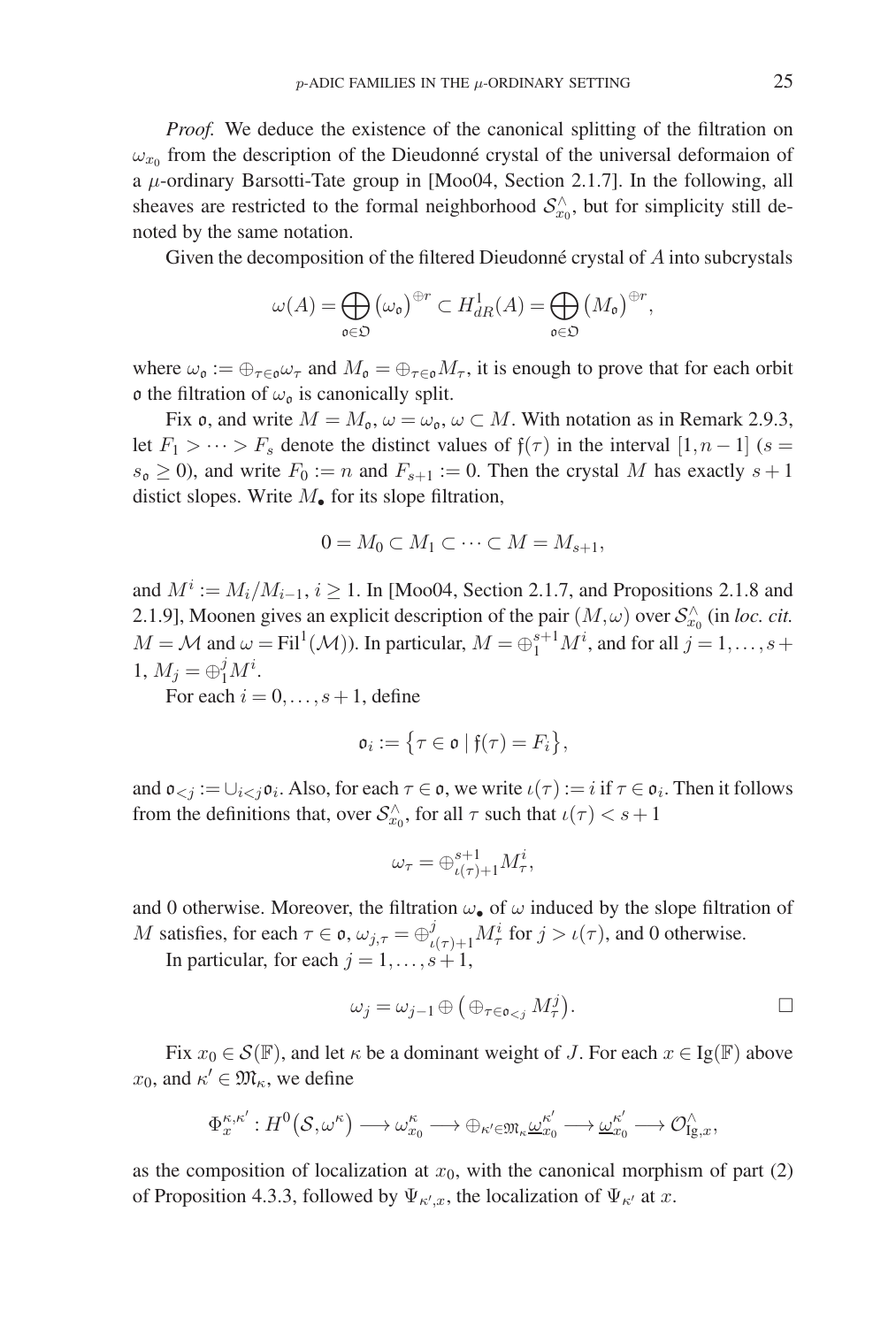Note that for each  $g \in J_\mu(\mathbb{Z}_p)$ ,  $\Psi_{\kappa',x} = \Psi_{\kappa',x} \circ g$ . In particular, it follows from Proposition 4.2.5 that the map

$$
\Phi^{\kappa}_{x_0} := \prod_{x,\kappa'} \Phi_x^{\kappa,\kappa'} : H^0(\mathcal{S},\omega^\kappa) \longrightarrow \prod_{x,\kappa'} \mathcal{O}_{\mathrm{Ig},x}^\wedge
$$

is injective if S is connected. In the following, we also write  $\Phi_x := \Phi_x^{\kappa} :=$  $\sum_{\kappa' \in \mathfrak{M}_{\kappa}} \Phi_x^{\kappa, \kappa'} : H^0(\mathcal{S}, \omega^{\kappa}) \to \mathcal{O}_{\mathrm{Ig},x}^{\wedge}.$ 

*Remark* 4.3.4. For each pure weight  $\kappa$  of J, the morphism  $\Phi_x^{\kappa,\kappa}$  agrees with the composition of  $\Phi_{\kappa}$  with the localization at x,

$$
H^0(S, \omega^{\kappa}) \longrightarrow H^0(S, \underline{\omega}^{\kappa}) \longrightarrow V \longrightarrow \mathcal{O}_{\mathrm{Ig},x}^{\wedge}.
$$

**4.4.** p**-adic** u**-expansion principle and congruences.** In this section, we generalize the results of [CEF<sup>+</sup>16, Section 5] to the  $\mu$ -ordinary setting. We refer to *loc. cit.* for more details. Here, we work under the assumption that  $T_{\mu}(\mathbb{Z}_p)$  acts transitively on the connected components of Ig. As in Hida's work, the restriction of the Igusa tower over a connected component of the  $\mu$ -ordinary locus is not irreducible. As stated, the *p*-adic  $u$ -expansion principle (like its analogue, the *q*expansion principle) relies on the transitivity of the action of  $T_\mu(\mathbb{Z}_p)$  on the set of connected components of Ig.

We choose the notation  $u$ , instead of  $t$  as in [CEF<sup>+</sup>16], for the coordinate in local expansions at  $\mu$ -ordinary CM points, because it agrees with Moonen's conventions in [Moo04], which play an important role in some of the notationally heavy portions of this paper.

Following Hida, to establish an analogue of the  $p$ -adic  $q$ -expansion principle, we fix a connected component  $S_0$  of the  $\mu$ -ordinary locus S, together with a marked point  $x_0$  on  $S_0$ , and replace p-adic automorphic forms on S with their restriction to  $S_0$ , and the Igusa tower by its pullback to  $S_0$ . Alternatively, one can work with many marked points on  $S$  at once, one point on each connected component.

**4.4.1.** Canonical parameters at  $\mu$ -ordinary points. Fix a point x of Ig(W), above a  $\mu$ -ordinary point  $x_0$ . In [Moo04, Section 2.1.7], Moonen defines a set of local parameters  $\underline{u}$  of  $S_0$  at  $x_0$ , associated with a trivialization of the fiber at  $x_0$  of the universal D-enriched Barsotti-Tate group. With our notation, this is equivalent to the choice of a point x of the Igusa tower lying above  $x_0$ .

In the following, we denote the choice of parameters  $\underline{u}$  at the point  $x_0$  associated with the point  $x \in \text{Ig}(\mathbb{W})$  as

$$
\beta_x^* : \mathcal{O}_{\mathcal{S},x_0}^{\wedge} \cong \mathcal{O}_{\mathrm{Ig},x}^{\wedge} \cong \mathbb{W}[\![\underline{u}]\!]:=\mathbb{W}[\![u_{r,s}^{\tau} \mid \tau \in \mathcal{T}, r,s=1,\ldots,n]\!]
$$

where by definition, for each  $\tau \in \mathcal{T}$ ,  $u_{r,s}^{\tau} := 0$  if either  $r \leq n - \mathfrak{f}(\tau)$  or  $s > n - \mathfrak{f}(\tau)$ (in *loc. cit.*  $i = \tau$ , and  $d = n$ ). We write  $\text{loc}_{x} : V \to \mathcal{O}_{\text{Ig},x}^{\wedge}$  for the localization at x.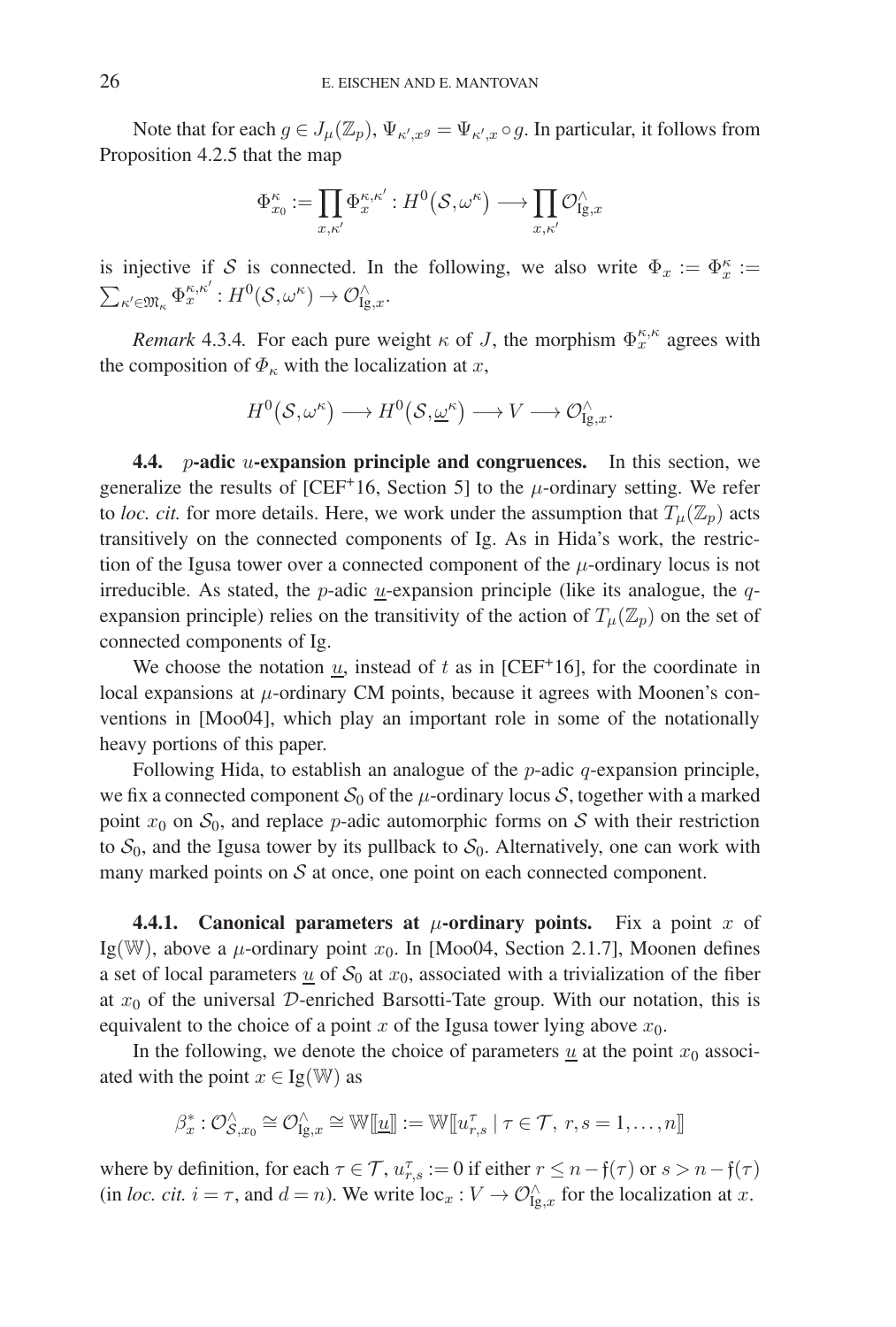*Remark* 4.4.1*.* The results in this section do not rely on the special properties of the parameters  $\underline{u}$ . In fact, they could as easily be stated in terms of the localization at x. We choose to state them in terms of the associated power series in  $\mathbb{W}[\![u]\!]$  to stress the analogue with the *p*-adic *q*-expansion principle, in the ordinary case.

*Definition* 4.4.2. For any global function  $f \in V$  on the Igusa tower, we define the *u*-expansion of  $f$  at  $x$  as

$$
f(\underline{u}) = f_x(\underline{u}) := \beta_x^* \big( \mathrm{loc}_x(f) \big) \in \mathbb{W}[\underline{u}]].
$$

For each p-adic form  $f \in H^0(\mathcal{S}, \omega^k)$  of weight  $\kappa$ ,  $\kappa$  a dominant weight of  $J_\mu$ , we set

$$
f(\underline{u}) := \Psi(f)(\underline{u}) \in \mathbb{W}[[\underline{u}]].
$$

For each classical (respectively, *p*-adic) automorphic form  $f \in H^0(Sh, \omega^k)$  (respectively,  $f \in H^0(\mathcal{S}, \omega^{\kappa})$  of weight  $\kappa$ , for  $\kappa$  a dominant weight of J, we set

$$
f(\underline{u}) := \Phi(f)(\underline{u}) \in \mathbb{W}[\underline{u}].
$$

PROPOSITION 4.4.3. *Maintain the above notation.*

(1) *For any*  $f \in V^N$ ,  $f = 0$  *if and only if*  $(g \cdot f)(\underline{u}) = 0$  *for all*  $g \in T_\mu(\mathbb{Z}_p)$ *.* 

(2) *For any dominant weight*  $\kappa$  *of*  $J_{\mu}$  *and*  $f \in V^N[\kappa]$ *,*  $f = 0$  *if and only if*  $f(\underline{u}) = 0.$ 

(3) *For*  $m \geq 1$ *,*  $\kappa_i$  *dominant weights of*  $J_\mu$ *, and*  $f_i \in V^N[\kappa_i]$ *,*  $i = 1, 2$ *,*  $f_1 \equiv$  $f_2$  mod  $p^m$  *if and only if for all*  $g \in T_\mu(\mathbb{Z}_p)$ 

$$
\kappa_1(g) f_1(\underline{u}) \equiv \kappa_2(g) f_2(\underline{u}) \mod p^m.
$$

*Proof.* The statements follow immediately from the transitivity of the action of  $T_{\mu}(\mathbb{Z}_p)$  on the set of connected components of Ig (Remark 3.3.4) and the equalities, for  $g \in T_{\mu}(\mathbb{Z}_p)$ ,  $\text{loc}_x(g \cdot f) = \text{loc}_{x^g}(f)$  for  $f \in V^N$ , and  $\text{loc}_x(g \cdot f) = \kappa(g) \text{loc}_x(f)$ for  $f \in V^N[\kappa]$ . (The arguments of [CEF<sup>+</sup>16] still apply in our setting.)  $\Box$ 

The next corollary is an immediate consequence of Proposition 4.4.3 combined with Proposition 4.2.5.

COROLLARY 4.4.4. *Maintain the above notation.*

(1) *For any dominant weight*  $\kappa$  *of*  $J_{\mu}$  *and*  $f \in H^{0}(\mathcal{S}, \underline{\omega}^{\kappa'})$ ,  $f = 0$  *if and only if*  $f(\underline{u}) = 0.$ 

(2) *For*  $m \geq 1$ ,  $\kappa_i$  *dominant weights of*  $J_\mu$ , and  $f_i \in H^0(\mathcal{S}, \underline{\omega}^{\kappa_i})$ ,  $i = 1, 2,$  $f_1 \equiv f_2 \mod p^m$  *if and only if for all*  $g \in T_\mu(\mathbb{Z}_p)$ 

$$
\kappa_1(g) f_1(\underline{u}) \equiv \kappa_2(g) f_2(\underline{u}) \mod p^m.
$$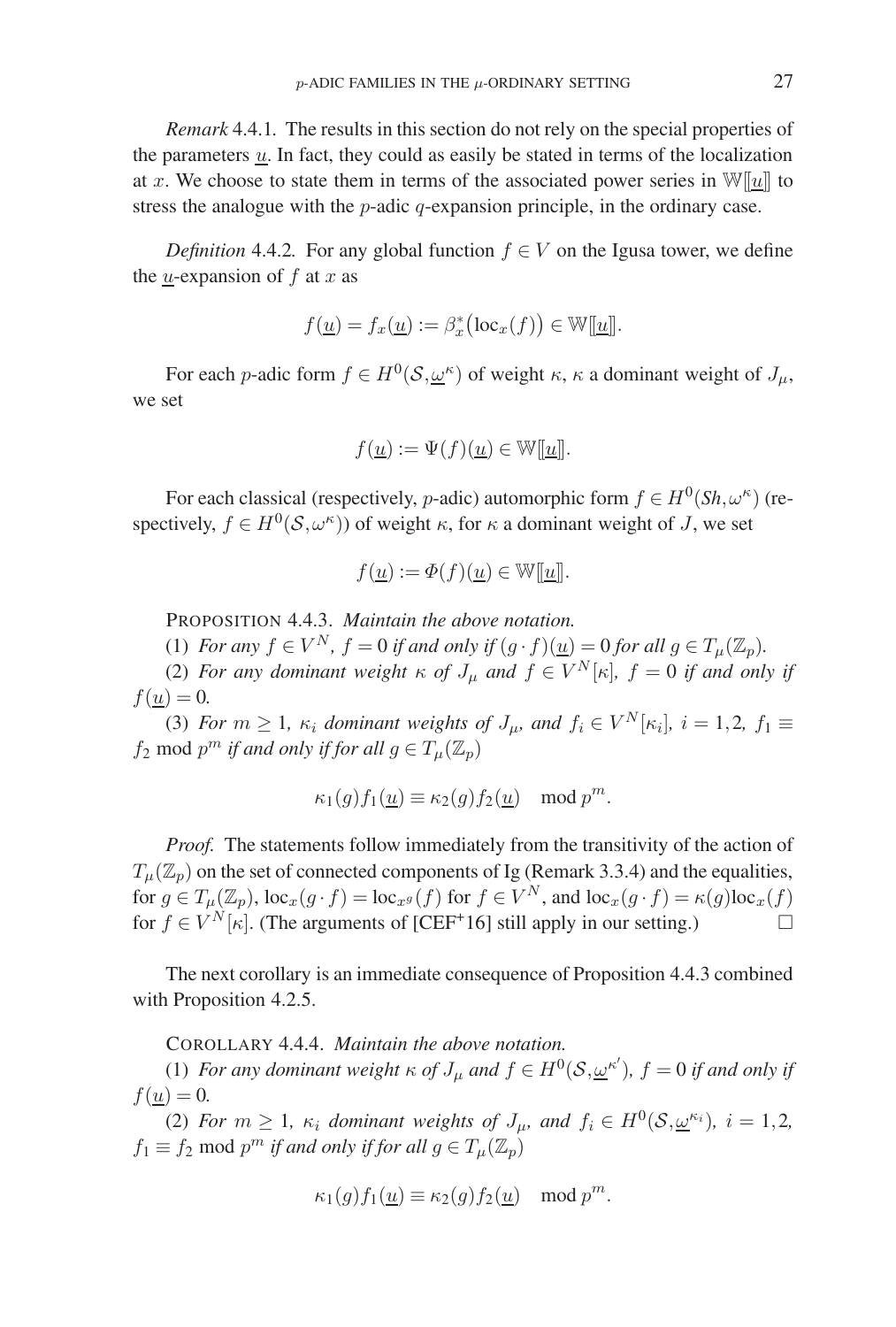COROLLARY 4.4.5. Let  $m \geq 1$ . Let  $f_i$  be classical or p-adic automorphic *forms of scalar weight*  $\kappa_i$ ,  $i = 1, 2$ *. Then*  $f_1 \equiv f_2$  mod  $p^m$  *if and only if* 

$$
\kappa_1(g) \equiv \kappa_2(g) \mod p^m, \quad \text{for all } g \in T_\mu(\mathbb{Z}_p)
$$

*and*

$$
f_1(\underline{u}) \equiv f_2(\underline{u}) \mod p^m.
$$

*Remark* 4.4.6*.* For non-scalar weights, the above condition is necessary but not sufficient.

Finally, to state a sufficient condition for general weights, for any p-adic (or classical) automorphic form f of weight  $\kappa$ , we consider the *u*-expansions

$$
f_x^{(\kappa')}(\underline{u}) := \beta_x^* \big( \Phi_x^{\kappa, \kappa'}(f) \big) \in \mathbb{W}[\underline{u}]
$$

defined for all  $\kappa' \in \mathfrak{M}_{\kappa}$  and all points  $x \in \text{Ig}(\mathbb{W})$  lying above a fixed  $\mu$ -ordinary point  $x_0$ . (Note that  $f(u) = f_x^{(\kappa)}(u)$ .)

COROLLARY 4.4.7. *Maintain the above notation. Fix*  $x_0 \in \mathcal{S}_0(\mathbb{W})$ .

(1) *For any dominant weight* κ *of* J*, and* f *a classical or* p*-adic automorphic form of weight*  $\kappa$ *, f* = 0 *on*  $S_0$  *if and only if for all*  $x \in \text{Ig}(\mathbb{W})$  *above*  $x_0$ *,* 

$$
f_x^{(\kappa')}(\underline{u}) = 0 \quad \text{for all } \kappa' \in \mathfrak{M}_{\kappa}.
$$

(2) *For*  $m \geq 1$ ,  $\kappa_i$  *dominant weights of J, and*  $f_i$  *classical or p-adic automorphic forms, respectively, of weight*  $\kappa_i$ ,  $i = 1, 2$ , we have  $f_1 \equiv f_2 \mod p^m$  if

$$
\kappa_1(g) \equiv \kappa_2(g) \mod p^m \quad \text{for all } g \in T_\mu(\mathbb{Z}_p)
$$

*and for all pairs*  $\kappa'_i \in \mathfrak{M}_{\kappa_i}$ ,  $i = 1, 2$ , with  $\kappa'_1(g) \equiv \kappa'_2(g) \mod p^m$ , for all  $x \in \text{Ig}(\mathbb{W})$ *above*  $x_0$ 

$$
f_{1,x}^{(\kappa_1')}(\underline{u})\equiv f_{2,x}^{(\kappa_2')}(\underline{u})\mod p^m.
$$

*Remark* 4.4.8*.* The congruence condition given in Part (2) is both necessary and sufficient if, furthermore, we assume that, for each  $i = 1, 2$ , the weights  $\kappa' \in$  $\mathfrak{M}_{\kappa_i}$  are all distinct modulo  $p^m$ .

**5.** Structure theorems in the  $\mu$ -ordinary case. This section develops structural results concerning the Gauss-Manin connection, the Kodaira-Spencer morphism, and a canonical complement to  $\omega$  in the  $\mu$ -ordinary setting, as needed in Section 6 to construct differential operators, which we use in the subsequent sections to construct new  $p$ -adic automorphic forms and families of  $p$ -adic automorphic forms.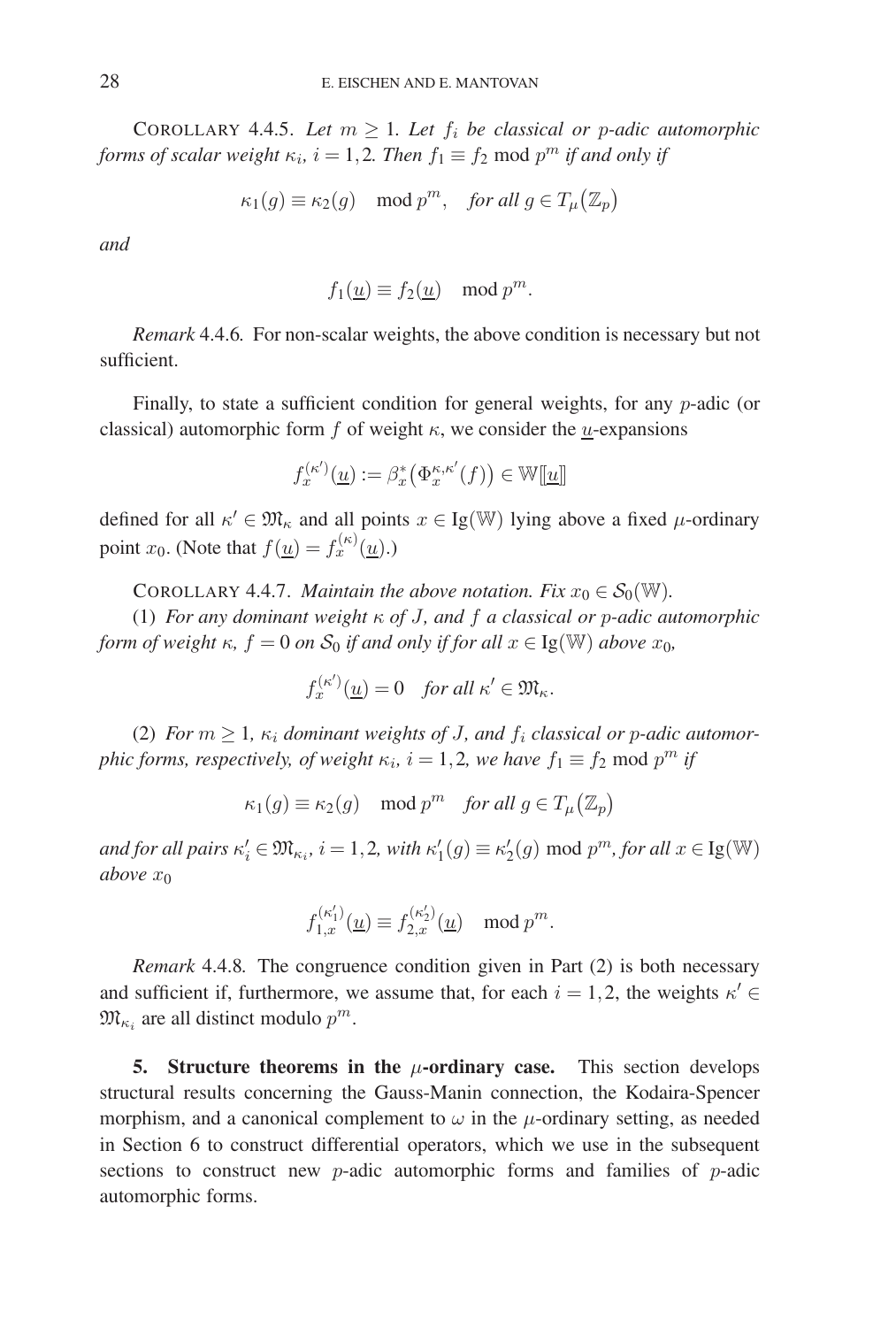For simplicity, we assume  $B = F$ . By the assumption that the prime p is unramified in B, the general case follows from this special case by Morita equivalence.

**5.1. Standard constructions.** This section recalls the definitions of the Gauss-Manin connection and the Kodaira-Spencer morphism. Throughout this section, we denote by S a smooth scheme over a scheme T and by  $\pi: X \to S$  a proper morphism of schemes. For any such schemes, we denote by  $\Omega^{\bullet}_{X/S}$  the complex  $\wedge^{\bullet} \Omega^1_{X/S}$  on X whose differentials are induced by the canonical Kähler differential  $\mathcal{O}_{X/S} \to \Omega^1 X/S$ . The de Rham complex  $(\Omega^\bullet_{X/S}, d)$  admits a canonical filtration

(5) 
$$
\operatorname{Fil}^i(\Omega_{X/T}^{\bullet}) := \operatorname{Image} \left( \pi^* \Omega_{S/T}^i \otimes_{\mathcal{O}_X} \Omega_{X/T}^{\bullet - i} \longrightarrow \Omega_{X/T}^{\bullet} \right).
$$

For  $\pi$  smooth, the sequence

$$
0 \longrightarrow \pi^*\Omega^1_{S/T} \longrightarrow \Omega^1_{S/T} \longrightarrow \Omega^1_{X/S} \longrightarrow 0
$$

is exact, and the associated graded objects of the canonical filtration (5) are

$$
\mathrm{Gr}^i := \mathrm{Gr}^i\big(\Omega_{X/T}^{\bullet}\big) \cong \pi^*\Omega_{S/T}^i \otimes_{\mathcal{O}_X} \Omega_{X/S}^{\bullet - i}.
$$

## **5.1.1. Gauss-Manin connection.** The Gauss-Manin connection

$$
\nabla: H^q_{\mathrm{dR}}(X/S) \longrightarrow H^q_{\mathrm{dR}}(X/S) \otimes_{\mathcal{O}_S} \Omega^1_{S/T}
$$

is the map

$$
d_1^{0,q}: E_1^{0,q} \longrightarrow E_1^{1,q},
$$

where

$$
E_1^{p,q} = \mathbb{R}^{p+q} \pi_*\big(\text{Gr}^p\big) \cong \Omega^p_{S/T} \otimes_{\mathcal{O}_S} H^q_{\text{dR}}(X/S)
$$

is the first page of the spectral sequence  $(E_r^{p,q}, \text{ which converges to } \mathbb{R}^q \pi_*(\Omega_{X/T}^{\bullet}))$ obtained from the filtration (5). We are interested in the case  $q = 1$ , i.e.,

$$
\nabla: H^1_{\mathrm{dR}}(X/S) \longrightarrow H^1_{\mathrm{dR}}(X/S) \otimes_{\mathcal{O}_S} \Omega^1_{S/T}
$$

**5.1.2. Kodaira-Spencer morphism.** We briefly review the Kodaira-Spencer morphism here. Details are available in [CF90, Lan13, Eis12, Eis09, EFMV18]. Let  $\pi: A \rightarrow S$  be a smooth proper morphism of schemes (with S still as above), and suppose A is an abelian scheme with polarization  $\lambda : A \to A^{\vee}$ . For any such A, we define

$$
\omega_{A/S} := \pi_* \Omega^1_{A/S}.
$$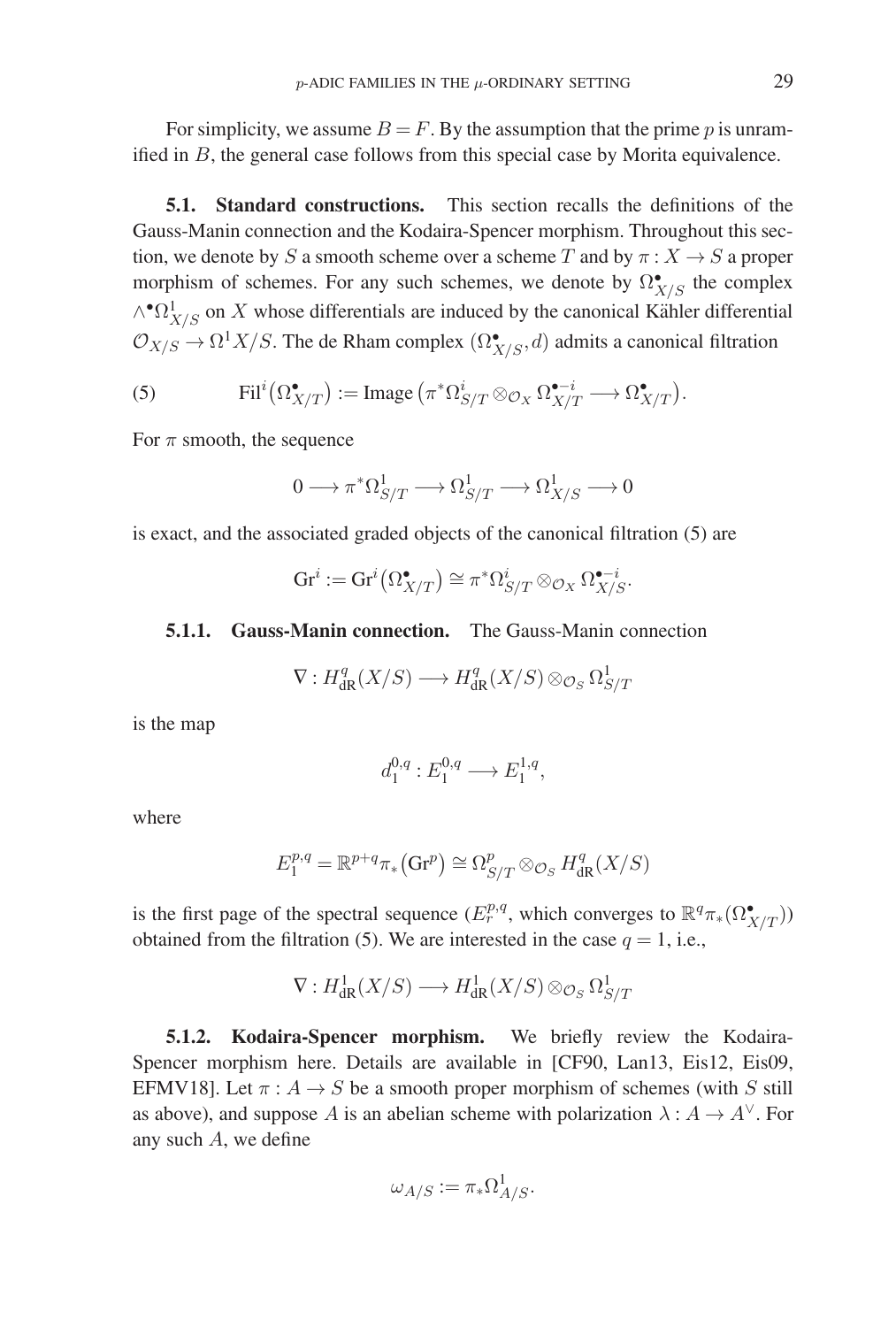By taking the first hypercohomology of the exact sequence

$$
0 \longrightarrow \Omega_{A/S}^{\bullet \geq 1} \longrightarrow \Omega_{A/S}^{\bullet} \longrightarrow \mathcal{O}_A \longrightarrow 0,
$$

we obtain an exact sequence

$$
0\longrightarrow \omega_{A/S}\xrightarrow{\iota_{\omega_{A/S}}} H^1_{\rm dR}(A/S)\xrightarrow{\,p_{A^\vee/S}\,}\omega^\vee_{A^\vee/S}\longrightarrow 0,
$$

with  $\iota_{\omega_{A/S}}$  denoting inclusion. The Kodaira-Spencer morphism  $KS$  is the composition of morphisms

$$
\begin{CD} H^1_{\mathrm{dR}}(A/S) \otimes \omega_{A^\vee/S} \xrightarrow{\nabla \otimes \iota_{A^\vee/S}} \left( H^1_{\mathrm{dR}}(A/S) \otimes \Omega^1_{S/T} \right) \otimes \omega_{A^\vee/S} \xrightarrow{(p_{A^\vee/S} \otimes \mathrm{id}) \otimes \omega_{A^\vee/S}} \omega^\vee_{A^\vee/S} \otimes \Omega^1_{S/T} \otimes \omega_{A^\vee/S} \\ \downarrow^{ \iota_{\omega_{A/S}} \otimes \mathrm{id}} \xrightarrow{\nabla_{A/S}} \omega_{A^\vee/S} \xrightarrow{\nabla_{A/S}} \omega_{A^\vee/S} \xrightarrow{\nabla_{A/S}} \omega_{A^\vee/S} \end{CD}
$$

with the vertical surjection denoting the canonical pairing

$$
\omega_{A^\vee/S}^\vee\!\otimes\omega_{A^\vee/S}\longrightarrow{\mathcal O_S}
$$

tensored with the identity map on  $\Omega^1_{S/T}$ . Identifying  $\omega_{A/S}$  with  $\omega_{A\gamma/S}$  via the polarization  $\lambda : A \to A^{\vee}$ , we also view KS as a morphism

$$
KS:\omega_{A/S} \otimes_{\mathcal{O}_S} \omega_{A/S} \twoheadrightarrow \Omega^1_{S/T}.
$$

The action of  $\mathcal{O}_F$  on A induces a decomposition

$$
\omega_{A/S} = \bigoplus_{\tau \in \mathcal{T}} \omega_{A/S, \tau}.
$$

By [Lan13, Proposition 2.3.5.2], KS induces an isomorphism

$$
\text{ks}:\omega_{A/S}^2\stackrel{\sim}{\longrightarrow}\Omega_{S/T}^1,
$$

where

$$
\begin{split} \omega_{A/S}^2 \mathrel{\mathop:}= \big(\omega_{A/S} \otimes_{\mathcal{O}_F \otimes_{\mathcal{O}_T} \mathcal{O}_S} \omega_{A^\vee/S}\big)^{\lambda\text{-sym}} \\ \mathrel{\mathop:}= \big(\omega_{A/S} \otimes_{\mathcal{O}_S} \omega_{A^\vee/S}\big) \Big/ \left\langle \begin{array}{c} \lambda(y) \otimes z - \lambda(z) \otimes y \\ bx \otimes y - x \otimes b^\vee y \end{array} \right| \begin{array}{l} x \in \omega_{A/S} \\ y, z \in \omega_{A^\vee/S} \\ b \in \mathcal{O}_F \end{array} \right\rangle. \end{split}
$$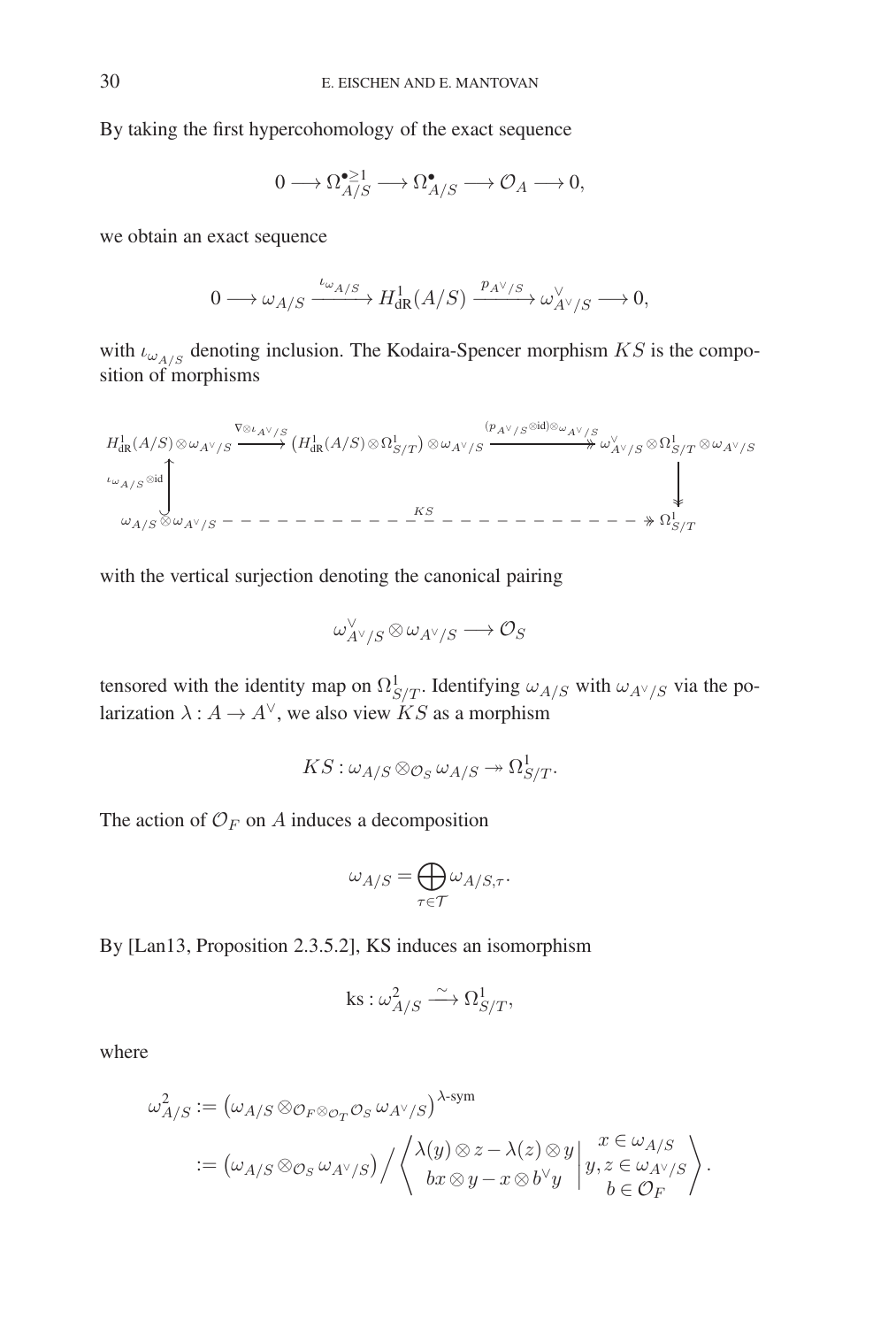In particular,

$$
\begin{split} \omega_{A/S}^2 &= \left( \bigoplus_{\tau \in \mathcal{T}} \omega_{A/S,\tau} \otimes_{\mathcal{O}_S} \omega_{A^\vee/S,\tau} \right)^{\lambda\text{-sym}} \\ &:= \left( \bigoplus_{\tau \in \mathcal{T}} \omega_{A/S,\tau} \otimes_{\mathcal{O}_S} \omega_{A^\vee/S,\tau} \right) / \langle \lambda(y) \otimes z - \lambda(z) \otimes y \mid y, z \in \omega_{A^\vee/S} \rangle \\ &\simeq \bigoplus_{\tau \in \mathcal{T}_0} \omega_{A/S,\tau} \otimes_{\mathcal{O}_S} \omega_{A^\vee/S,\tau}. \end{split}
$$

**5.2.** A canonical complement to  $\omega$  over S. The constructions of p-adic differential operators in, for example, [Kat78, Eis12, EFMV18] rely on the unit root splitting discussed in [Kat73b]. In the more general  $\mu$ -ordinary case, we need to work with a complement to  $\omega$  that is larger than just the unit root piece and whose existence follows from work in [Moo04]. To emphasize the connection with this earlier setting, we still use the notation  $U$  (even though  $U$  is precisely the unit root when the ordinary locus is nonempty).

Let  $H^1_{dR\bullet}$  denote the Dieudonné crystal of A over S and  $\omega_\bullet \subset H^1_{dR\bullet}$  its Hodge filtration, both equipped with the slope filtration. Following [Kat73b], we deduce the existence over  $S$  of a canonical splitting of the sequence

$$
0 \longrightarrow \omega_{\bullet} \subseteq H_{\mathrm{dR}_{\bullet}}^{1} \longrightarrow \left(H_{\mathrm{dR}}^{1}/\omega\right)_{\bullet} \longrightarrow 0.
$$

PROPOSITION 5.2.1. *There exists a unique submodule* U of  $H_{\text{dR}}^1$  such that

- (1) U is  $\Phi^e$ *-stable, where*  $\mathbf{e} = \text{lcm}_{\mathfrak{o}\in\mathfrak{O}}e_{\mathfrak{o}}$ *.*
- (2) *U* is  $\nabla$ *-horizontal, i.e.,*  $\nabla(U) \subset U \otimes \Omega^1_{\mathcal{S}/\mathbb{W}}$ *.*
- (3) U is a complement to  $\omega$ , i.e.,  $H_{\text{dR}}^1 = \omega \oplus U$ .

*Moreover, the filtration*  $U_{\bullet}$  *of*  $U$ *, induced by the slope filtration on*  $H_{\text{dR}}^{1}$ *, satisfies* 

$$
\left(H_{\mathrm{dR}}^1\right)_j = \omega_j \oplus U_j,
$$

*for each slope j; and it is canonically split over*  $S_{x_0}^{\wedge}$ , *for each point*  $x_0 \in \mathcal{S}(\mathbb{F})$ *.* 

*Proof.* We use the notation introduced in the proof of Proposition 4.3.3. We construct  $U = \bigoplus_{\mathfrak{g}} U_{\mathfrak{g}}$ , with  $U_{\mathfrak{g}} \subset M_{\mathfrak{g}}$  a complement to  $\omega_{\mathfrak{g}}$ . Its uniqueness follows from the listed properties.

Fix  $\mathfrak{o}, e = e_{\mathfrak{o}}$ , and write  $M = M_{\mathfrak{o}}, \omega = \omega_{\mathfrak{o}}$  and construct  $U = U_{\mathfrak{o}}$ . Let  $M_{\mathfrak{o}}$  denote the slope filtration of  $M$ , then we define

$$
U := \oplus_{\tau} M_{\iota(\tau), \tau}.
$$

The stated properties are an immediate consequence of the definition of  $U$ , and the properties of the slope filtration (see Proposition 3.1.4, and [Moo04, Proposition  $(2.1.9)$ .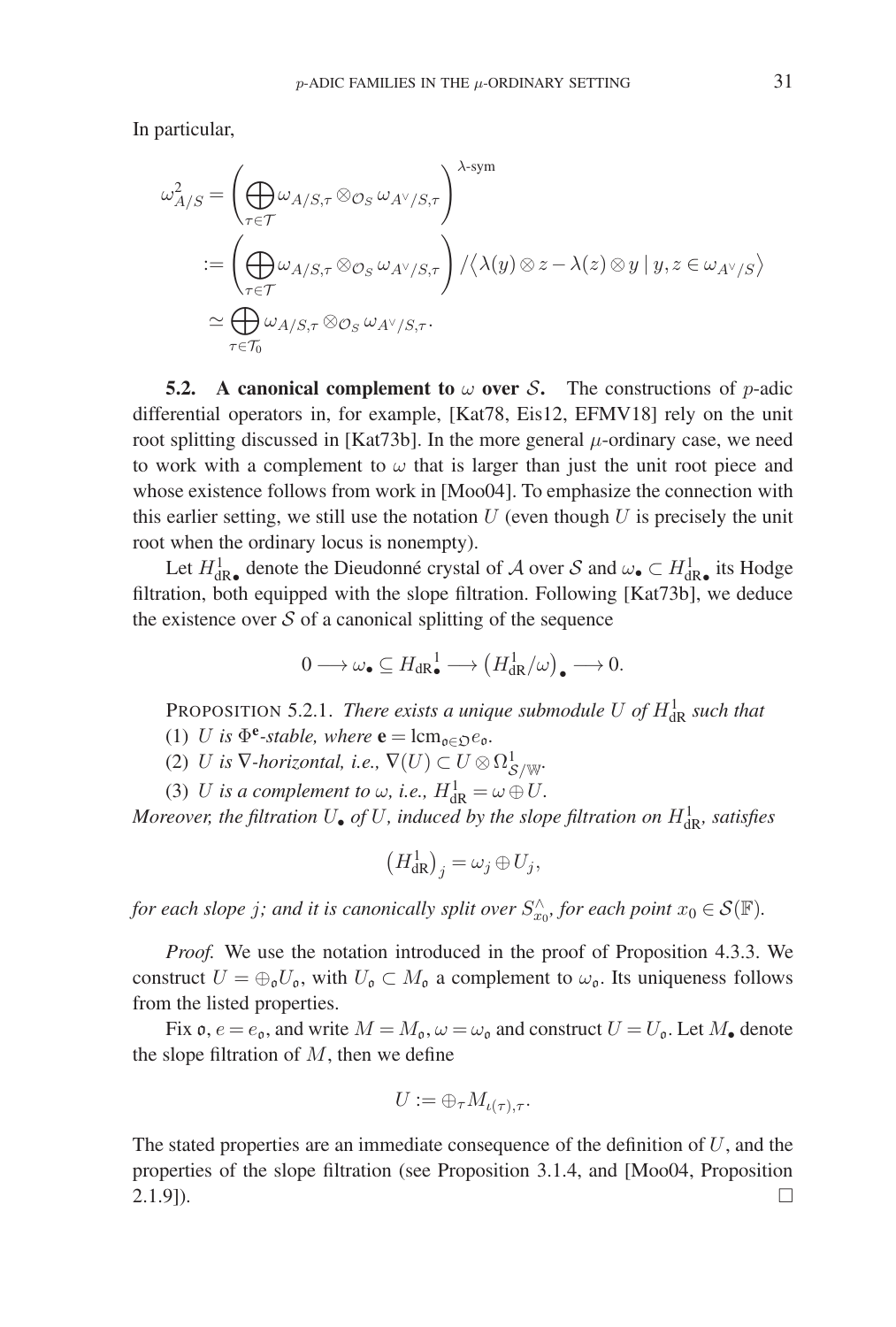In the following we write  $U$  to denote the graded sheaf associated with  $U$ , and we canonically identify  $\underline{U}_{x_0} \cong U_{x_0}$  over  $\mathcal{O}_{S, x_0}^{\wedge}$ , for each  $x_0 \in \mathcal{S}(\mathbb{F})$ .

**5.3. The Gauss-Manin connection.** We extend Katz's computation of the Gauss-Manin connection over the ordinary locus to the  $\mu$ -ordinary case.

Consider the operator

$$
\nabla: \omega \subset H^1_{\mathrm{dR}} \longrightarrow H^1_{\mathrm{dR}} \otimes \Omega^1_{\mathcal{S}/\mathbb{W}}.
$$

It preserves the slope filtration, in particular it induces an operator on the graded sheaves  $\underline{V} : \underline{\omega} \to \text{gr}(H^1_{\text{dR}}) \otimes \Omega^1_{\mathcal{S}/\mathbb{W}}.$ 

PROPOSITION 5.3.1. *Maintain the above notation. We denote by* α *the isomorphism of sheaves over the Igusa tower,*

 $\alpha: \underline{\omega}_{\mathbb{X}} \otimes_{\mathbb{W}} \mathcal{O}_{Ig} \longrightarrow \underline{\omega},$ 

*induced by the universal Igusa level structure.*

*Then for any*  $\eta \in \omega_{\mathbb{X}}$ :  $\underline{\nabla}(\alpha(\eta)) \in \underline{U} \otimes \Omega^1_{\mathcal{S}/\mathbb{W}}$ .

*Furthermore, for each*  $x \in \text{Ig}(\mathbb{F})$  *and each*  $\eta \in \omega_{\mathbb{X}}$ *, via the canonical splitting*  $\omega_x \cong \underline{\omega}_x$ , we have  $\nabla_x(\alpha(\eta)) \in U_x \otimes \Omega^1_{\mathcal{S}/\mathbb{W},x}$ .

*Proof.* As in the proofs of Propositions 4.3.3 and 5.2.1, consider the decomposition into subcrystals  $H^1_{\rm dR} = \bigoplus_{\mathfrak{d}} M_{\mathfrak{d}}$ , fix  $\mathfrak{o}$ ,  $e = e_{\mathfrak{o}}$ , and write  $M = M_{\mathfrak{o}}$ ,  $\omega = \omega_{\mathfrak{o}}$ , and  $U = U_0$ .

Note that that the statement can be checked locally, over the complete local ring R at a point  $x_0$  of  $S_1$ . That is, without loss of generality, we may assume we are in the setting of [Moo04, Sections 2.1.7] (in *loc. cit.*  $\mathcal{R} = \mathbb{W}[[\underline{u}]]$ ). Furthermore, since  $\nabla$  is W-linear, it suffices to prove the statement for a choice of W-basis of  $\omega_{\mathbb{X}} = \underline{\omega}_{\mathbb{X}}$  compatible with the slope decomposition.

In [Moo04, Proposition 2.1.9], Moonen computes the matrix of 1-forms of the Gauss-Manin connection on  $M$ , with respect to an explicit choice of a basis of  $M$ . We observe that the chosen basis contains the image under  $\alpha$  of (an explicit choice of) a W-basis of  $\omega_X$ . We quickly recall Moonen's notation and results.

Let  $B = \{\alpha_j^{\tau} | \tau \in \mathfrak{o}, j = 1, ..., n\}$  denote the basis of M,  $M = M_{\mathbb{X}} \otimes_{\mathbb{W}} \mathcal{R}$ , as defined in [Moo04, Section 1.2.3] (in *loc. cit.* the element  $\alpha_j^{\tau}$  are denoted by  $e_{i,j}$ , with  $i = \tau$ ,  $\mathfrak{I} = \mathfrak{o}$ , and  $d = n$ ). By definition, for each  $\tau \in \mathfrak{o}$ ,  $\{\alpha_j^{\tau} | j = 1, \ldots, n\}$  is a basis of  $M_{\mathbb{X},\tau}$  over W, such that, for each  $j=1,\ldots,n$ ,

$$
\Phi_{\tau}^{e}(\alpha_{j}^{\tau}) = p^{a(j)}\alpha_{j}^{\tau},
$$

where  $a(j) = #{\tau | f(\tau) > n - j}$ . In particular,  $\{\alpha_j^{\tau} | j > n - f(\tau)\}\$ is a basis of  $\omega_{\tau} \subset M_{\tau}$ , which arises as the image under  $\alpha$  of a W-basis of  $\omega_{\mathbb{X}}$ . Note that, for each slope  $a = a_i$ , we have  $\alpha_j^{\tau} \in M_a$  if and only if  $j > n - F_i$ , for all  $\tau \in \mathfrak{o}$ , and  $U^a := \bigoplus_{\tau} U^a_{\tau}$  has basis  $\{\alpha_j^{\tau} \mid j \leq n - F_i, \ \tau \in \mathfrak{o}\}.$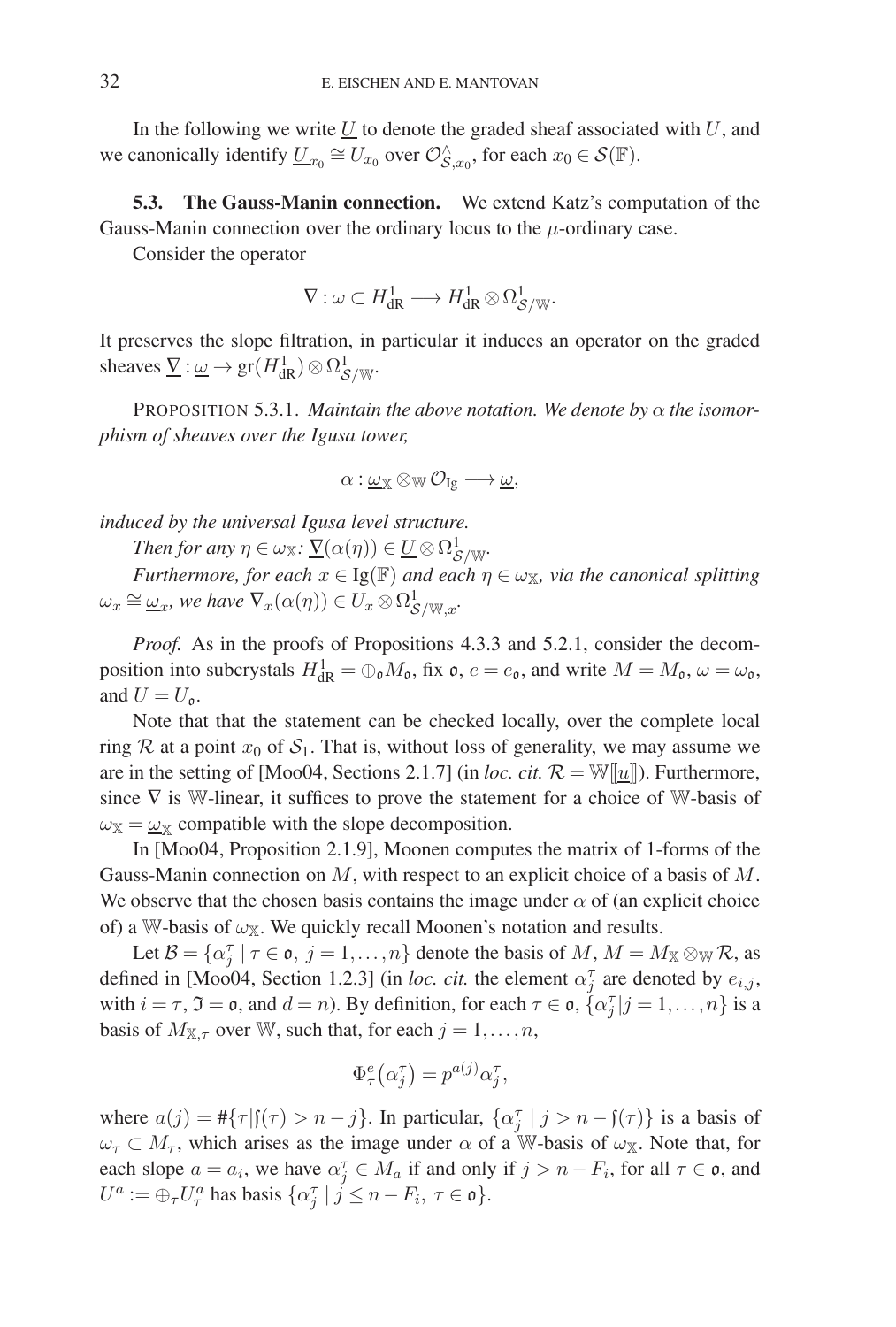As in [Moo04, Proposition 2.1.9], we denote by  $D^{\tau} = (D^{\tau}_{r,s})_{r,s=1,\dots,n}$  the matrix of 1-forms of  $\nabla$  with respect to the given basis  $\{\alpha_j^{\tau} \mid j = 1, \ldots, n\}$  of  $M_{\tau}$ ,  $\tau \in \mathfrak{o}$ . To prove our statement, it suffices to check that, for each  $\tau \in \mathfrak{o}$ , and for all  $j>n-f(\tau)$ ,

$$
\nabla \big(\alpha_j^{\tau}\big) \equiv 0 \mod U \otimes \Omega^1,
$$

or equivalently,  $D_{v,j}^{\tau} = 0$  if  $j > n - f(\tau)$  and  $v > n - f(\tau)$ .

Following *loc. cit.* the inclusions  $\nabla(U^a) \subset U^a \otimes \Omega^1$ ,  $a = 0, \ldots, e$ , imply  $D_{v,j}^{\tau} =$ 0 if  $v \le n - F_i$  and  $j > n - F_i$ , for all  $\tau \in \mathfrak{o}$ , and  $i = 0,1,\ldots,s$ . Also, from the equality  $\nabla \circ F = (f \otimes id) \circ F$ , we obtain, for all  $\tau \in \mathfrak{o}$  and  $j, v \in \{1, ..., n\}$ ,

$$
D_{v,j}^{\tau} + \sum_{r=1}^{n} u_{r,j}^{\tau} D_{v,r}^{\tau} + du_{v,j}^{\tau} = d\phi \left( D_{v,j}^{\tau^{\sigma^{-1}}} \right) + \sum_{l=1}^{d} u_{v,l}^{\tau} \cdot d\phi \left( D_{l,j}^{\tau^{\sigma^{-1}}} \right),
$$

where  $u_{r,s}^{\tau} := 0$  if either  $r \leq n-\mathfrak{f}(\tau)$  or  $s > n-\mathfrak{f}(\tau)$ . (Recall that  $\phi$  on  $\mathcal R$  is defined by  $\phi_{|\mathbb{W}} = \sigma$  and  $\phi(u_{r,s}^{\tau}) = (u_{r,s}^{\tau})^p$ .)

Fix  $\tau \in \mathfrak{o}$  and assume  $j > n - \mathfrak{f}(\tau)$  and  $v > n - \mathfrak{f}(\tau)$ . From  $j > n - \mathfrak{f}(\tau)$ , we deduce  $u_{r,j}^{\tau} = 0$  for all r, and also  $D_{l,j}^{\tau'} = 0$  for  $l \leq n - \mathfrak{f}(\tau)$ , for all  $\tau'$ . Thus, the above equalities become

$$
D_{v,j}^{\tau} = d\phi \left( D_{v,j}^{\tau^{\sigma^{-1}}}\right) + \sum_{l>n-f(\tau)}^{d} u_{v,l}^{\tau} \cdot d\phi \left( D_{l,j}^{\tau^{\sigma^{-1}}}\right) = d\phi \left( D_{v,j}^{\tau^{\sigma^{-1}}}\right),
$$

which implies the equation  $D_{v,j}^{\tau} = d\phi^e(D_{v,j}^{\tau})$ . We deduce that  $D_{v,j}^{\tau} \equiv 0 \mod p^m$ , for all  $m \ge 1$ , and conclude that  $D_{v,j}^{\tau} = 0$ , for all  $j > n-f(\tau)$  and  $v > n-f(\tau)$ .  $\Box$ 

**5.4. The Kodaira-Spencer morphism.** We study the Kodaira-Spencer morphism over the  $\mu$ -ordinary Igusa tower. Let  $\mathcal A$  denote the universal abelian scheme over the Igusa tower Ig over W, and let  $\omega = \omega_{A/Ig}$ . Recall the notations from section 5.1.2. Write

$$
\omega^2 := (\omega_{\mathcal{A}/Ig} \otimes_{\mathcal{O}_F \otimes_{\mathbb{W}} \mathcal{O}_{Ig}} \omega_{\mathcal{A}^\vee/Ig})^{\lambda\text{-sym}} \cong (\omega \otimes_{\mathcal{O}_F \otimes_{\mathbb{W}} \mathcal{O}_{Ig}} U^\vee)^{\lambda\text{-sym}}
$$

$$
\cong \left(\bigoplus_{\tau \in \mathcal{T}} \omega_\tau \otimes_{\mathcal{O}_{Ig}} U_\tau^\vee\right)^{\lambda\text{-sym}} \cong \bigoplus_{\tau \in \mathcal{T}_0} \omega_\tau \otimes_{\mathcal{O}_{Ig}} U_\tau^\vee.
$$

For each orbit  $\mathfrak{o} \in \mathfrak{D}$ , write  $s = s_{\mathfrak{o}} = s_{\tau}$ , for  $\tau \in \mathfrak{o}$ . For each  $i, j \in \{0, \ldots, s\}$ , and τ ∈ o we define

$$
\operatorname{gr}^{i,j}_{\tau}\bigl(\omega \otimes U^\vee\bigr):=\operatorname{gr}^i(\omega)_{\tau} \otimes_{\mathcal{O}_{\operatorname{Ig}}} \operatorname{gr}^j(U)_{\tau}^{\vee}
$$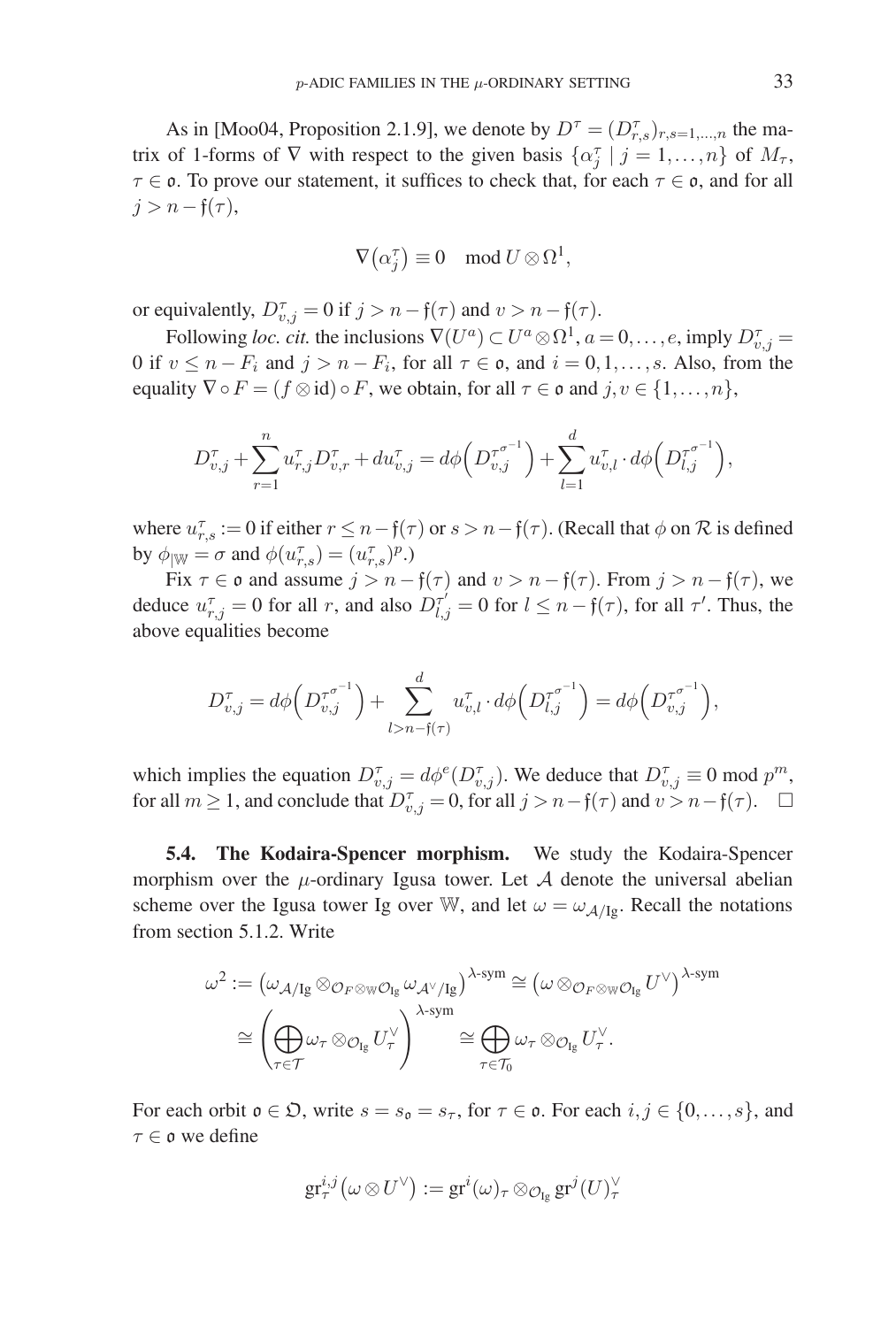and  $gr^{i,j}_{\mathfrak{o}}(\omega \otimes U^{\vee}) := \bigoplus_{\tau \in \mathfrak{o}} gr^{i,j}_{\tau}(\omega \otimes U^{\vee})$ . We also set  $\underline{\omega}^2 := gr(\omega^2)$ , i.e.,

$$
\underline{\omega}^2 = \left(\bigoplus_{\tau \in \mathcal{T}} \underline{\omega}_{\tau} \otimes \underline{U}_{\tau}^{\vee}\right)^{\lambda \text{-sym}} \cong \bigoplus_{\tau \in \mathcal{T}_0} \underline{\omega}_{\tau} \otimes \underline{U}_{\tau}^{\vee},
$$

where  $\underline{\omega}_{\tau} \otimes \underline{U}_{\tau}^{\vee} = \bigoplus_{0 \leq i,j \leq s_{\tau}} \operatorname{gr}_{\tau}^{i,j}(\omega \otimes U^{\vee}).$ 

*Remark* 5.4.1*.* By construction, for each  $\tau \in \mathcal{T}$ , the sheaf  $gr_{\tau}^{s_{\tau},0}(\omega \otimes U^{\vee})$  arises as a quotient of  $\omega_\tau \otimes U_\tau^{\vee}$ .

PROPOSITION 5.4.2. *For each orbit* **o**, and integers  $i, j \in \{0, \ldots, s_0\}$ , each sheaf  $\mathrm{gr}^{i,j}_{\mathfrak{o}}(\underline{\omega}^2)$  *vanishes for all*  $i \leq j$  *and is locally free of rank*  $(F_i - F_{i+1})(F_j F_{i+1}$ ) $(a_i - a_j)$  *for all*  $j < i$ *.* 

*Proof.* As the sheaves we consider are locally free, it suffices to prove the statement locally at a point  $x_0 \in S_1$ . Fix  $\mathfrak{o}$ , write  $s = s_{\mathfrak{o}}$ . It follows from the properties of the slope filtration that for each  $\tau \in \mathfrak{o}$  and  $i, j = 0, \ldots, s$ , the sheaf  $gr^i(\omega)_{\tau}$  vanishes for  $f(\tau) < F_i$ , and  $gr^i(\omega)_{\tau} = gr^i(M)_{\tau}$  otherwise. Similarly,  $gr^j(U)_{\tau}$  vanishes for  $f(\tau) \ge F_j$ , and  $gr^j(U)_{\tau} = gr^j(M)_{\tau}$  otherwise. Thus, we deduce that  $gr^{i,j}_{\tau}(\underline{\omega}^2) :=$  $gr^i(\omega)_{\tau}\otimes_{\mathcal{O}_{\text{Ig}}}gr^j(U)_{\tau}$  vanishes unless  $F_j > \mathfrak{f}(\tau) \geq F_i$ , in which case it is locally free of rank  $(F_i - F_{i-1})(F_j - F_{j+1}) = m_i m_j$ . In particular,  $gr_0^{i,j}(\underline{\omega}^2) = \bigoplus_{\tau \in \mathfrak{o}} gr_\tau^{i,j}(\underline{\omega}^2)$ vanishes unless  $j < i$ , in which case it is locally free of rank  $(F_i - F_{i+1})(F_j - F_{i+1})$  $F_{j+1}(a_i - a_j)$ , as  $a_i - a_j = #\{\tau \in \mathfrak{o} \mid F_i \leq \mathfrak{f}(\tau) < F_j\}.$ 

*Remark* 5.4.3*.* Let  $o \in \mathfrak{O}_0$ . Assume  $o \neq o^*$ . Then  $o \subset \mathcal{T}_0$ , and the sheaf

$$
\operatorname{gr}_{\mathfrak o}(\omega \otimes U^\vee) := \bigoplus_{\tau \in \mathfrak o} \underline{\omega}_{\tau} \otimes \underline{U}_{\tau}^\vee = \bigoplus_{0 \leq j < i \leq s_{\mathfrak o}} \operatorname{gr}_{\mathfrak o}^{i,j}(\omega \otimes U^\vee)
$$

is as a direct summand of  $\omega^2$ , i.e.,

$$
\text{gr}_{\mathfrak o}(\omega \otimes U^\vee) \cong \left(\text{gr}_{\mathfrak o}(\omega \otimes U^\vee) \bigoplus \text{gr}_{\mathfrak o^*}(\omega \otimes U^\vee)\right)^{\lambda\text{-sym}} \subset \underline{\omega}^2.
$$

Assume  $\mathfrak{o} = \mathfrak{o}^*$ . Then  $\mathfrak{o} \not\subset \mathcal{T}_0$ , and the sheaf

$$
\textup{gr}_{\mathfrak{o}}(\omega \otimes U^{\vee})^{\lambda\textup{-sym}} \cong \bigoplus_{\tau \in \mathfrak{o} \cap \mathcal{T}_0} \underline{\omega}_{\tau} \otimes \underline{U}_{\tau}^{\vee}
$$

is as a direct summand of  $\underline{\omega}^2$ . In particular, the subsheaf of  $gr_0(\omega \otimes U^{\vee})^{\lambda\text{-sym}}$ ,

$$
\operatorname{gr}^{\leq s_0/2}_{\mathfrak o} \bigl( \omega \otimes U^\vee \bigr):= \bigoplus_{0 \leq j < i \leq s_0/2} \operatorname{gr}^{i,j}_{\mathfrak o} \bigl( \omega \otimes U^\vee \bigr),
$$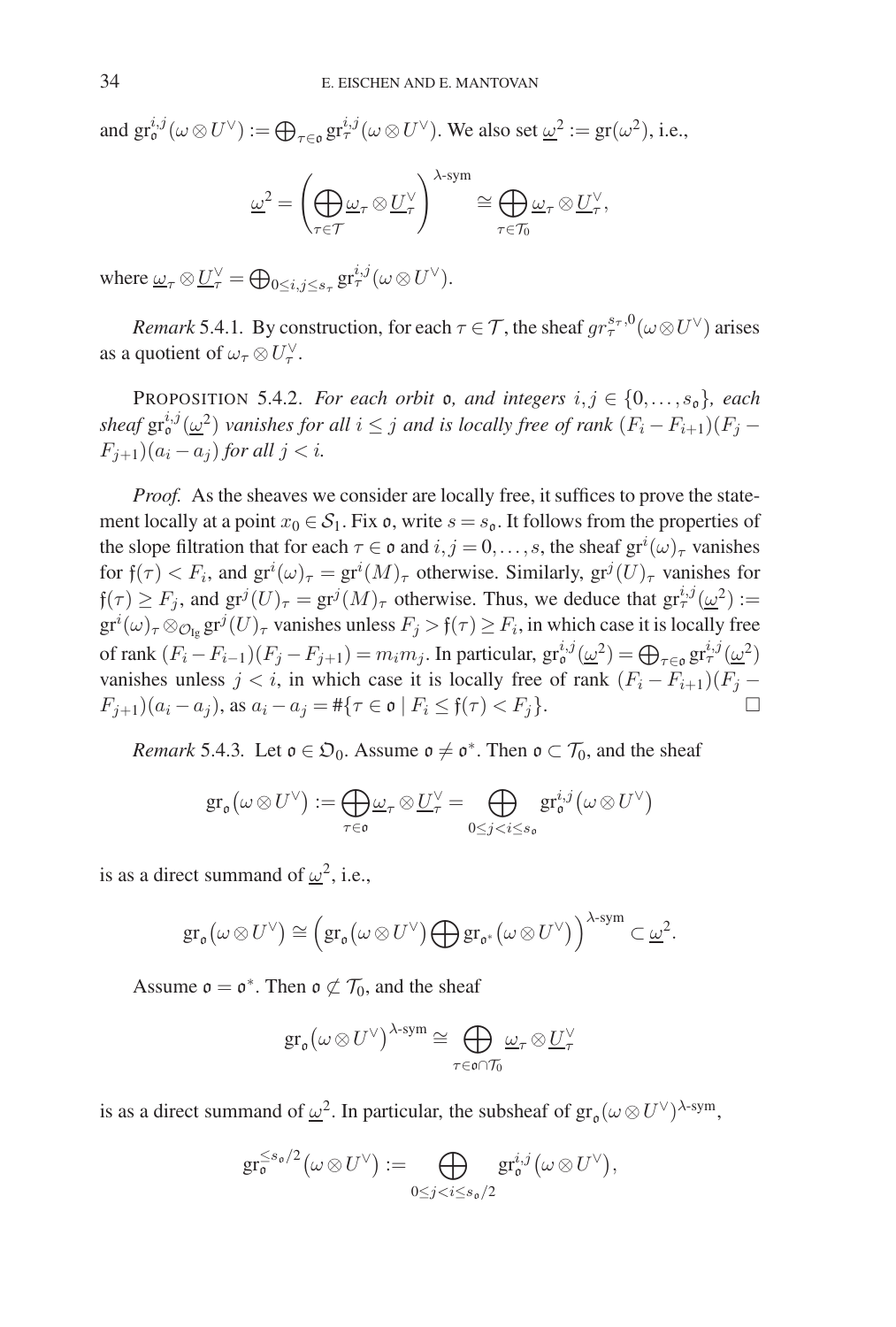is also a direct summand of  $\underline{\omega}^2$ . Indeed, for any  $i, j, 0 \le j < i \le s_0/2$ , we have

$$
\begin{split} \operatorname{gr}^{i,j}_{\mathfrak{o}}\big(\omega \otimes U^{\vee}\big) &\cong \Big(\operatorname{gr}^{i,j}_{\mathfrak{o}}\big(\omega \otimes U^{\vee}\big) \bigoplus \operatorname{gr}^{s-j,s-i}_{\mathfrak{o}}\big(\omega \otimes U^{\vee}\big)\Big)^{\lambda\text{-sym}} \\ &\cong \bigoplus_{\tau \in \mathfrak{o}\cap\mathcal{T}_0} \Big(\operatorname{gr}^{i,j}_{\tau}\big(\omega \otimes U^{\vee}\big) \bigoplus \operatorname{gr}^{s-j,s-i}_{\tau}\big(\omega \otimes U^{\vee}\big)\Big) \, .\end{split}
$$

Similarly, the subsheaf of  $gr_{\alpha}(\omega \otimes U^{\vee})^{\lambda\text{-sym}}$ 

$$
\mathrm{gr}^{\Delta}_{\mathfrak{o}}(\omega \otimes U^{\vee}) := \bigoplus_{0 < j < s_{\mathfrak{o}}/2} \mathrm{gr}^{s-j,j}_{\mathfrak{o}}(\omega \otimes U^{\vee})^{\lambda \text{-sym}}
$$

is a direct summand of  $\underline{\omega}^2$ . Indeed, for an j,  $0 \le j < s_0/2$ ,

$$
\mathrm{gr}^{s-j,j}_{\mathfrak{o}}\big(\omega \otimes U^\vee\big)^{\lambda\text{-sym}} \cong \bigoplus_{\tau \in \mathfrak{o} \cap \mathcal{T}_0} \mathrm{gr}^{s-j,j}_{\tau}\big(\omega \otimes U^\vee\big).
$$

*Remark* 5.4.4. If all the primes of  $F_0$  above p split in F, then each orbit o satisfies  $\mathfrak{o} \neq \mathfrak{o}^*$ , and

$$
\underline{\omega}^2 = \oplus_{\mathfrak{o} \in \mathfrak{O}_0} \mathrm{gr}_{\mathfrak{o}}(\omega \otimes U^{\vee}).
$$

Yet, in general,

$$
\underline{\omega}^2 \supsetneq \bigoplus_{\mathfrak{o}\in\mathfrak{O}_0,\,\mathfrak{o}\neq \mathfrak{o}^*} \mathrm{gr}_{\mathfrak{o}}(\omega \otimes U^{\vee}) \oplus \bigoplus_{\mathfrak{o}\in\mathfrak{O}_0,\,\mathfrak{o}=\mathfrak{o}^*} \left(\mathrm{gr}_{\mathfrak{o}}^{\leq s_{\mathfrak{o}}/2}(\omega \otimes U^{\vee}) \oplus \mathrm{gr}_{\mathfrak{o}}^{\Delta}(\omega \otimes U^{\vee})\right).
$$

**5.4.1. Serre-Tate theory in the** μ**-ordinary case.** In [Moo04, Sections 2.2 and 2.3], Moonen describes the  $\mu$ -ordinary local EL moduli (i.e., the associated unpolarized deformation problem) as a cascade of Barsotti-Tate groups over W. More precisely, given an orbit  $o \in \mathfrak{D}$ , for each pair of distinct slopes  $a, b, a > b$ , of the  $\mu$ -ordinary Newton polygon  $\nu_{\mathfrak{o}}$ , together with their multiplicities, Moonen defines a Barsotti-Tate group  $\mathbb{G}_{a,b}/\mathbb{W}$ , and proves that the local EL moduli corresponding to  $\mathfrak o$  has a natural structure of a cascade of biextensions of the groups  $\mathbb G_{a,b}/\mathbb W$ , for all  $a, b$ .

*Definition* 5.4.5. [Moo04, Section 2.3.2] For an orbit  $o \in \mathfrak{D}$ , and two distinct slopes  $a = a_i > b = a_j$  of  $\nu_o, 0 \le j < i \le s_o$ , the Barsotti-Tate group  $\mathbb{G}_{a,b}$  over W is defined as

$$
\mathbb{G}_{a,b} = \mathbb{G}_{a_i,a_j} := \mathbb{X}^{\text{can}}(\mathfrak{o},1,\mathfrak{f}'_{i,j})^{m_i m_j},
$$

where  $\mathbb{X}^{\text{can}}(\mathfrak{o}, 1, \mathfrak{f}'_{i,j})$  is the canonical lifting (in the sense of Proposition 2.8.2) of the *μ*-ordinary  $\mathcal{O}_{F,u_0}$ -module  $\mathbb{X}(\mathfrak{o},1,\mathfrak{f}_{i,j}')$ , and  $m_i,m_j$  denote respectively the multiplicities of  $a_i, a_j$  (with the notation of the proof of Proposition 4.3.3,  $m_l =$  $F_l - F_{l+1}$ , for all  $l = 0, \ldots, s_0$ .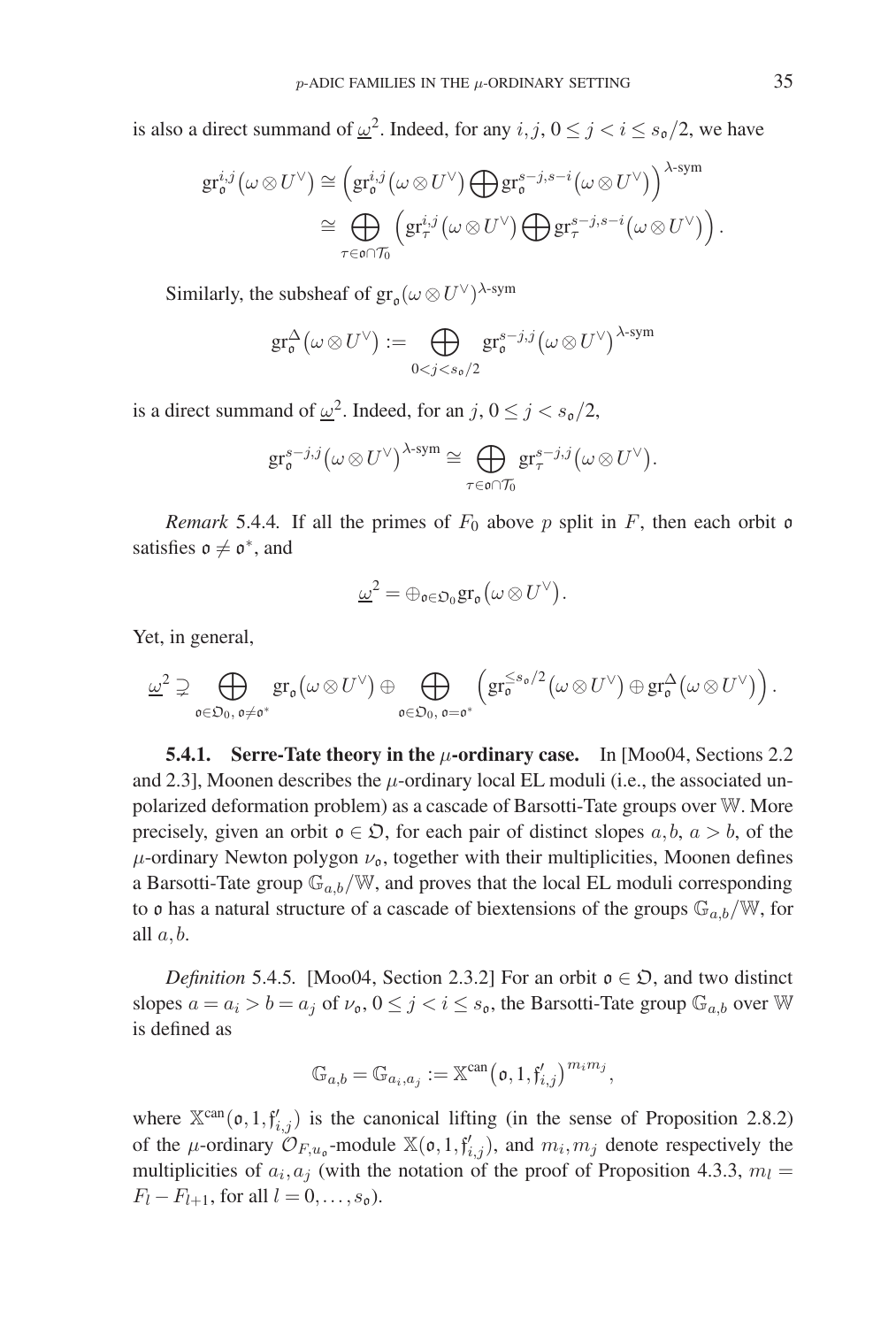The Barsotti-Tate group  $\mathbb{X}(\mathfrak{o}, 1, \mathfrak{f}'_{i,j})$  is an isoclinic  $\mathcal{O}_{F, u_{\mathfrak{o}}}$ -module of dimension  $a_i - a_j$  and height e. (For the definition of the multiplicative type  $\mathfrak{f}'_{i,j} : \mathfrak{o} \to \{0,1\}$ see [Moo04, Section 2.3.2]. Also, in *loc. cit.* the group  $\mathbb{G}_{a,b} = \mathbb{G}_{a_i,a_j}$  is denoted by  $G^{(j,i)}$  and the multiplicities  $m_i$  by  $d^i$ .)

In the inert case for  $s_0 = 1$ , i.e., in the case of one orbit  $\mathfrak o$  and two distinct slopes  $a, b, a > b$ , Moonen's result [Moo04, Theorem 2.3.3] states the local EL moduli is isomorphic (as a group) to the Barsotti-Tate  $\mathcal{O}_{F,u_0}$ -module  $\mathbb{G}_{a,b}$ , where the natural group structure of the local EL moduli is defined by its identification with the space of extensions of  $(\mathbb{X}^2)^{can}$  by  $(\mathbb{X}^1)^{can}$  (the identity of the group corresponding to the canonical split lifting  $\mathbb{X}^{can} = (\mathbb{X}^1)^{can} \oplus (\mathbb{X}^2)^{can}$ ). In the general case, the existence of a cascade structure is defined by induction on the number of slopes, and separately for each orbit. In particular, the cascade structure of the local EL moduli implies that, for each orbit  $\mathfrak o$  and pair  $i, j, 0 \leq j < i \leq s_{\mathfrak o}$ , the subspace of the local EL moduli, corresponding to partially split extensions of the type  $X(\mathfrak{o}) \oplus$  $(\bigoplus_{l\neq i,j} (\mathbb{X}(\mathfrak{o})^l)^{\text{can}})$ , where  $X(\mathfrak{o})$  is an extension of the  $\mathcal{O}_{F,u_{\mathfrak{o}}}$ -module  $(\mathbb{X}(\mathfrak{o})^j)^{\text{can}}$ by  $(\mathbb{X}(\mathfrak{o})^i)$ <sup>can</sup>, is isomorphic to the Barsotti-Tate group  $\mathbb{G}_{a_i, a_j}$ , where  $a_i, a_j$  denote respectively the *i*-th and *j*-th slopes of  $\nu_{\text{o}}$ .

In general, the local PEL moduli (which can be realized as a subspace of the local EL moduli) does not inherit a cascade structure [Moo04, Section 3.3.2]. To be more precise, let us distinguish the cases of  $\mathfrak{o} \neq \mathfrak{o}^*$  and  $\mathfrak{o} = \mathfrak{o}^*$ .

If  $\mathfrak{o} \neq \mathfrak{o}^*$ , then the local PEL moduli associated with the pair  $(\mathfrak{o}, \mathfrak{o}^*)$  is canoncally isomorphic to the local EL moduli associated with o, and thus also has a natural cascade structure.

If  $\mathfrak{o} = \mathfrak{o}^*$ , then the local PEL moduli does not have a cascade structure in general, although the following weaker statements hold. For each pair  $i, j, 0 \leq j <$  $i \leq s_0/2$ , the subspace of the local PEL moduli corresponding to partially split self-dual extensions of the type  $X(\mathfrak{o}) \oplus X(\mathfrak{o})^* \oplus (\oplus_{l \neq i,j,s-i,s-j} (\mathbb{X}(\mathfrak{o})^l)^{can}),$  where  $X(\mathfrak{o})$  is an extension of the  $\mathcal{O}_{F,u_{\mathfrak{o}}}$ -modules  $(\mathbb{X}(\mathfrak{o})^j)^{\text{can}}$  by  $(\mathbb{X}(\mathfrak{o})^i)^{\text{can}}$ , is isomorphic to the Barsotti-Tate group  $\mathbb{G}_{a_i,a_j}$ , where  $a_i, a_j$  denote respectively the *i*-th and *j*-th slopes of  $\nu_{\mathfrak{o}}$ .

More subtly, for each j,  $0 \le j < s_0/2$ , the subspace corresponding to partially split symmetric extensions of the type  $X(\mathfrak{o}) \oplus (\bigoplus_{l \neq j, s-j} (\mathbb{X}(\mathfrak{o})^l)^{\text{can}})$ , where  $X(\mathfrak{o})$ is a self-dual extension of the  $\mathcal{O}_{F,u_0}$ -modules  $(\mathbb{X}(\mathfrak{o})^j)^{\text{can}}$  by  $(\mathbb{X}(\mathfrak{o})^{s-j})^{\text{can}}$ , is isomorphic to a sub- $\mathcal{O}_{F_0,v_0}$ -module  $\mathbb{G}'_{a_{s-j},a_j}$  of the  $\mathcal{O}_{F,u_0}$ -module  $\mathbb{G}_{a_{s-j},a_j}$ , where  $a_j$ denotes the *j*-th slope of  $\nu_0$  [Moo04, Section 3.3.2].

*Remark* 5.4.6*.* As  $\mathbb{G}'_{a_{s-j},a_j}$  is a Barsotti-Tate subgroup of  $\mathbb{G}_{a_{s-j},a_j}$ , it is also linic of the come clange Remarki Tate groups. (See Remark 2.6.1.) Thus, as an isoclinic of the same slope as Barsotti-Tate groups. (See Remark 2.6.1.) Thus, as an  $\mathcal{O}_{F_0,v_0}$ -module, it has slope  $a_{s-j} - a_j/2$ . (Recall  $a_{s-j} = e - a_j$ , thus  $a_{s-j} - a_j/2 =$  $e/2-a_j$ .)

*Remark* 5.4.7. In classical Serre-Tate theory, i.e., for X ordinary and gdimensional, the local EL moduli space parametrizes extensions of  $(\mathbb{Q}_p/\mathbb{Z}_p)^g$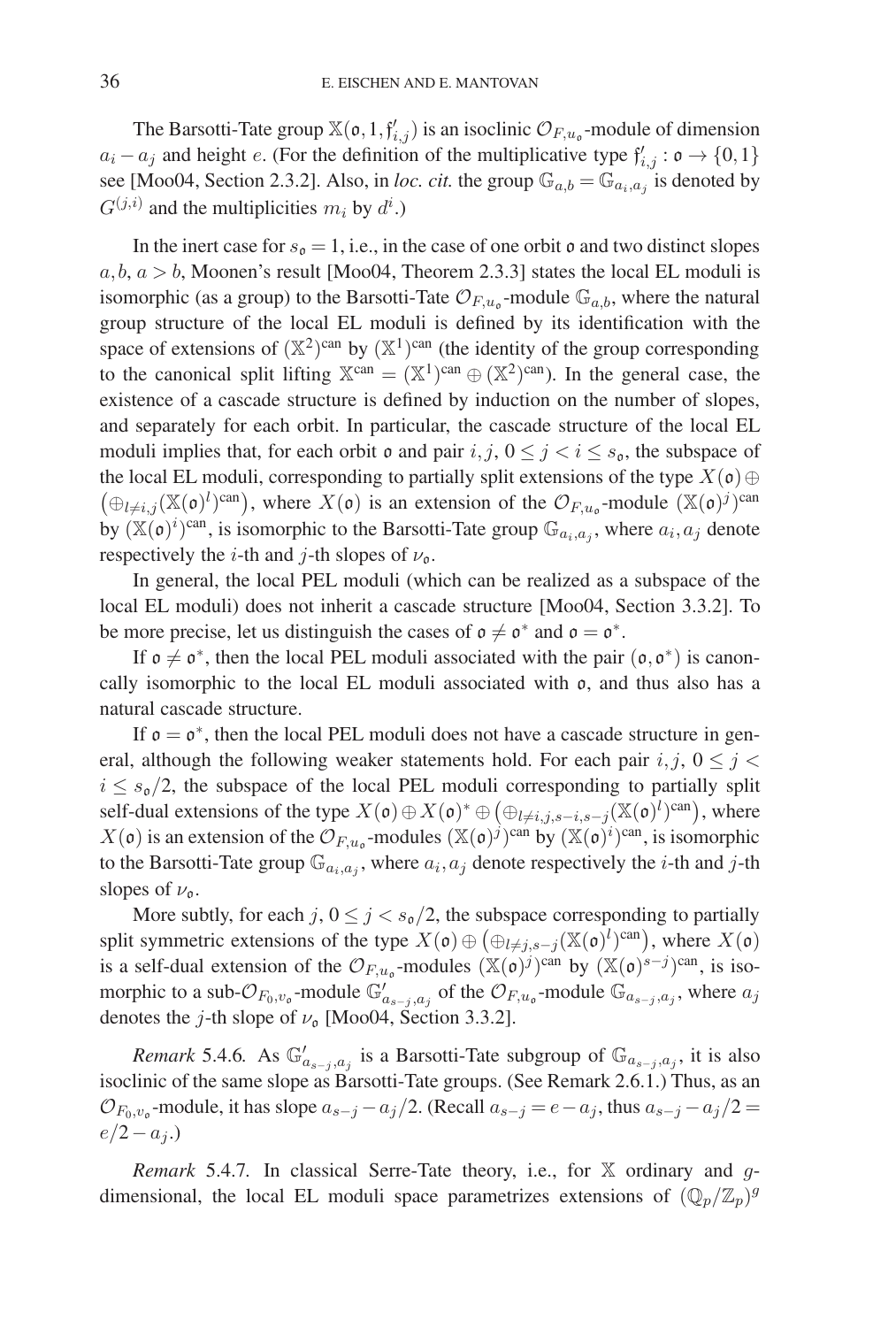by  $\mu_{p^{\infty}}^g$ , and is isomorphic to  $\hat{\mathbb{G}}_m^{\hat{g}^2}$ , while the local PEL moduli space, which corresponds to the subspace of self-dual extensions, is isomorphic to  $\hat{\mathbb{G}}_m^{g(g+1)/2}$ .

Abusing notation, in the following, we simply write  $\mathbb{G}_{a,b}/\mathbb{W}$  in place of  $\mathbb{G}'_{a,b}/\mathbb{W}$  when appropriate.

**5.4.2.** The Kodaira-Spencer isomorphism. Fix a point  $x \in \text{Ig}(\mathbb{F})$ , we write  $\mathcal{R} = \mathcal{O}_{\text{Ig},x}^{\wedge}$ . The canonical ( $\mathcal{O}_F \otimes \mathcal{R}$ -linear) splittings  $\omega_x \cong \underline{\omega}_x$  and  $U_x = \underline{U}_x$ induce an isomorphism  $\omega_x^2 \cong \underline{\omega}_x^2$ . We denote by ks<sub>x</sub> the composition with the localization at  $x$  of (the pullback over Ig of) the Kodaira-Spencer isomomorphism ks :  $\omega^2 \to \Omega^1_{\text{Ig/W}}$  with the canonical splitting  $\omega_x^2 \cong \underline{\omega}_x^2$ , i.e.,

$$
ks_x: \underline{\omega}_x^2 \cong \omega_x^2 \longrightarrow \Omega_{\mathcal{R}/\mathbb{W}}^1,
$$

and still refer to it as the (split) localization at  $x$  of the Kodaira-Spencer isomomorphism.

We deduce the following result from [Moo04, Theomre 2.3.3].

PROPOSITION 5.4.8. *With the notations of remark 5.4.3. Let* x *be a point of* Ig*, and*  $\mathfrak{o} \in \mathfrak{O}_0$ .

(1) Assume  $\mathfrak{o} \neq \mathfrak{o}^*$ . Then for each pair of integers i, j,  $0 \leq j \leq i \leq s_{\mathfrak{o}}$ , the *Kodaira-Spencer isomorphism* ks *induces local isomorphisms*

$$
\textnormal{ks}^{i,j}_{x,{\mathfrak o}}: \textnormal{gr}^{i,j}_{\mathfrak o} \big( \omega \otimes U^\vee \big)_x \longrightarrow \Omega^1_{{\mathbb G}_{a_i,a_j} / {\mathbb W}} \otimes_{\mathcal{O}_{{\mathbb G}_{a_i,a_j}}} \mathcal{O}_{\textnormal{Ig},x}.
$$

(2) Assume  $\mathfrak{o} = \mathfrak{o}^*$ *. Then for each pair of integers*  $i, j, 0 \leq j < i \leq s_{\mathfrak{o}}/2$ *, the Kodaira-Spencer isomorphism* ks *induces local isomorphisms*

$$
\text{ks}^{i,j}_{x,\mathfrak{o}}: \text{gr}^{i,j}_{\mathfrak{o}}\left(\omega \otimes U^\vee \right)_x \longrightarrow \Omega^1_{\mathbb{G}_{a_i,a_j}/\mathbb{W}} \otimes_{\mathcal{O}_{\mathbb{G}_{a_i,a_j}}} \mathcal{O}_{\text{Ig},x}.
$$

(3) Assume  $\mathfrak{o} = \mathfrak{o}^*$ . Then for each integer j,  $0 \leq j < s_{\mathfrak{o}}/2$ , the Kodaira-Spencer *isomorphism* ks *induces local isomorphisms*

$$
\mathrm{ks}^{s-j,j}_{x,\mathfrak{o}}: \mathrm{gr}^{s-j,j}_{\mathfrak{o}}\big(\omega \otimes U^\vee\big)^{\lambda\text{-sym}}_x \longrightarrow \Omega^1_{\mathbb{G}_{a_{s-j},a_j}/\mathbb{W}} \otimes_{\mathcal{O}_{\mathbb{G}_{a_{s-j},a_j}}} \mathcal{O}_{\mathrm{Ig},x}.
$$

As in [Kat81, Theorem 4.4.1], the compatibility between the Gauss-Manin connection and the Frobenius map, i.e., the equality  $\nabla \circ F = (f \otimes id) \circ F$ , implies the result below. In the following,  $\omega_{\mathbb{G}_{a_i,a_j}}$  w denotes the space of invariant differentials of  $\mathbb{G}_{a,b}/\mathbb{W}$ .

**PROPOSITION 5.4.9.** *Maintain the above notation. Fix*  $x \in \text{Ig}(\mathbb{F})$ *. Let*  $\tau \in \mathcal{T}_0$ *,* and  $i, j \in \mathbb{Z}$ . Assume  $0 \leq j < i \leq s_\tau$  if  $\mathfrak{o}_\tau \neq \mathfrak{o}_\tau^*$ , and assume either  $0 \leq j < i \leq s_\tau/2$  $or$   $0 \le j \le s_\tau/2$  *and*  $i = s - j$  *if*  $\mathfrak{o}_\tau = \mathfrak{o}_\tau^*$ *. For any*  $l \in \text{gr}^i(\omega_{\mathbb{X}})_{\tau} \otimes_{\mathbb{W}} \text{gr}^j(\omega_{\mathbb{X}})_{\tau}$ *,* 

$$
ks_x(\alpha\otimes\alpha^{\vee}(l))\in \omega_{\mathbb{G}_{a_i,a_j}/\mathbb{W}}.
$$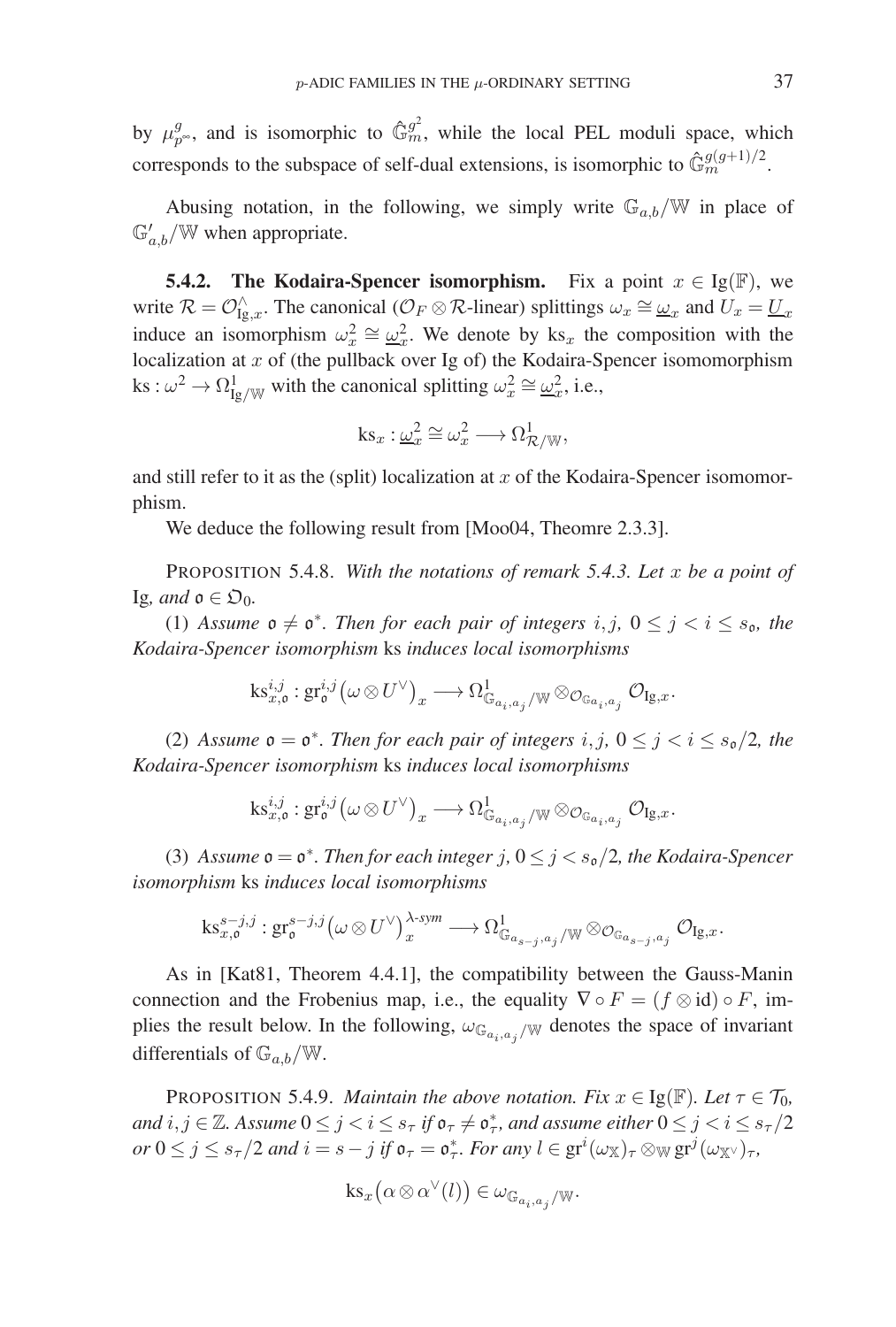*Proof.* Note that the image under  $\alpha \otimes \alpha^{\vee}$  of the space  $gr^{i}(\omega_{\mathbb{X}})_{\tau} \otimes_{\mathbb{W}} gr^{j}(\omega_{\mathbb{X}})_{\tau}$ is a W-lattice in  $gr^{i,j}_{\tau}(\underline{\omega}^2)$ . That is,

$$
\mathrm{gr}^{i,j}_{\tau}\left(\underline{\omega}^2\right)=\left(\alpha\otimes\alpha^\vee\right)\left(\mathrm{gr}^i\!\left(\omega_\mathbb{X}\right)_\tau\otimes\mathrm{gr}^j\!\left(\omega_{\mathbb{X}^\vee}\right)_\tau\right)\otimes_{\mathbb{W}}\mathcal{O}_{\mathrm{Ig}}.
$$

Similarly, the space  $\omega_{\mathbb{G}_{a_i,a_j}/\mathbb{W}}$  of invariant differentials of  $\mathbb{G}_{a,b}/\mathbb{W}$  is a Wlattice in  $\Omega^1_{\mathbb{G}_{a,b}/\mathbb{W}} \otimes_{\mathcal{O}_{\mathbb{G}_{a,b}}} \mathcal{O}_{\mathrm{Ig}}$ . That is,

$$
\Omega^1_{\mathbb{G}_{a,b}/\mathbb{W}}\otimes_{\mathcal{O}_{\mathbb{G}_{a,b}}}\mathcal{O}_{Ig}=\omega_{\mathbb{G}_{a_i,a_j}/\mathbb{W}}\otimes_{\mathbb{W}}\mathcal{O}_{Ig}.
$$

Both W-lattices are characterized by the property that they admit a basis over W on which the e-th iterate of Frobenius  $F^e$  acts as  $p^{a_i-a_j}$ . (For  $(\alpha \otimes \alpha^{\vee})$ gr<sup>i</sup>( $\omega_{\mathbb{X}}$ )  $\otimes_{\mathbb{W}}$  gr<sup>j</sup>( $\omega_{\mathbb{X}}^{\vee}$ ), this basis arises from the basis of  $\omega_{\mathbb{X}}$  defined in [Moo04, Section 1.2.3] and introduced in the proof of Propostion 5.3.1.) Thus, the statement follows from the equality  $\nabla \circ F^e = (f \otimes id) \circ F^e$ .

*Remark* 5.4.10*.* Fix an orbit o, let f be the associated multiplicative type. Note that 0 is a slope of  $\mathbb{X}(\mathfrak{o}, n, \mathfrak{f})$  if and only if  $\mathfrak{f}(\tau) \neq n$  for all  $\tau \in \mathfrak{o}$ . (e.g.,  $\mathbb{X}(\mathfrak{o}, n, \mathfrak{f})$ is étale if  $f(\tau) = 0$ , for all  $\tau \in \mathfrak{o}$ .) Similarly, e is a slope of  $\mathbb{X}(\mathfrak{o}, n, \mathfrak{f})$  if and only if  $f(\tau) \neq 0$ , for all  $\tau \in \mathfrak{o}$ . (e.g.,  $\mathbb{X}(\mathfrak{o}, n, \mathfrak{f})$  is multiplicative if  $f(\tau) = n$ , for all  $\tau \in \mathfrak{o}$ .)

Assume both 0 and e are slopes of  $\mathbb{X}(\mathfrak{o}, n, \mathfrak{f})$  (i.e., for all  $\tau \in \mathfrak{o}, \mathfrak{f}(\tau) \neq 0, n$ ). Then  $a_1 = 0$  and  $a_s = e$ , and the Barsotti-Tate group  $\mathbb{G}_{0,e}$  occurs in the cascade of the local EL moduli,  $\mathbb{G}_{0,e} = \mathbb{X}^{\text{can}}(\mathfrak{o}, 1, \mathfrak{f}_{0,e}')^{d^1 d^s}$ . By definition,  $\mathbb{X}^{\text{can}}(\mathfrak{o}, 1, \mathfrak{f}_{0,e}')$  is isomorphic to a sum of e-copies of the formal multiplicative group  $\hat{\mathbb{G}}_m$ . In fact, the given condition is both sufficient and necessary for the formal multiplicative groups to occur in the cascade.

For  $u_1, \ldots, u_e$  a choice of parameters of  $\mathbb{X}^{\text{can}}(\mathfrak{o}, 1, \mathfrak{f}_{0,e}')/\mathbb{W}$  (i.e.,  $\mathcal{O}_{\mathbb{X}^{\text{can}}(\mathfrak{o}, 1, \mathfrak{f}_{0,e}') =$  $\mathbb{W}[\![u_1,\ldots,u_e]\!]$ ), the space of invariant differentials of  $\mathbb{X}^{\text{can}}(\mathfrak{o},1,\mathfrak{f}'_{0,e})$  is generated by

$$
\eta_i := d \log \left( q_i \right) = \frac{1}{q_i} d q_i \in \omega_{\mathbb{X}^{\text{can}}(\mathfrak{o},1,\mathfrak{f}_{0,e}')/\mathbb{W}} \subset \Omega^1_{\mathbb{X}^{\text{can}}(\mathfrak{o},1,\mathfrak{f}_{0,e}')} = \langle du_1, \ldots, du_e \rangle_{\mathbb{W}[\![u_1, \ldots, u_e]\!]},
$$

for  $q_i = 1 + u_i, i = 1, \ldots, e$ .

*Remark* 5.4.11*.* Fix an orbit o, let f be the associated multiplicative type. Note that there exists an integer  $a \in \{0, \ldots, e\}$  such that both  $a, a + 1$  are slopes of  $\mathbb{X}(\mathfrak{o}, n, \mathfrak{f})$  if and only if there exists  $\tau_0 \in \mathfrak{o}$  such that  $\mathfrak{f}(\tau_0) \neq \mathfrak{f}(\tau)$  for all  $\tau \neq \tau_0$ .

Assume both a and  $a+1$  are slopes of  $\mathbb{X}(\mathfrak{o}, n, \mathfrak{f})$ , for some integer  $a, 0 \le a \le e$ . Them, the Barsotti-Tate group  $\mathbb{G}_{a,a+1}$  occurs in the cascade of the local moduli. By definition,  $\mathbb{X}^{\text{can}}(\mathfrak{o}, 1, \mathfrak{f}'_{a,a+1})$  is a formal Lubin-Tate  $\mathcal{O}_{F,u_{\mathfrak{o}}}$ -modules of slope  $1/e$ . In fact, the given condition is both sufficient and necessary for a formal Lubin-Tate  $\mathcal{O}_{F,u_0}$ -module to occur in the cascade.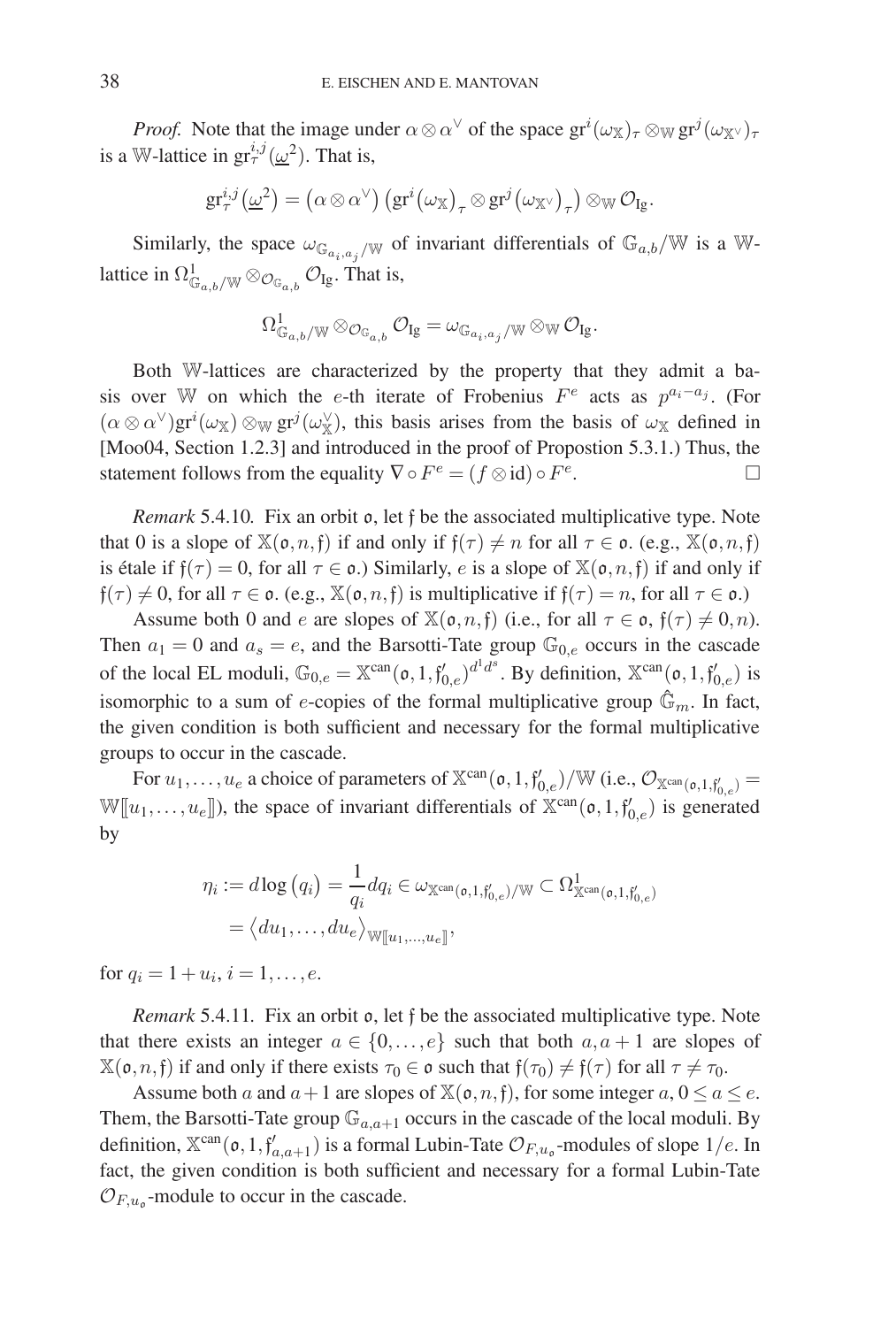For u a choice of a parameter of  $X^{can}(\mathfrak{o}, 1, f'_{a,a+1})/W$  (i.e.,  $\mathcal{O}_{X^{can}(\mathfrak{o}, 1, f'_{a,a+1})} =$  $\mathbb{W}[\![u]\!]$ ), the space of invariant differentials of  $\mathbb{X}^{\text{can}}(\mathfrak{o},1,\mathfrak{f}'_{a,a+1})$  is generated by

$$
\eta := d \log_G(u) := G_x(0, u)^{-1} du \in \Omega^1_{\mathbb{X}^{\text{can}}(\mathfrak{o}, 1, \mathfrak{f}'_{a, a+1})/\mathbb{W}} = \langle du \rangle_{\mathbb{W}[[u]]}
$$

where  $G(x, y)$  denotes the formal group law of  $\mathbb{X}^{\text{can}}(\mathfrak{o}, 1, \mathfrak{f}'_{a,a+1})$  with respect to the choosen parameter  $u$ , and  $G_x$  denotes the partial derivative of  $G$  with respect to the variable  $x$  [Wei11, p. 4].

**6. Differential operators in the** μ**-ordinary setting.** This section introduces differential operators that enable construction of new p-adic automorphic forms and families. Unlike in the ordinary setting in [Kat78, Eis12, EFMV18], we now need to keep track of slope filtrations and rely on new results about the canonical complement to  $\omega$  introduced in Section 5.2.

**6.1. Definition of p-adic differential operators.** As our construction of padic differential operators begins similarly in the ordinary setting [Kat78, Eis12, Eis09, EFMV18], we focus here primarily on the details unique to the  $\mu$ -ordinary case, namely the roles of the filtration and semi-simplification, which pose additional challenges. This is one of the most challenging parts of this paper.

Following the conventions of [EFMV18, Section 3.3], for all positive integers d and e and any irreducible representation  $\rho := \rho_{\kappa}$  of highest weight  $\kappa$ , we define morphisms of sheaves

$$
\nabla_{\otimes d}^{e}: H_{\mathrm{dR}}^{1}(A/S)^{\otimes d} \otimes \left( \bigoplus_{\tau \in \mathcal{T}_{0}} (H_{\mathrm{dR}}(A/S)_{\tau} \otimes H_{\mathrm{dR}}(A/S)_{\tau^{*}}) \right)^{\otimes e}
$$
  
\n
$$
\nabla_{\rho}^{e} := \nabla_{\kappa}^{e} : \mathbb{S}_{\kappa} (H_{\mathrm{dR}}^{1}(A/S))
$$
  
\n
$$
\longrightarrow \mathbb{S}_{\kappa} (H_{\mathrm{dR}}^{1}(A/S)) \otimes \left( \bigoplus_{\tau \in \mathcal{T}_{0}} (H_{\mathrm{dR}}(A/S)_{\tau} \otimes H_{\mathrm{dR}}(A/S)_{\tau^{*}}) \right)^{\otimes e},
$$

where

(6) 
$$
\nabla^e_{\otimes d} := \nabla_{\otimes d + 2(e-1)} \circ \cdots \circ \nabla_{\otimes d},
$$

 $\nabla_{\otimes d}$  denotes the Gauss-Manin connection extended to  $H^1_{\text{dR}}(A/S)^{\otimes d}$  via the product rule (Leibniz's rule), and  $\nabla^e_{\kappa}$  is the morphism induced by  $\nabla^e_{\otimes d_{\kappa}}$ . We also define

$$
\nabla_{\kappa} := \nabla_{\rho} := \nabla_{\rho}^1.
$$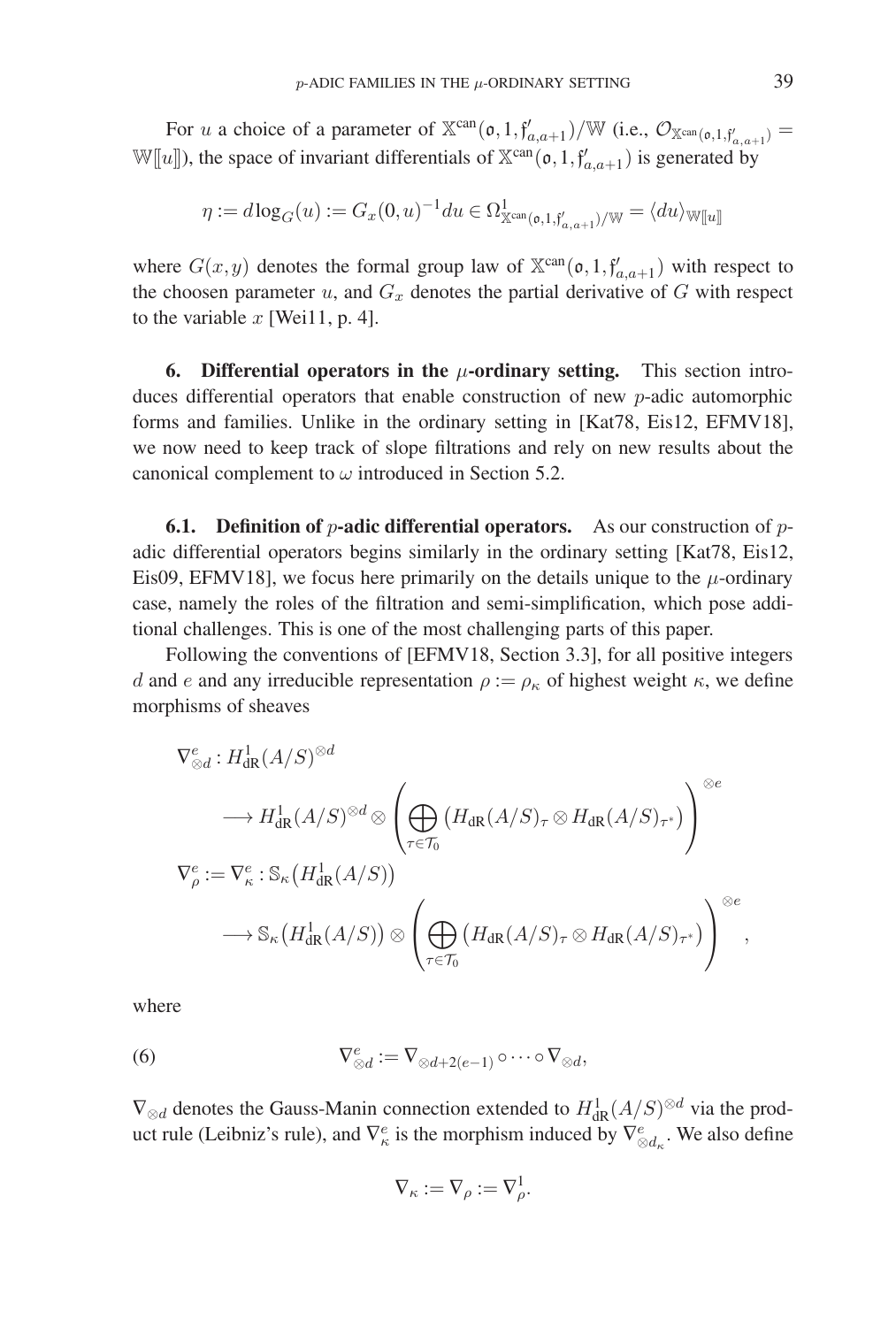Observe that  $\nabla_{\rho} = \nabla_{\kappa}$  decomposes as a direct sum of morphisms

$$
\nabla_{\rho}(\tau) : (H^1_{\mathrm{dR}}(A/S))^{\rho} \longrightarrow (H^1_{\mathrm{dR}}(A/S))^{\rho} \otimes (H_{\mathrm{dR}}(A/S)_{\tau} \otimes H_{\mathrm{dR}}(A/S)_{\tau^*}).
$$

For each positive integer e, we define  $\nabla^e_{\kappa}(\tau) := \nabla^e_{\rho}(\tau)$  to be the composition of  $\nabla_{\kappa}(\tau) := \nabla_{\rho}(\tau)$  with itself e times (with the subscript increasing as in Equation (6)).

We also denote by  $A_\mu$  the pullback of the universal abelian scheme  $A_\mu/S_\mu$ over Ig<sub>u</sub>. For each irreducible representation  $\rho$ , the splitting

$$
H^1_{\mathrm{dR}}\big(\mathcal{A}_\mu/\mathrm{Ig}_\mu\big)=\omega_{\mathcal{A}_\mu/\mathrm{Ig}_\mu}\oplus U
$$

induces a projection

$$
\varpi\left(\mathcal{A}_\mu/Ig_\mu\right):\left(H^1_{\mathrm{dR}}\big(\mathcal{A}_\mu/Ig_\mu\big)\right)^{\rho}\twoheadrightarrow\left(\omega_{\mathcal{A}_\mu/Ig_\mu}\right)^{\rho}
$$

(projection modulo  $U$ ).

We define

$$
\begin{split} D^e_\rho \left(\mathcal{A}_\mu/ \mathrm{Ig}_\mu\right) & : \left(\omega \left(\mathcal{A}_\mu/ \mathrm{Ig}_\mu\right)\right)^\rho \\ & \longrightarrow \left(\omega \left(\mathcal{A}_\mu/ \mathrm{Ig}_\mu\right)\right)^\rho \otimes \left(\oplus_{\tau \in \mathcal{T}_0} \left(\omega_\tau \left(\mathcal{A}_\mu/ \mathrm{Ig}_\mu\right) \otimes \omega_{\tau^*} \left(\mathcal{A}_\mu/ \mathrm{Ig}_\mu\right)\right)\right)^\rho \end{split}
$$

by

$$
D_{\rho}(\mathcal{A}_{\mu}/\mathrm{Ig}_{\mu}) = \varpi (\mathcal{A}_{\mu}/\mathrm{Ig}_{\mu}) \circ \nabla_{\rho}^{e}.
$$

We define

$$
D_{\rho}\left(\mathcal{A}_{\mu}/\mathrm{Ig}_{\mu}\right):=D_{\rho}^{1}\left(\mathcal{A}_{\mu}/\mathrm{Ig}_{\mu}\right).
$$

When it is clear from context that we are working with  $A_\mu/Ig_\mu$ , we simply write  $D^e_{\rho}$ ,  $D_{\rho}$ , etc. For the other operators introduced below, we follow similar conventions with regard to inclusion of  $\mathcal{A}_{\mu}/Ig_{\mu}$  in the notation. Since  $\nabla(U) \subseteq$  $U \otimes \Omega_{\mathcal{A}_{\mu}/\mathrm{Ig}_{\mu}}$ , we have that

$$
D^e_\rho = D_{\rho \otimes (\text{St} \otimes \text{St})^{e-1}} \circ \cdots \circ D_{\rho \otimes (\text{St} \otimes \text{St})} \circ D_\rho.
$$

For any irreducible representation  $\mathcal Z$  that is sum-symmetric of depth  $e$ , consider the projection

$$
\pi_{\mathcal{Z}}: \left(\bigoplus_{\tau\in\mathcal{T}_0}\left(\omega_\tau\left(\mathcal{A}_\mu/\mathrm{Ig}_\mu\right)\otimes\omega_{\tau^*}\left(\mathcal{A}_\mu/\mathrm{Ig}_\mu\right)\right)\right)^e\twoheadrightarrow \left(\omega\left(\mathcal{A}_\mu/\mathrm{Ig}_\mu\right)\right)^{\mathcal{Z}}.
$$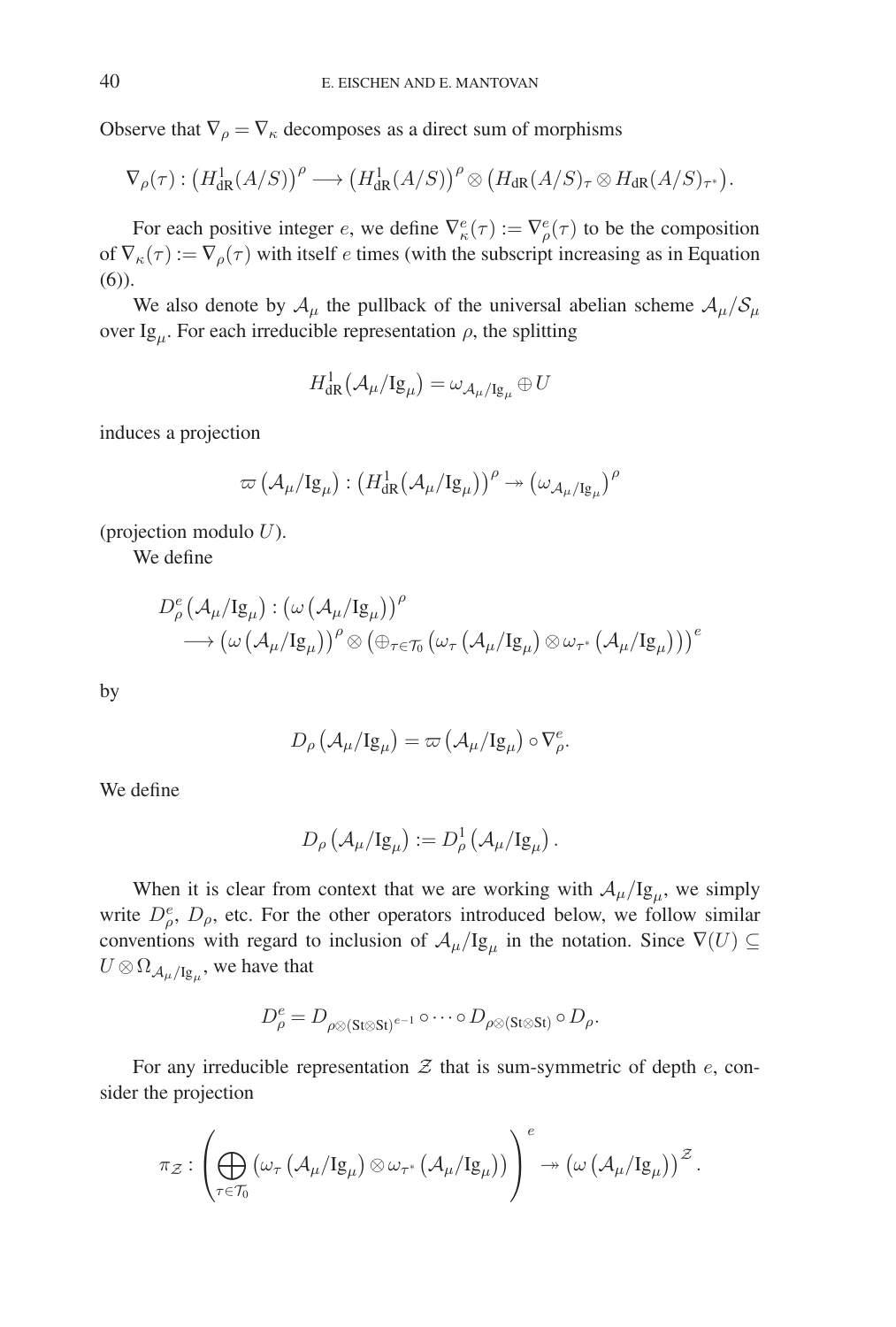Also, for  $\kappa$  a positive dominant weight,  $\rho_{\kappa}$  an irreducible representation of highest weight  $\kappa$ ,  $\kappa'$  sum-symmetric of depth e, and  $\mathcal{Z} := \rho_{\kappa'}$ , consider the projection

$$
\pi_{\kappa,\kappa'} : \mathcal{E}_{\rho \otimes \mathcal{Z}} \longrightarrow \mathcal{E}_{\rho_{\kappa \cdot \kappa'}}
$$

induced by the canonical projection (described in more detail in [EFMV18, Lemma 2.4.6])

$$
\rho_{\kappa} \otimes \rho_{\kappa'} \twoheadrightarrow \rho_{\kappa \cdot \kappa'}.
$$

We define

$$
D^{\mathcal{Z}}_{\rho}\left(\mathcal{A}_{\mu}/\mathrm{Ig}_{\mu}\right):=\left(\mathrm{id}\otimes\pi_{\mathcal{Z}}\right)\circ D^e_{\rho}\\D^{\kappa'}_{\kappa}\left(\mathcal{A}_{\mu}/\mathrm{Ig}_{\mu}\right):=\pi_{\kappa,\kappa'}\circ D^{\mathcal{Z}}_{\rho}.
$$

*Remark* 6.1.1. The *p*-adic operators  $D_{\rho}^{\mathcal{Z}}$  are the *p*-adic incarnation of the Maass-Shimura  $C^{\infty}$  differential operators  $D^Z_{\rho,C^{\infty}}$  that arise over  $\mathbb C$  and are described in detail in, for example, [Shi97, Section 23], [Shi84], and [Shi00, Section 12]. The construction of these  $C^{\infty}$  differential operators is similar, except that the complement to  $\omega$  is replaced by the Hodge de Rham splitting. The Hodge theoretic construction was first completed by M. Harris for Siegel modular forms in [Har81] (which we recommend to readers trying to get acquainted with the ideas of this construction) and for more general Shimura varieties in [Har86]. We also define analogous  $C^{\infty}$  differential operators  $D^{\kappa'}_{\kappa,C^{\infty}}$  similarly.

**6.2.** *p*-adic differential operators on *p*-adic forms in the  $\mu$ -ordinary set**ting.** We consider the sequence of sheaves over  $S$ 

$$
0 \longrightarrow \omega \subseteq H_{\mathrm{dR}}^1 \longrightarrow \omega^\vee \longrightarrow 0,
$$

together with its canonical splitting  $H_{\text{dR}}^1 \supseteq U \cong \omega^{\vee}$ , constructed in Proposition 5.2.1. We denote by  $\varpi : H^1_{\text{dR}} \to \omega$  the projection modulo U, and write

$$
D:= (\varpi \otimes id) \circ \nabla : \omega \subseteq H^1_{\mathrm{dR}} \longrightarrow H^1_{\mathrm{dR}} \otimes \Omega^1_{\mathcal{S}/\mathbb{W}} \longrightarrow \omega \otimes \Omega^1_{\mathcal{S}/\mathbb{W}},
$$

and

$$
D_{\kappa} = \mathbb{S}_{\kappa}(D) : \omega^{\kappa} \longrightarrow \omega^{\kappa} \otimes \Omega_{\mathcal{S}/\mathbb{W}}^1,
$$

for any dominant weight  $\kappa$  of J.

Abusing notation, we still denote by  $D_{\kappa}$  the composition of  $D_{\kappa}$  with ks<sup>-1</sup>, the inverse of the Kodaira-Spencer isomorphism.

Finally, for each sum-symmetric weight  $\lambda$  of J, of depth e, we write

$$
D_{\kappa}^{\lambda} := \pi_{\kappa,\lambda} \circ (\mathrm{id} \otimes \pi_{\lambda}) \circ D_{\kappa}^{e} : \omega^{\kappa} \longrightarrow \omega^{\kappa} \otimes (\omega^{2})^{\otimes e} \longrightarrow \omega^{\kappa} \otimes \omega^{\lambda} \longrightarrow \omega^{\kappa+\lambda}
$$

for any dominant weight  $\kappa$  of J.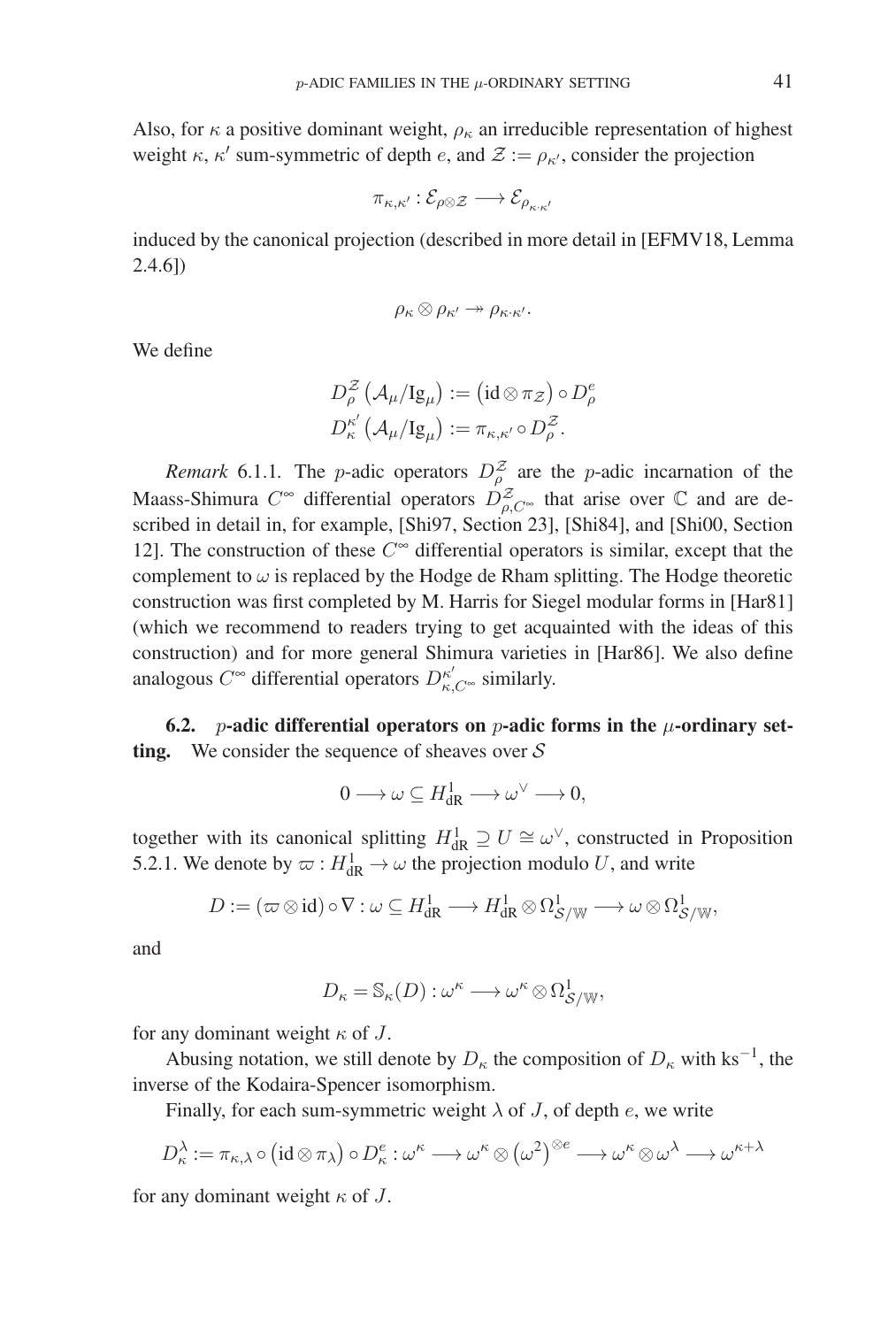PROPOSITION 6.2.1. *The operator*

$$
D:\omega\subseteq H^1_{\mathrm{dR}}\longrightarrow H^1_{\mathrm{dR}}\otimes\Omega^1_{\mathcal{A}/\mathcal{S}}\longrightarrow\omega\otimes\Omega^1_{\mathcal{S}/\mathbb{W}}
$$

*preserves the canonical decomposition*  $\omega = \bigoplus_{\mathfrak{v}} \omega_{\mathfrak{v}}$ *, and the filtration*  $\omega_{\bullet}$  *induced by the slope filtration of*  $H_{\text{dR}}^1$ *. That is, for each orbit*  $\mathfrak{o} \in \mathfrak{O}$ *, and each slope* a *of the subcrystal*  $M_{\rm o}$ *,* 

$$
D((\omega_{\mathfrak{o}})_a) \subset (\omega_{\mathfrak{o}})_a \otimes \Omega^1_{\mathcal{S}/\mathbb{W}}.
$$

*Proof.* It follows from [Moo04, Proposition 2.1.9] that the Gauss-Manin connection  $\nabla$  of  $H^1_{\rm dR}$  preserves the subcrystals  $(M_0)_a$ , for each orbit  $\mathfrak{o} \in \mathfrak{O}$  and each slope a of  $M_0$ . Thus, the statement follows from Part (3) of Proposition 5.2.1.  $\Box$ 

Note that, by construction, the operator D is W-linear. Thus, for each  $\tau \in \mathcal{T}$ ,  $D(\omega_{\tau}) \subset \omega_{\tau} \otimes \Omega_{\mathcal{S}/\mathbb{W}}^1$ . Proposition 6.2.1 implies the operator D induces a graded operator  $\underline{D}$  on  $\underline{\omega} = \text{gr}(\omega)$ . That is,

$$
\underline{D} = \mathrm{gr}(D) : \underline{\omega} \longrightarrow \underline{\omega} \otimes \Omega^1_{\mathcal{S}/\mathbb{W}}.
$$

Similarly to the construction in Section 6.1, starting from the differential operator  $\underline{D}$  :  $\underline{\omega} \to \underline{\omega} \otimes \Omega^1_{\mathcal{S}/\mathbb{W}}$ , we may construct new p-adic differential operators on the sheaves  $\omega^{\kappa'}$  over the  $\mu$ -ordinary Igusa tower.

*Definition* 6.2.2*.* Let  $\kappa'$  be a dominant weight of  $J_\mu$ . We define the differential operator

$$
\underline{D}_{\kappa'}:=\mathbb{S}_{\kappa'}(\underline{D}):\underline{\omega}^{\kappa'}\longrightarrow \underline{\omega}^{\kappa'}\otimes \Omega^1_{\mathcal{S}/\mathbb{W}}.
$$

Abusing notation, we also denote by  $\underline{D}_{\kappa'}$  the composition of  $\underline{D}_{\kappa'}$  with the inverse ks−<sup>1</sup> of the Kodaira-Spencer isomorphism. That is,

$$
\underline{D}_{\kappa'}:\underline{\omega}^{\kappa'}\longrightarrow \underline{\omega}^{\kappa'}\otimes \omega^2.
$$

For each sum-symmetric weight  $\lambda'$  of J of depth e, we define

$$
\begin{aligned} \underline{D}_{\kappa'}^{\lambda'}\!:=&\pi_{\kappa',\lambda'}\!\circ\!(\mathrm{id}\otimes\pi_{\lambda'})\!\circ\!\underline{D}_{\kappa'}^e:\quad\\ &\underline{\omega}^{\kappa'}\longrightarrow\underline{\omega}^{\kappa'}\!\otimes(\omega^2)^{\otimes e}\longrightarrow\underline{\omega}^{\kappa'}\!\otimes\omega^{\lambda'}\longrightarrow\underline{\omega}^{\kappa'}\!\otimes\underline{\omega}^{\lambda'}\longrightarrow\underline{\omega}^{\kappa'+\lambda'}.\end{aligned}
$$

**6.2.1. Differential operators locally.** Fix  $x_0 \in \mathcal{S}(\mathbb{F})$ . Via the canonical splitting  $\omega_{x_0} \cong \underline{\omega}_{x_0}$  constructed in Proposition 4.3.3, we obtain a decomposition of  $D_{x_0}$  into blocks. Proposition 6.2.1 implies that  $D_{x_0}$  is block upper triangular, with  $D_{x_0}$  on the block diagonal. That is, we have a canonical factorization

$$
D_{x_0} = \underline{D}_{x_0} \circ \mathbb{U}_{x_0},
$$

where  $\mathbb{U}_{x_0}$  is unipotent block upper triangular.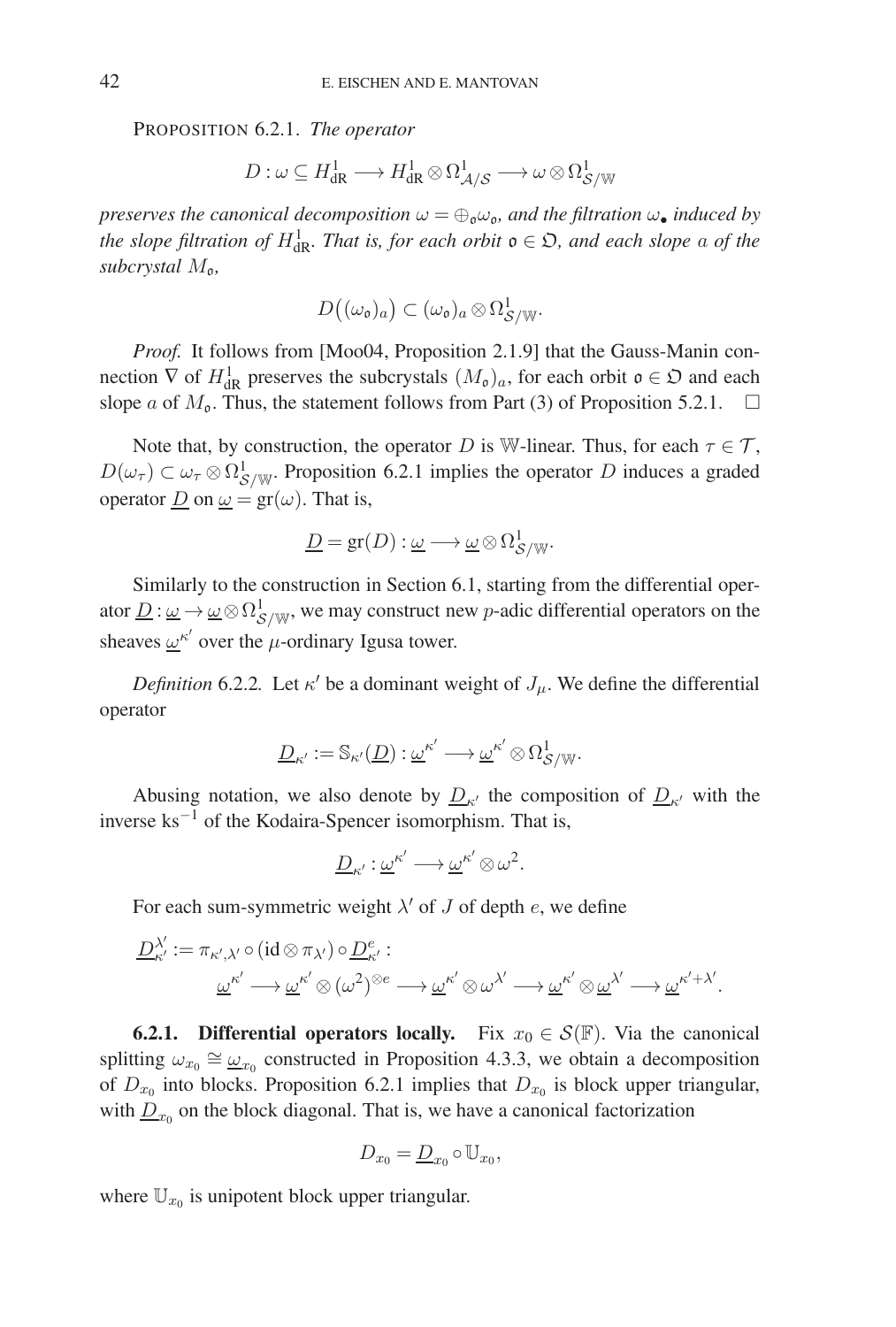In the next section (Proposition 6.2.5), we establish the equality  $D_{x_0} = \underline{D}_{x_0}$ , which implies the following decompositions of differential operators.

PROPOSITION 6.2.3. *Mantain the above notation.* (1) *For any dominant weight* κ *of* J*,*

$$
D_{\kappa,x_0} = \bigoplus_{\kappa' \in \mathfrak{M}_{\kappa}} \underline{D}_{\kappa',x_0}.
$$

(2) *For any dominant weight*  $\kappa$  *and sum-symmetric weight*  $\lambda$  *of J, the mor*phism  $D^{\lambda}_{\kappa, x_0}$  decomposes as a direct sum of morphisms

$$
\mathcal{D}_{\kappa'}^{\lambda'}: \underline{\omega}_{x_0}^{\kappa'} \longrightarrow \underline{\omega}_{x_0}^{\kappa'+\lambda'}
$$

*for all*  $\kappa' \in \mathfrak{M}_{\kappa}$ *, and*  $\lambda' \in \mathfrak{M}_{\lambda}$  *such that*  $\kappa' + \lambda' \in \mathfrak{M}_{\kappa + \lambda}$ *. Furthermore, for all*  $\kappa' \in \mathfrak{M}_{\kappa}$ ,

$$
\mathcal{D}_{\kappa'}^{\lambda} = \underline{D}_{\kappa',x_0}^{\lambda}
$$

.

*In particular, if* λ *is a positive scalar weight, we have*

$$
D_{\kappa,x_0}^{\lambda} = \bigoplus_{\kappa' \in \mathfrak{M}_{\kappa}} D_{\kappa',x_0}^{\lambda}.
$$

*Proof.* The first equality follows from the compatibility among the projections

$$
\omega^{\otimes d} \longrightarrow \mathbb{S}_{\kappa}(\omega) \text{ and } \underline{\omega}^{\otimes d} \longrightarrow \underline{\omega}^{\otimes \underline{d}} \longrightarrow \mathbb{S}_{\kappa'}(\underline{\omega}).
$$

Note that for each  $\kappa' \in \mathfrak{M}_{\kappa}$ ,  $|\kappa'| = \underline{d}$  is a partition of  $d = |\kappa|$ . Similarly, the second equality follows from the compatibility among the projections

$$
(\omega^2)^{\otimes e} \longrightarrow \omega^{\lambda} \longrightarrow \underline{\omega}^{\lambda} \text{ and } (\underline{\omega}^2)^{\otimes e} \longrightarrow \underline{\omega}^{\lambda}.
$$

Finally, to deduce the last equality if suffices to recall that  $\mathfrak{M}_{\lambda} = {\lambda}$  when  $\lambda$  is scalar.  $\Box$  $\Box$ 

COROLLARY 6.2.4. *Maintain the above notation and assumptions. Let*  $\kappa_1, \kappa_2$ *be two dominant weights of J. Assume*  $\kappa_2 - \kappa_1$  *is sum-symmetric. Then for any automorphic form* f *of weight* κ1*, we have*

$$
\pi^{\kappa_2}D_{\kappa_1}^{\kappa_2-\kappa_1}(f)=\underline{D}_{\kappa_1}^{\kappa_2-\kappa_1}\bigl(\pi^{\kappa_1}f\bigr).
$$

*In particular, if*  $\kappa_1$  *is a scalar weight, then* 

$$
\pi^{\kappa_2} D_{\kappa_1}^{\kappa_2 - \kappa_1}(f) = \underline{D}_{\kappa_1}^{\kappa_2 - \kappa_1}(f).
$$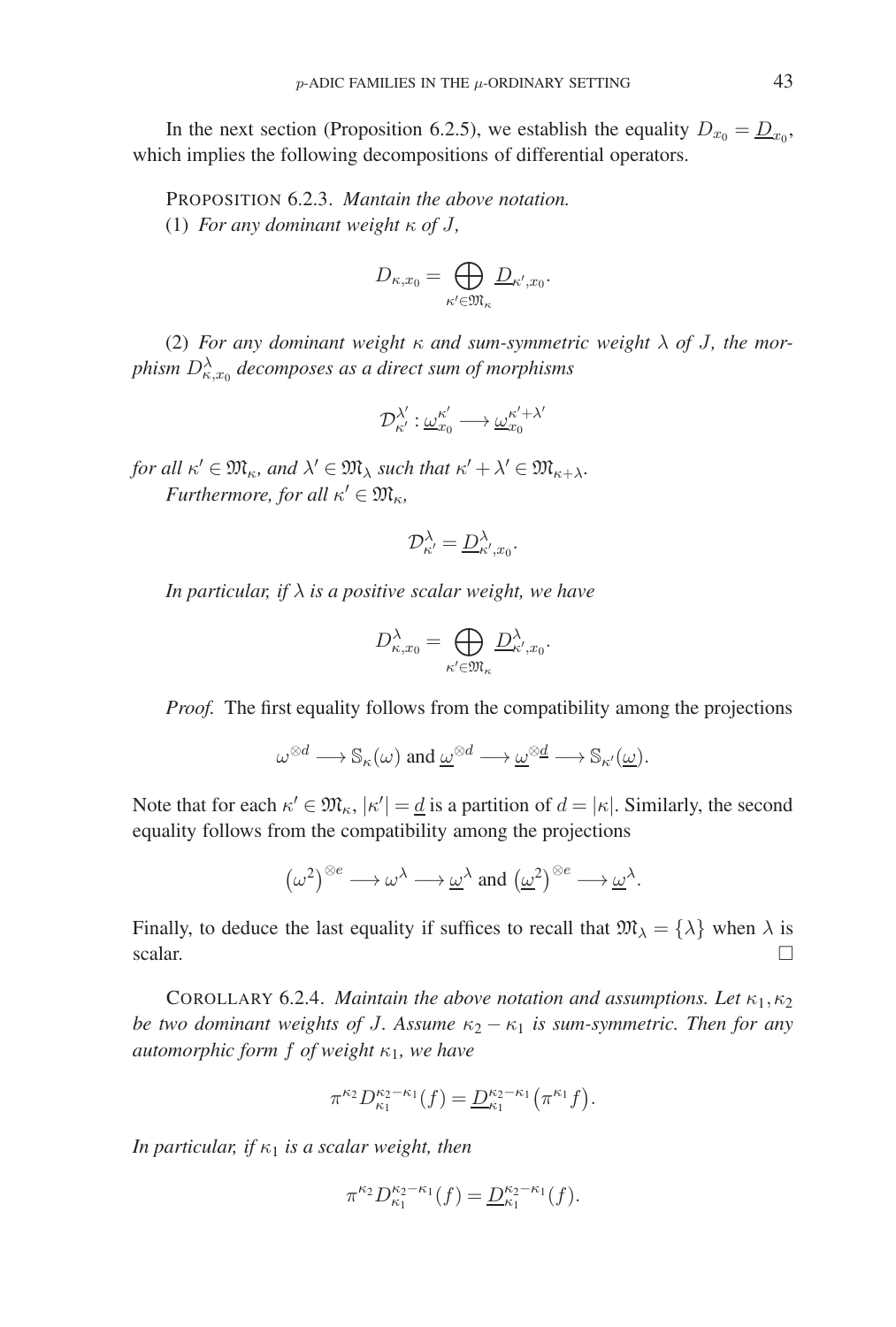**6.2.2.** The action of the differential operators on  $u$ -expansions. In this section, we describe the action of the differential operators on  $\underline{u}$ -expansions, in certain cases. This description is crucial for our approach to constructing families of p-adic automorphic forms.

We fix a point  $x \in I_g(\mathbb{W})$ , and write R for the complete local ring of Ig at x. In the next section, we explicitly compute the action of the differential operators on Serre-Tate expansions. By abuse of notation, we will still denote by  $D$  (respectively,  $\underline{D}, \underline{D}_{\kappa}, \underline{D}_{\kappa}^e$ ) the localization at x of the differential operators D (respectively,  $\underline{D}, \underline{D}_{\kappa}, \underline{D}_{\kappa}^e$ , i.e., their base change to  $\mathcal{R}$ .

For convenience, we write  $\mathcal{L} := \underline{\omega}_{\mathbb{X}}, \mathcal{L}^2 := \underline{\omega}_{\mathbb{X}}^2$ , and  $\mathcal{L}^k := \mathbb{S}_k(\mathcal{L})$ , for all  $\kappa$ dominant weights of  $J_\mu$  (all regarded as W-representations of  $J_\mu$ ).

Abusing notation, we still denote by  $\alpha$  the universal Igusa structure over  $\mathcal R$ composed with the canonical splitting of  $\omega$ , i.e., the R-linear isomorphism

$$
\alpha = \alpha_x : \mathcal{L} \otimes_{\mathbb{W}} \mathcal{R} \longrightarrow \underline{\omega}.
$$

For each dominant weight  $\kappa$  of  $J_{\mu}$ , we define

$$
\alpha^{\kappa}:\mathcal{L}^{\kappa}\otimes_{\mathbb{W}}\mathcal{R}\longrightarrow \underline{\omega}^{\kappa}
$$

to be the R-linear isomorphism induced by  $\alpha$ .

We denote by  $d : \mathcal{R} \to \Omega^1_{\mathcal{R}/\mathbb{W}}$  the universal derivation on  $\mathcal{R}$ .

PROPOSITION 6.2.5. *Maintain the above notation.* (1) *After identifying*  $\omega \cong \omega$  *via the canonical splitting, we have* 

$$
\left(\alpha \otimes_{\mathcal{O}_{\mathrm{Ig}}} \mathrm{id}_{\Omega^1_{\mathrm{Ig}/\mathbb{W}}}\right)^{-1} \circ D \circ \alpha = \left(\mathrm{id}_{\mathcal{L}} \otimes_{\mathbb{W}} d\right).
$$

*In particular, we deduce*  $D = D$ . (2) *For any dominant weight*  $\kappa$  *of*  $J_{\mu}$ *, we have* 

$$
\left(\alpha^{\kappa} \otimes_{\mathcal{O}_{\mathrm{I}\mathrm{g}}} \mathrm{id}_{\Omega^1_{\mathrm{I}\mathrm{g}/\mathbb{W}}}\right)^{-1} \circ \underline{D}_{\kappa} \circ \alpha^{\kappa} = (\mathrm{id}_{\mathcal{L}^{\kappa}} \otimes_{\mathbb{W}} d).
$$

 $\Box$ 

*Proof.* The statement follows immediately from Proposition 5.3.1.

*Definition* 6.2.6*.* We define

$$
\Xi := \mathrm{ks}^{-1} \circ d : \mathcal{R} \longrightarrow \Omega^1_{\mathcal{R}/\mathbb{W}} \cong \mathcal{L}^2 \otimes_{\mathbb{W}} \mathcal{R}.
$$

For any integer  $e \geq 1$ , we write  $\Xi^e := (\mathrm{id}_{(\mathcal{L}^2)^{\otimes e} - 1} \otimes \Xi) \circ \cdots \circ \Xi : \mathcal{R} \to (\mathcal{L}^2)^{\otimes e} \otimes_{\mathbb{W}} \mathcal{R}$ .

We also write  $\alpha^{\kappa,e} := \alpha^{\kappa} \otimes_{\mathcal{R}} (\alpha^2)^{\otimes e} : (\mathcal{L}^{\kappa} \otimes_{\mathbb{W}} (\mathcal{L}^2)^{\otimes e}) \otimes_{\mathbb{W}} \mathcal{R} \to \underline{\omega}^{\kappa} \otimes_{\mathcal{R}} (\underline{\omega}^2)^{\otimes e}.$ 

With the new notation, Part (2) of Proposition 6.2.5 implies the following description of the operators  $\underline{D}_{\kappa}^e$ .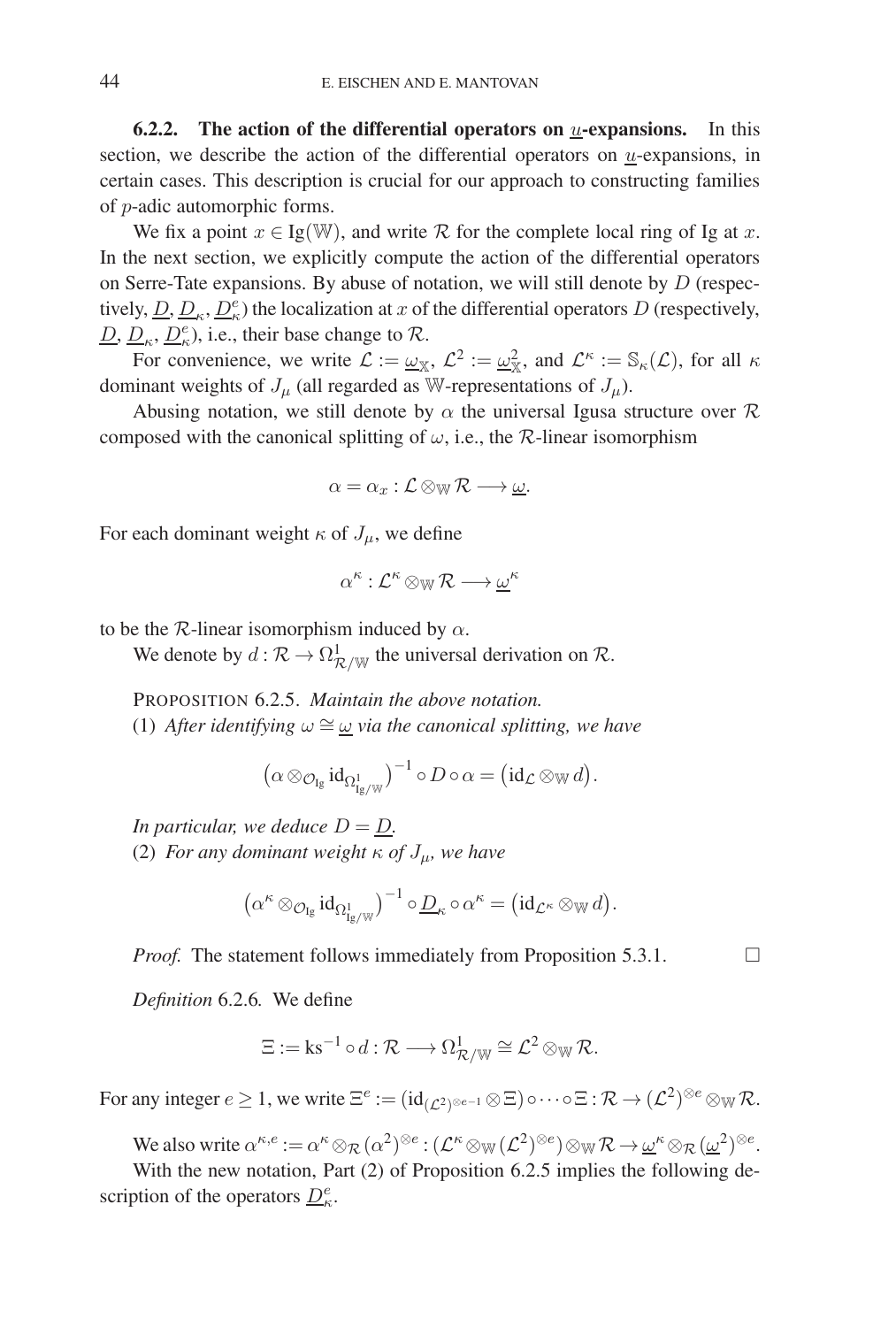PROPOSITION 6.2.7. *Maintain the above notation. For any dominant weight*  $\kappa$  *of*  $J_{\mu}$  *and any integer*  $e \geq 1$ *, we have* 

$$
\left(\alpha^{\kappa,e}\otimes_{\mathcal{O}_{\mathrm{I}\mathrm{g}}}\mathrm{id}_{\Omega^1_{\mathrm{I}\mathrm{g}/\mathbb{W}}}\right)^{-1}\circ \underline{D}^e_\kappa\circ\alpha^\kappa=\left(\mathrm{id}_{\mathcal{L}^\kappa}\otimes_{\mathbb{W}}\Xi^e\right).
$$

**6.3.** p**-adic differential operators on** p**-adic forms OMOIT.** In this section, we introduce the *p*-adic operators that act on the space of *p*-adic automorphic forms OMOIT. When the ordinary locus is nonempty, this operator agrees with the *p*-adic operator conventionally denoted  $\Theta$  (see, e.g., [Kat78, Eis12, Eis09, EFMV18, dSG16]).

Adapting the conventions of [EFMV18, Section 5.1] (e.g., replacing J with  $J_{\mu}$ and the sheaves  $\omega^k$  with  $\underline{\omega}^k$ ), we deduce an analogue of [EFMV18, Theorem 5.1.3] in our context, stating the existence, for each sum-symmetric weight  $\lambda$  of J, of a (unique) operator  $\Theta^{\lambda}$  on  $V^N$  which interpolates the operators  $D_{\kappa}^{\lambda}$  from Definition 6.2.2.

For simplicity, abusing notation in the following, we still write  $D_{\kappa}^{\lambda}$  for the map on global sections

$$
\underline{D}_{\kappa}^{\lambda}(\mathcal{S}):H^{0}(\mathcal{S},\underline{\omega}^{\kappa})\longrightarrow H^{0}(\mathcal{S},\underline{\omega}^{\kappa+\lambda}),
$$

for any  $\kappa$  dominant weight of  $J_\mu$  and  $\lambda$  sum-symmetric weight of  $J$ .

Fix  $x \in \text{Ig}(\mathbb{W})$ . As in Section 6.2.2, we denote by R the complete local ring of Ig at x, and by  $loc_x : V \to \mathcal{R}$  the localization map at x.

*Definition* 6.3.1. For each sum-symmetric weight  $\lambda$  of  $J_\mu$ , of depth e, we define

$$
\theta^\lambda:=\big(\tilde{\ell}^\lambda\!\otimes\!\operatorname{id}_\mathcal{R}\big)\circ\Xi^e:\mathcal{R}\longrightarrow \big(\mathcal{L}^2\big)^{\otimes e}\otimes_{\mathbb{W}}\mathcal{R}\longrightarrow \mathcal{R}
$$

with  $\Xi^e$  as in Definition 6.2.6, and  $\tilde{\ell}^{\lambda} := \ell^{\lambda} \circ \pi_{\lambda} : (\mathcal{L}^2)^{\otimes e} \to \mathcal{L}^{\lambda} \to \mathbb{W}$  defined similarly to [EFMV18, Definition 2.4.2], i.e., as the composition of  $\ell^{\lambda}$  with the projections  $\pi_{\lambda}$  defined by the generalized Young symmetrizer  $c_{\lambda}$ . (Recall that the condition  $\lambda$  sum-symmetric is to ensure that the map  $\tilde{\ell}^{\lambda}$  is non-zero.)

*Remark* 6.3.2*.* It follows from the definitions, together with Propositions 6.2.3 and 6.2.7, that for any sum-symmetric weight  $\lambda$  of  $J_{\mu}$ ,

$$
\theta^{\lambda} \circ \Psi_{\kappa,x} = \Psi_{\kappa+\lambda,x} \circ \mathcal{D}_{\kappa}^{\lambda},
$$

for all dominant weights  $\kappa$  of  $J_\mu$ .

In particular, if  $\lambda$  is a sum-symmetric weight of J, then

$$
\theta^{\lambda} \circ \text{loc}_{x} \circ \Psi_{\kappa} = \text{loc}_{x} \circ \Psi_{\lambda+\kappa} \circ \underline{D}_{\kappa}^{\lambda},
$$

for all dominant weights  $\kappa$  of  $J_\mu$ .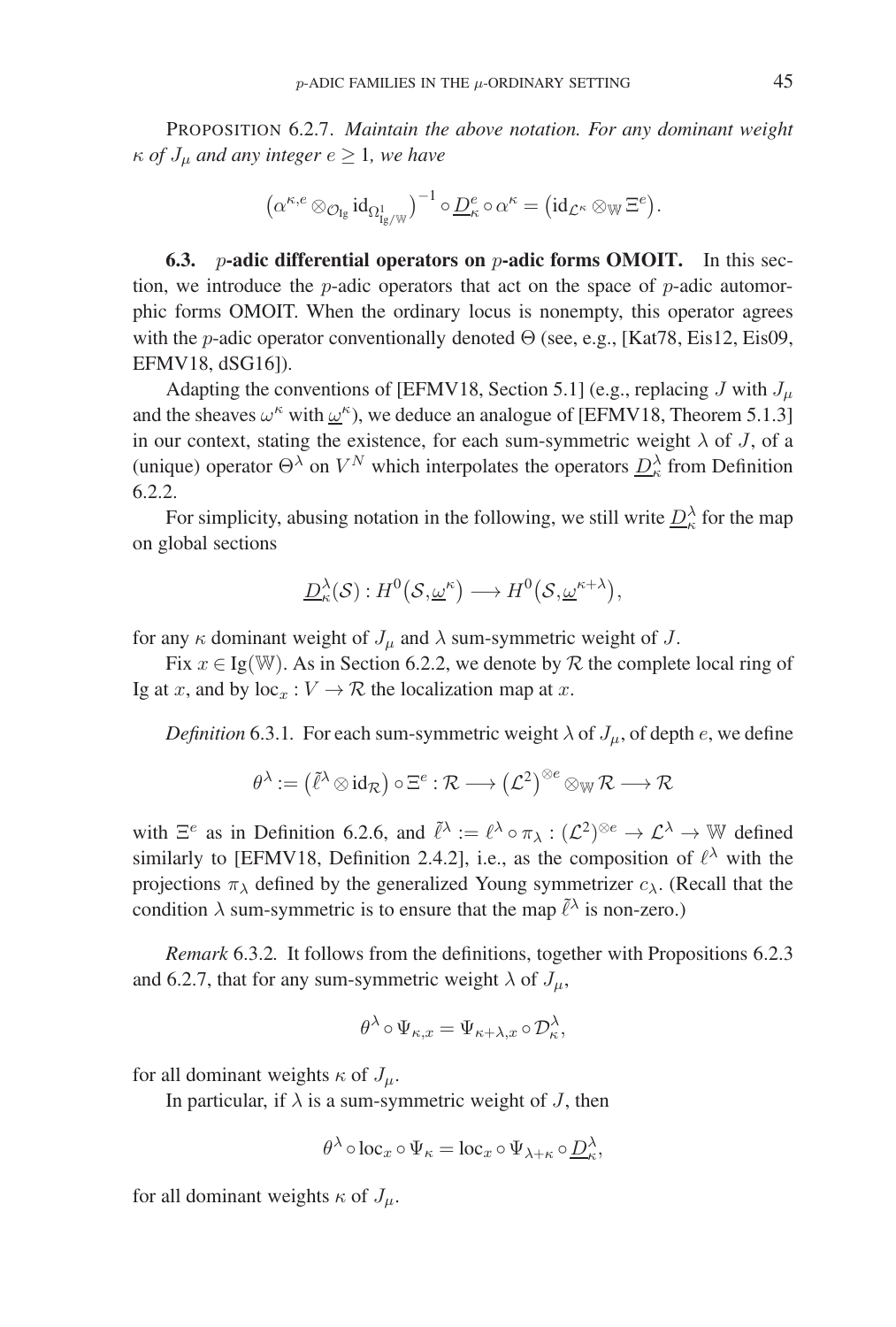THEOREM 6.3.3. *For each sum-symmetric weight* λ *of* J*, there exists a unique operator*

$$
\Theta^\lambda:V^N\longrightarrow V^N
$$

*such that*  $\Theta^{\lambda} \circ \Psi_{\kappa} = \Psi_{\lambda+\kappa} \circ \underline{D}_{\kappa}^{\lambda}$ , for all dominant weights  $\kappa$ .

*The* p*-adic differential operator* Θ<sup>λ</sup> *satisfies the properties*

- (1)  $\Theta^{\lambda}(V^N[\kappa]) \subseteq V^N[\lambda + \kappa].$
- (2)  $\log_x \circ \Theta^{\lambda} = \theta^{\lambda} \circ \log_x$ .

*Proof.* The argument of [EFMV18, Theorem 5.1.3] still applies here. Indeed, the injectivity of  $\Psi = \bigoplus_{\kappa} \Psi_{\kappa}$  allows us to define

$$
\Theta_{|\operatorname{Im}(\Psi)}^{\lambda} := \Psi \circ \left( \oplus_{\kappa} \underline{D}_{\kappa}^{\lambda} \right) \circ \Psi^{-1}.
$$

As Im( $\Psi$ ) is dense in  $V^{N_\mu(\mathbb{Z}_p)}$ , in order to extend  $\Theta^\lambda$  to  $V^{N_\mu(\mathbb{Z}_p)}$  it suffices to check that the image under  $\Theta^{\lambda}$  of a converging sequence in Im( $\Psi$ ) is still convergent. This can be checked locally, by passing to  $u$ -expansions, in which case the statement follows from Remark 6.3.2.

COROLLARY 6.3.4. *For each sum-symmetric weight*  $\lambda$  *of J, the operator*  $\Theta^{\lambda}$ :  $V^N \to V^N$  *satisfies the equality* 

$$
\Theta^\lambda \circ \Phi_\kappa = \Phi_{\lambda + \kappa} \circ D^\lambda_\kappa
$$

*for each dominant weight* κ *of* J*.*

*Proof.* For each dominant weight  $\kappa$  of J, the statement follows from Corollary 6.2.4 and the equalities  $\Theta^{\lambda} \circ \Psi_{\kappa'} = \Psi_{\lambda + \kappa'} \circ \underline{D}_{\kappa'}^{\lambda}$  for all  $\kappa' \in \mathfrak{M}_{\kappa}$ .

**6.3.1. Congruences among** p**-adic differential operators on** p**-adic automorphic forms OMOIT, via** u-expansions. By similarity with the theory in [EFMV18], one may expect congruences among operators  $\Theta^{\lambda}$  of congruent weights, at least under some mild/harmless assumption on the weights. In this section, we prove that this is indeed the case under some strong restrictions on the weights (see Definition 6.3.5). Yet, we have no reason to believe them necessary, and we have hope to improve on them in the future.

In a few cases (see Remark 6.3.8), e.g., when  $p$  splits completely in the reflex field  $E$ , our assumptions reduce to the milder ones introduced in [EFMV18]. Note that in [EFMV18]  $p$  splits completely in the field  $F$ , which implies, but is not equivalent to,  $p$  splits completely in  $E$ .

*Definition* 6.3.5. Let  $\lambda$  be a dominant weight of  $J_\mu$ , and write  $\lambda = (\lambda(\mathfrak{o}))_{\mathfrak{o} \in \mathfrak{O}}$ , with  $\lambda(\mathfrak{o})=(\lambda(\mathfrak{o})_{s_{\mathfrak{o}}},\ldots,\lambda(\mathfrak{o})_1).$ 

We call  $\lambda$  *simple* if it is symmetric and if, for each orbit  $\rho$ , it satisfies the following conditions: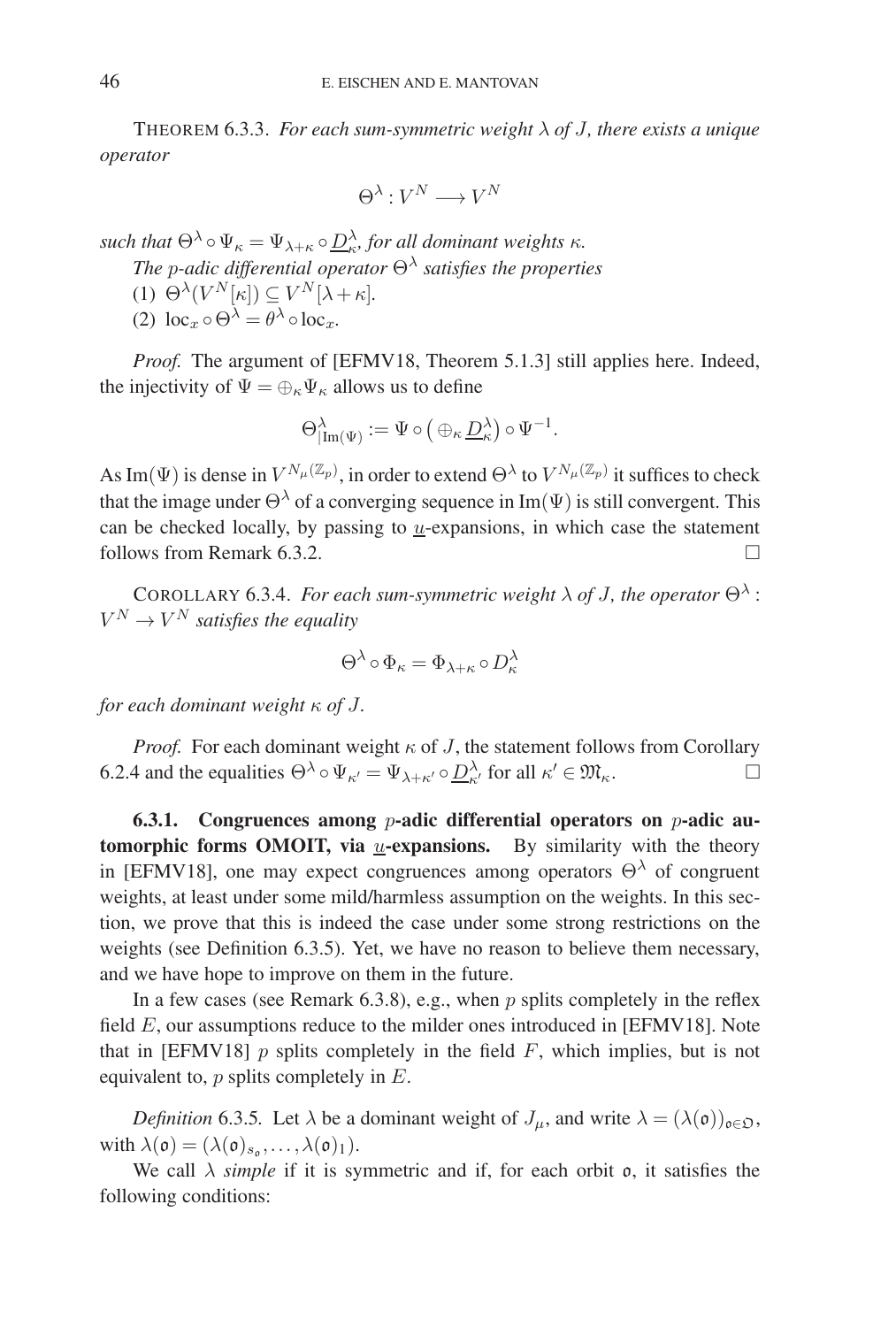- (1) If there exists  $\tau \in \mathfrak{o}$  satisfying  $\mathfrak{f}_{\mathfrak{o}}(\tau) \in \{0,n\}$ , then  $\lambda(\mathfrak{o})=(0,\ldots,0)$ .
- (2) If  $f_0(\tau) \neq 0$ , n for all  $\tau \in \mathfrak{o}$ , then  $\lambda(\mathfrak{o})_i = (0,\ldots,0)$ , for all  $i = 1,\ldots,s_0-1$ .

*Remark* 6.3.6*.* There exist (infinitely many) non-zero simple weights if and only if there exists an orbit  $\mathfrak{o} \in \mathfrak{O}$  such that  $\mathfrak{f}(\tau) \neq 0$ , *n* for all  $\tau \in \mathfrak{o}$ .

*Remark* 6.3.7. If  $\lambda$  is simple, of depth *e*, then it is a sum-symmetric (dominant) weight of J. Moreover, the irreducible W-representation  $\rho_{\lambda}$  arises as a quotient of the direct summand  $gr_0^{s,0}(\mathcal{L}^2)^{\otimes e}$  of  $(\mathcal{L}^2)^{\otimes e}$ .

*Remark* 6.3.8. If p splits completely in the reflex field E, then the  $\mu$ -ordinary polygon is ordinary and all symmetric weights are simple.

More generally, all symmetric weights are simple if, for each orbit  $\tau \in \mathcal{T}$ , the  $\mu$ -ordinary Newton polygon  $\nu_{\sigma_{\tau}}(n, \mathfrak{f})$  is either ordinary (i.e., its only slopes are 0 and e) or isoclinic (i.e., it has only one slope).

It follows from the definitions, together with Remark 5.4.10, that for  $\lambda$  simple, the operator  $\theta^{\lambda}$ :  $\mathcal{R} \to \mathcal{R}$  can be computed as in [EFMV18, Lemma 5.2.2], in terms of operators of  $(1 + u)\partial_u : \mathbb{W}[\underline{u}] \rightarrow \mathbb{W}[\underline{u}]$ , where u ranges among the Serre-Tate coordinates corresponding to the Barsotti-Tate groups  $\mathbb{X}^{\text{can}}(\mathfrak{o}, 1, \mathfrak{f}_{0,e}')$  in the cascades, for  $\mathfrak o$  as in Part (2) of Definition 6.3.5.

We deduce the following analogue of [EFMV18, Proposition 5.2.4]. The argument in [EFMV18] applies immediately to our setting, under the further assumptions that the two symmetric weights  $\lambda$ ,  $\lambda'$  are simple. (In *loc. cit.* the weights are denoted by  $\kappa, \kappa'$ .)

PROPOSITION 6.3.9. Let  $\lambda$ ,  $\lambda'$  *be two simple weights, and let*  $m \geq 1$  *be an integer. Assume*

$$
\lambda \equiv \lambda' \mod p^m(p-1)
$$

*in* Zg*. If, additionally,*

•  $\min(\lambda(\tau)_i - \lambda(\tau)_{i+1}, \lambda'(\tau)_i - \lambda'(\tau)_{i-1}) > m$  *for all*  $\tau \in \mathcal{T}$  *and*  $1 \leq i < a_{\tau}^+$ for which  $\lambda(\tau)_i - \lambda(\tau)_{i+1} \neq \lambda'(\tau)_i - \lambda'(\tau)_{i-1}$ , and

 $\bullet$  min( $\lambda(\tau)_{a_{\tau}^{+}}, \lambda'(\tau)_{a_{\tau}^{+}}$ ) > *m for all*  $\tau \in \mathcal{T}$  *for which*  $\lambda(\tau)_{a_{\tau}^{+}} \neq \lambda'(\tau)_{a_{\tau}^{+}},$ *then*  $\theta^{\lambda} \equiv \theta^{\lambda'}$  mod  $p^{m+1}$ .

Finally, from the above proposition and Theorem 6.3.3 combined, we deduce the following analogue of [EFMV18, Theorem 5.2.6].

THEOREM 6.3.10. Let  $\lambda$ ,  $\lambda'$  be two simple weights, and let  $m \geq 1$  be an integer. *Assume*

$$
\lambda \equiv \lambda' \mod p^m(p-1)
$$

*in* Zg*. If, additionally, both*

(1)  $\min(\lambda(\tau)_i - \lambda(\tau)_{i+1}, \lambda'(\tau)_i - \lambda'(\tau)_{i-1}) > m$  *for all*  $\tau \in \mathcal{T}$  *and*  $1 \leq i < a_{\tau}^+$ for which  $\lambda(\tau)_i - \lambda(\tau)_{i+1} \neq \lambda'(\tau)_i - \lambda'(\tau)_{i-1}$ , and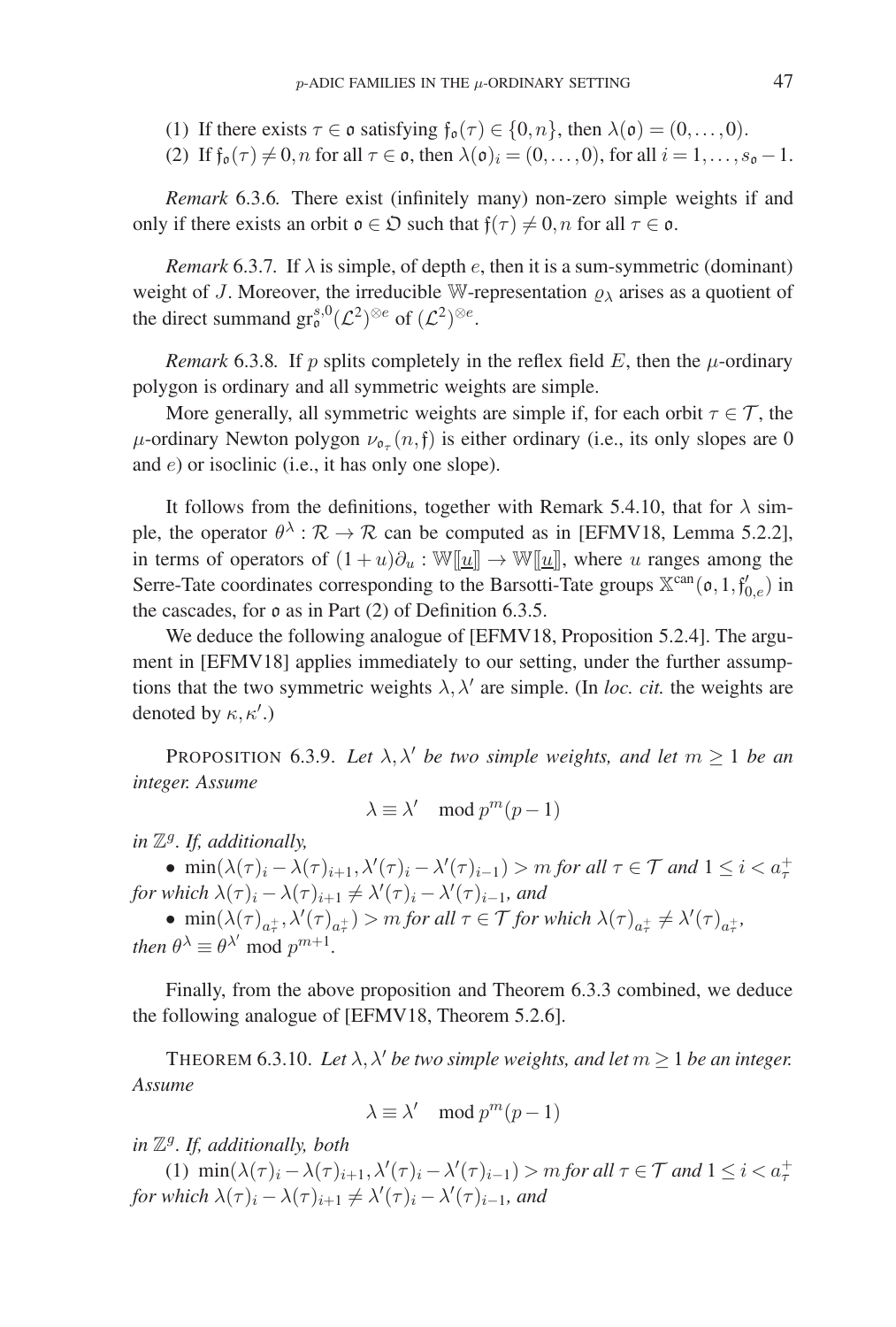(2)  $\min(\lambda(\tau)_{a_{\tau}^{+}}, \lambda'(\tau)_{a_{\tau}^{+}}) > m$  *for all*  $\tau \in \mathcal{T}$  *for which*  $\lambda(\tau)_{a_{\tau}^{+}} \neq \lambda'(\tau)_{a_{\tau}^{+}},$ *then*  $\Theta^{\lambda} \equiv \Theta^{\lambda'}$  mod  $p^{m+1}$ .

*Definition* 6.3.11. A character  $T(\mathbb{Z}_p) \to \mathbb{Z}_p^*$  is called a *(simple) p-adic character* if it can be expressed as the *p*-adic limit of a sequence of characters corresponding to (simple) classical weights.

Proposition 6.3.9 implies the existence of differential operators  $\theta^{\chi}$  on  $\mathcal{R}$  for all simple *p*-adic characters  $\chi$ , arising by interpolation of the operators  $\theta^{\lambda}$ , for simple weights  $\lambda$  of  $J_{\mu}$ . (Take a sequence of *p*-adically converging simple weights  $\lambda_i$  with  $|\lambda_i|_{\infty} \rightarrow \infty$  so that (1) and (2) from Theorem 6.3.10 are satisfied.)

Similarly, Theorem 6.3.10 implies the following result.

COROLLARY 6.3.12. *For each simple* p*-adic character* χ*, there exists a* p*-adic differential operator*

$$
\Theta^{\chi}: V^N\longrightarrow V^N
$$

*interpolating the p-adic differential operators*  $\Theta^{\lambda}$ *. That is, if*  $\lambda_i \to \chi$  *p-adically and*  $|\lambda_i|_{\infty} \to \infty$  *as*  $i \to \infty$ *, then*  $\Theta^{\chi}(f) = \lim_i \Theta^{\lambda_i}(f)$ *. The p-adic differential operator* Θ<sup>χ</sup> *satisfies the following properties:*

- (1) *For all p-adic characters*  $\chi'$ :  $\Theta^{\chi}(V^N[\chi']) \subseteq V^N[\chi \cdot \chi']$ .
- (2) *For all*  $x \in \text{Ig}(\mathbb{W})$ :  $\text{loc}_x \circ \Theta^\chi = \theta^\chi \circ \text{loc}_x$ .

**7.** p**-adic families of automorphic forms.** In this section, we build on the material from the previous sections to construct  $p$ -adic families of automorphic forms. As an application of the differential operators from the prior sections, we obtain the following result:

**THEOREM 7.0.1.** *Suppose there exists an orbit*  $\mathfrak{o} \in \mathfrak{D}$  *such that*  $\mathfrak{f}(\tau) \neq 0, n$  *for all* τ ∈ o *(see Remark 6.3.6). Let* f *be a* p*-adic automorphic form of weight* κ*, and let*  $\{\lambda_n\}_{n\in\mathbb{N}}$  *a sequence of simple weights that converges p-adically, and satisfies the conditions of Theorem 6.3.10. Then the automorphic forms*  $\Theta^{\lambda_n}(f)$  *converge to a p-adic form in*  $V^N[\kappa \cdot \chi]$ *, for*  $\chi := \lim_n \lambda_n$ *.* 

*Proof.* Together, Theorem 6.3.10 and Corollary 6.2.4 imply the automorphic forms  $\Theta^{\lambda_n}(f)$  converge to a p-adic form in  $V^N[\kappa \cdot \chi]$ , for  $\chi := \lim_n \lambda_n$ .

For applications to  $p$ -adic  $L$ -functions and Iwasawa theory, it is often convenient to construct p-adic measures. Recall (e.g., from [Kat78, Section 4.0]) that for  $R$  a p-adic ring, an  $R$ -valued p-adic measure on a compact, totally disconnected topological space Y is a  $\mathbb{Z}_p$ -linear map  $\mu$  from the  $\mathbb{Z}_p$ -algebra  $\mathcal{C}(Y,\mathbb{Z}_p)$  of  $\mathbb{Z}_p$ valued continuous functions on  $Y$  to  $R$ . It is equivalent to give an  $R$ -linear map from the R-algebra  $C(Y, R)$  of R-valued continuous functions on Y to R, since  $\mathcal{C}(Y,\mathbb{Z}_p) \hat{\otimes}_{\mathbb{Z}_p} R \cong \mathcal{C}(Y,R)$ . Given  $\chi \in \mathcal{C}(Y,R)$ , we write  $\int_Y \chi d\mu := \mu(\chi)$ .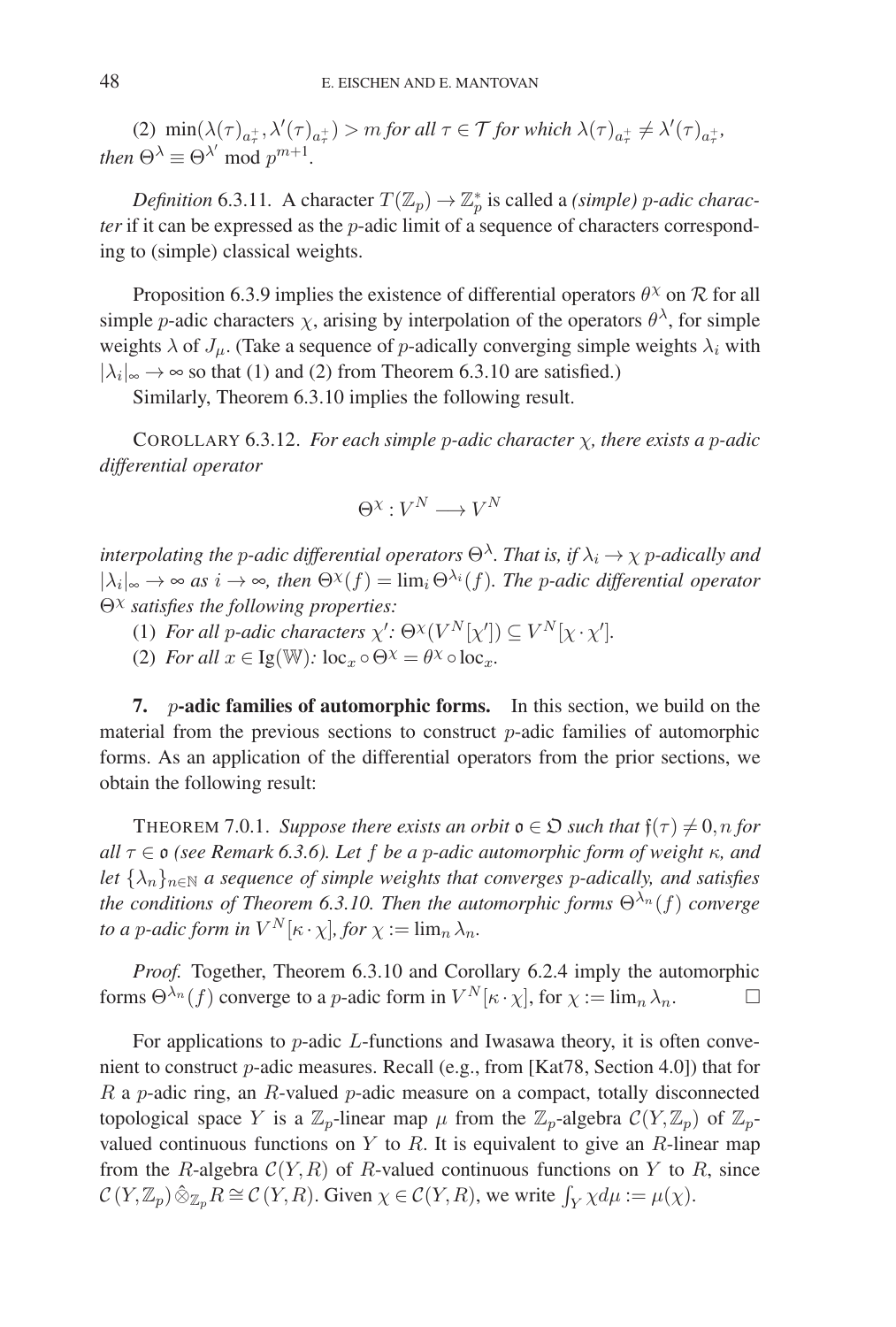Let

$$
W = \prod_{\{\mathfrak{o} \mid \mathfrak{f}_{\mathfrak{o}}(\tau) \neq 0, n \forall \tau \in \mathfrak{o} \}} \mathbb{Z}_p^{\times}.
$$

So the rank of W is the number of components at which a *simple* weight (in the sense of Definition 6.3.5) can be non-zero.

THEOREM 7.0.2. *Let* f *be a* p*-adic automorphic form OMOIT. Then there is*  $aV^N$ -valued *p*-adic measure  $\mu_f$  on W such that

$$
\int_W \lambda d\mu_f = \Theta^{\lambda}(f)
$$

*for all simple positive integer weights* λ*.*

*In particular, if f is of weight*  $\kappa$  *and*  $\{\lambda_n\}_{n\in\mathbb{N}}$  *is a sequence of positive weights that converges* p*-adically and satisfies the conditions of Theorem 6.3.10, then the automorphic forms*  $\Theta^{\lambda_n}(f)$  *converge to a p-adic form in*  $V^N[\chi \cdot \kappa]$ *, for*  $\chi := \lim_n \lambda_n$ .

*Proof.* Theorem 6.3.10 and Corollary 6.3.4 combined imply that the automorphic forms  $\Theta^{\lambda_n}(f)$  converge to a p-adic form in  $V^N[\chi]$ , for  $\chi := \lim_n \lambda_n$ . The rest of the statement follows from the definition of a *p*-adic measure.  $\Box$ 

For applications to  $p$ -adic L-functions, one often needs to relate certain  $p$ -adic and C-valued automorphic forms. For example, Katz's construction of p-adic Lfunctions for CM fields in [Kat78] includes a comparison of values of  $p$ -adic and C-valued Hilbert modular forms at certain ordinary Hilbert-Blumenthal abelian varieties, in two distinct ways:

(1) Equate (modulo periods) the values (at ordinary CM Hilbert-Blumenthal abelian varieties defined over  $\mathscr{D}$ ) of a p-adic and a  $C^{\infty}$  Hilbert modular form obtained by applying a p-adic differential operator (related to the ones in this paper) and the analogous  $C^{\infty}$  Maass-Shimura operator to a holomorphic Hilbert modular form defined over *D*.

(2) Express a *p*-adic automorphic form obtained by applying a *p*-adic differential operator (analogous to the ones in this paper) to an Eisenstein series defined over *D* as a p-adic limit of finite sums of holomorphic (algebraic) Eisenstein series over *D*.

Item (1), in particular, plays a key role in Katz's construction of p-adic L-functions for CM fields [Kat78].

*Remark* 7.0.3*.* Let f be an algebraic automorphic form arising over *D*. Then by extension of scalars, we may view f as an automorphic form over  $\mathbb C$  or as an automorphic form over  $\mathcal{O}_{\bar{\mathbb{Q}}_p}$ . Let <u>A</u> be a  $\mu$ -ordinary CM point over  $\mathcal{D}$ , together with a choice of differentials  $\omega$  over  $\mathscr{D}$ , and let c be such that  $c\omega$  is the canonical basis over the *μ*-ordinary Igusa tower. So if f is of weight  $\kappa$ ,  $f(\underline{A}, c\omega) = \Omega_{c,\kappa}f(\underline{A}, \omega)$ , for some  $\Omega_{c,\kappa}$  dependent on c and  $\kappa$ .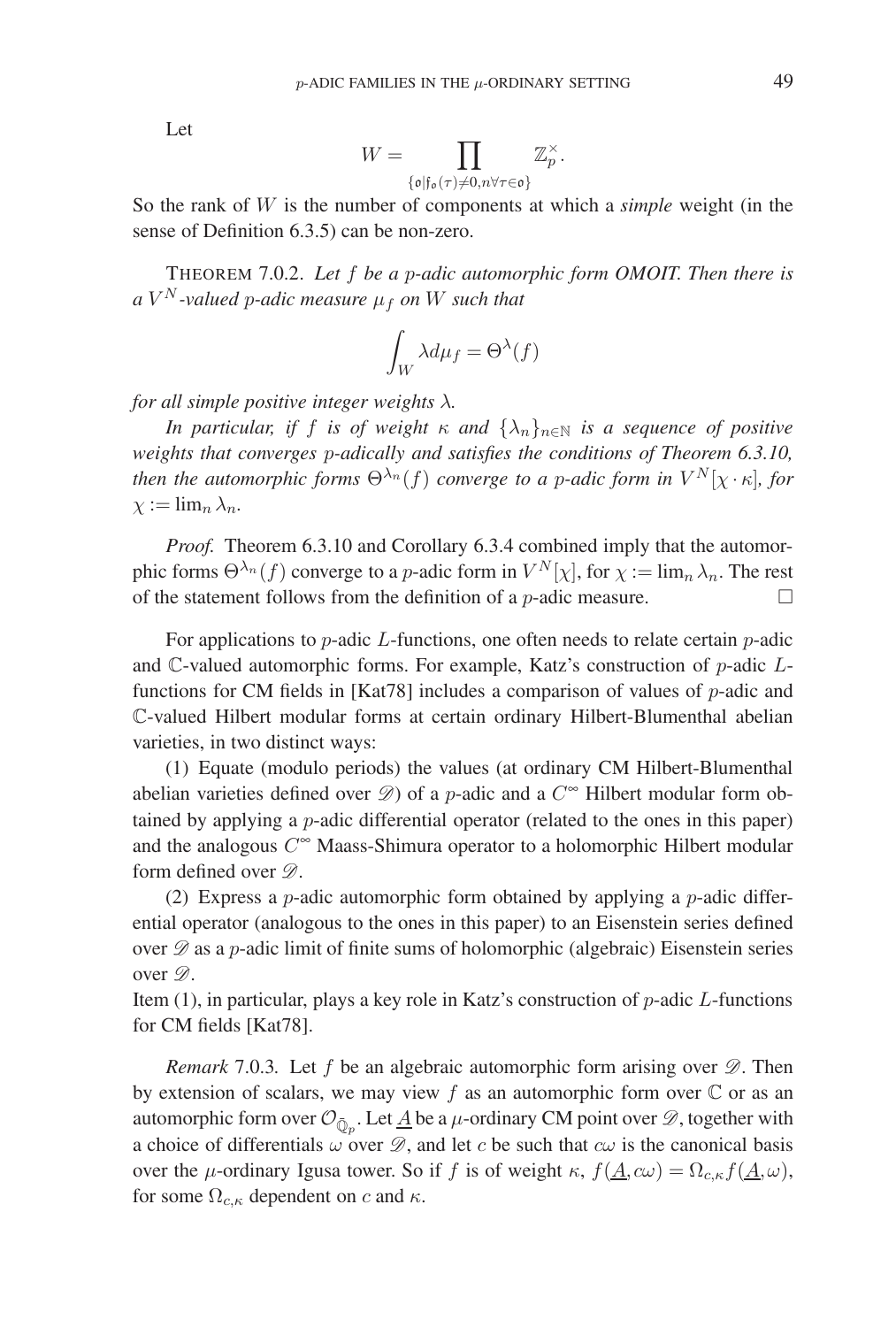We expect that a similar argument to the one in [Kat78, Section 5] yields an analogous comparison to (1) at  $\mu$ -ordinary CM points over  $\mathscr{D}$  (together with a basis of differentials) of  $\pi^{\kappa+\lambda}D^{\lambda}_{\kappa}(f)$  and  $\pi^{\kappa+\lambda}D^{\lambda}_{\kappa,C^{\infty}}(f)$ . As an illustration of a consequence of this comparison, we provide Corollary 7.0.4, which interpolates values (modulo periods) at CM points of  $C^{\infty}$  automorphic forms.

COROLLARY 7.0.4. (Corollary to Theorem 7.0.2) *Let* f *be a weight* κ *algebraic automorphic form arising over*  $\mathcal{D}$ *, and let*  $(\underline{A}, \omega)$ *, c, and*  $\Omega_{c,K}$  *be as in Remark 7.0.3. Then*

$$
\frac{1}{\Omega_{c,\kappa+\lambda}} \int_W \lambda d\mu_f = \left(\pi^{\kappa+\lambda} D^{\lambda}_{\kappa,C^{\infty}}(f)\right) \left(\underline{A},\omega\right)
$$

*Proof.* This is a consequence of Theorem 7.0.2, combined with Remark 7.0.3.  $\Box$ 

*Remark* 7.0.5*.* As noted in Remark 6.3.8, when p splits completely in E, the ordinary locus is always nonempty. Thus, [EFMV18, Theorem 7.2.3], which obtains an explicit family of automorphic forms by applying differential operators to a family of Eisenstein series on a unitary group  $G$  of signature  $(n, n)$  and then restricting to a subgroup  $G'$  of G, can be extended to the case where p need not split completely in  $F$  but merely splits completely in  $E$  (replacing the stronger condition that  $p$  splits completely in  $F$ ). The approach in the proof of [EFMV18, Theorem 7.2.3] uses the existence of an ordinary cusp for G together with the inclusion of the  $\mu$ -ordinary locus for  $G'$  inside the ordinary locus for  $G$ , which only exists when the ordinary locus for  $G'$  is nonempty. Ideally, we would also like to handle the case where the ordinary locus for  $G'$  is empty. We expect that the analogue in our setting of Hida's ordinary projection (μ*-ordinary* or P*-ordinary* projection, in our case) will help enable such as an extension.

DEPARTMENT OF MATHEMATICS, UNIVERSITY OF OREGON, FENTON HALL, EUGENE, OR 97403-1222

*E-mail:* eeischen@uoregon.edu

DEPARTMENT OF MATHEMATICS, CALTECH, PASADENA, CA 91125 *E-mail:* mantovan@caltech.edu

#### REFERENCES

[Bij16] S. Bijakowski, Analytic continuation on Shimura varieties with μ-ordinary locus, *Algebra Number Theory* **10** (2016), no. 4, 843–885.

[BPS16] S. Bijakowski, V. Pilloni, and B. Stroh, Classicit´e de formes modulaires surconvergentes, *Ann. of Math. (2)* **183** (2016), no. 3, 975–1014.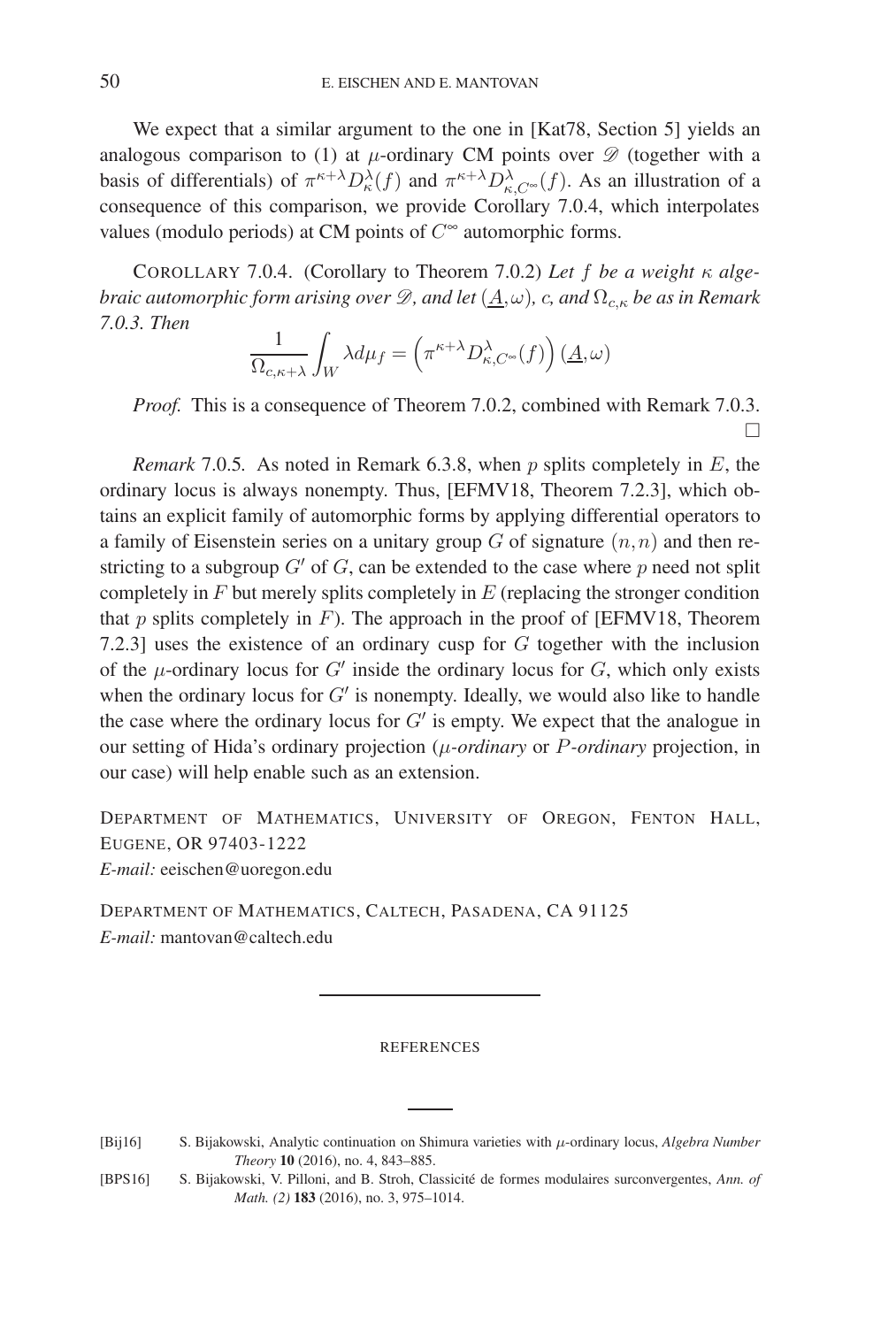- [BR19] R. Brasca and G. Rosso, Hida theory over some unitary Shimura varieties without ordinary locus, *Amer. J. Math.* (to appear), https://arxiv.org/abs/1711.05546.
- [Buz03] K. Buzzard, Analytic continuation of overconvergent eigenforms, *J. Amer. Math. Soc.* **16** (2003), no. 1, 29–55.
- $[CEF<sup>+</sup>16]$  A. Caraiani, E. Eischen, J. Fintzen, E. Mantovan, and I. Varma, p-adic q-expansion principles on unitary Shimura varieties, *Directions in Number Theory*, *Assoc. Women Math. Ser.*, vol. 3, Springer-Verlag, Cham, 2016, pp. 197–243.
- [Che13] M. Chen, Le morphisme déterminant pour les espaces de modules de groupes p-divisibles, *Int. Math. Res. Not. IMRN* **2013** (2013), no. 7, 1482–1577.
- [Col96] R. F. Coleman, Classical and overconvergent modular forms, *Invent. Math.* **124** (1996), no. 1-3, 215–241.
- [Col97] , Classical and overconvergent modular forms of higher level, *J. Théor. Nombres Bordeaux* **9** (1997), no. 2, 395–403.
- [CP04] M. Courtieu and A. Panchishkin, *Non-Archimedean* L*-Functions and Arithmetical Siegel Modular Forms*, 2nd ed., *Lecture Notes in Math.*, vol. 1471, Springer-Verlag, Berlin, 2004.
- [dSG16] E. de Shalit and E. Z. Goren, A theta operator on Picard modular forms modulo an inert prime, *Res. Math. Sci.* **3** (2016), Paper No. 28, 65.
- [dSG19] , Theta operators on unitary Shimura varieties, *Algebra Number Theory* **13** (2019), no. 8, 1829–1877.
- [Eis09] E. Eischen, p-adic differential operators on automorphic forms and applications, Ph.D. thesis, University of Michigan, 2009.
- [Eis12] , p-adic differential operators on automorphic forms on unitary groups, *Ann. Inst. Fourier (Grenoble)* **62** (2012), no. 1, 177–243.
- [Eis14] , A p-adic Eisenstein measure for vector-weight automorphic forms, *Algebra Number Theory* **8** (2014), no. 10, 2433–2469.
- [Eis15] , A p-adic Eisenstein measure for unitary groups, *J. Reine Angew. Math.* **699** (2015), 111–142.
- [Eis16] , Differential operators, pullbacks, and families of automorphic forms on unitary groups, *Ann. Math. Qu´e.* **40** (2016), no. 1, 55–82.
- [EFMV18] E. Eischen, J. Fintzen, E. Mantovan, and I. Varma, Differential operators and families of automorphic forms on unitary groups of arbitrary signature, *Doc. Math.* **23** (2018), 445–495.
- [EHLS19] E. Eischen, M. Harris, J. Li, and C. Skinner, p-adic L-functions for unitary groups, *Forum Math. Pi* **8** (2020), e9, 160.
- [EW16] E. Eischen and X. Wan, p-adic Eisenstein series and L-functions of certain cusp forms on definite unitary groups, *J. Inst. Math. Jussieu* **15** (2016), no. 3, 471–510.
- [CF90] G. Faltings and C.-L. Chai, *Degeneration of Abelian Varieties. With an appendix by David Mumford*, *Ergeb. Math. Grenzgeb. (3)*, vol. 22, Springer-Verlag, Berlin, 1990.
- [FH91] W. Fulton and J. Harris, *Representation Theory. A First Course*, *Grad. Texts in Math.*, vol. 129, Springer-Verlag, New York, 1991.
- [GN17] W. Goldring and M.-H. Nicole, The μ-ordinary Hasse invariant of unitary Shimura varieties, *J. Reine Angew. Math.* **728** (2017), 137–151.
- [GM92] F. Gouvˆea and B. Mazur, Families of modular eigenforms, *Math. Comp.* **58** (1992), no. 198, 793– 805.
- [Har81] M. Harris, Special values of zeta functions attached to Siegel modular forms, *Ann. Sci. Ecole Norm. ´ Sup. (4)* **14** (1981), no. 1, 77–120.
- [Har86] , Arithmetic vector bundles and automorphic forms on Shimura varieties. II, *Compos. Math.* **60** (1986), no. 3, 323–378.
- [Her17] V. Hernandez, Families of Picard modular forms and an application to the Bloch-Kato conjecture, *Compos. Math.* **155** (2019), no. 7, 1327–1401.
- [Hid85] H. Hida, A p-adic measure attached to the zeta functions associated with two elliptic modular forms. I, *Invent. Math.* **79** (1985), no. 1, 159–195.
- [Hid86] , Iwasawa modules attached to congruences of cusp forms, *Ann. Sci. Ecole Norm. Sup. ´ (4)* **19** (1986), no. 2, 231–273.
- [Hid98] , Automorphic induction and Leopoldt type conjectures for GL(n). Mikio Sato: a great Japanese mathematician of the twentieth century, *Asian J. Math.* **2** (1998), no. 4, 667–710.
- [Hid04] , p*-Adic Automorphic Forms on Shimura Varieties*, *Springer Monogr. Math.*, Springer-Verlag, New York, 2004.
- [Hid05] , p-adic automorphic forms on reductive groups. Automorphic forms. I, *Astérisque* 298 (2005), 147–254.